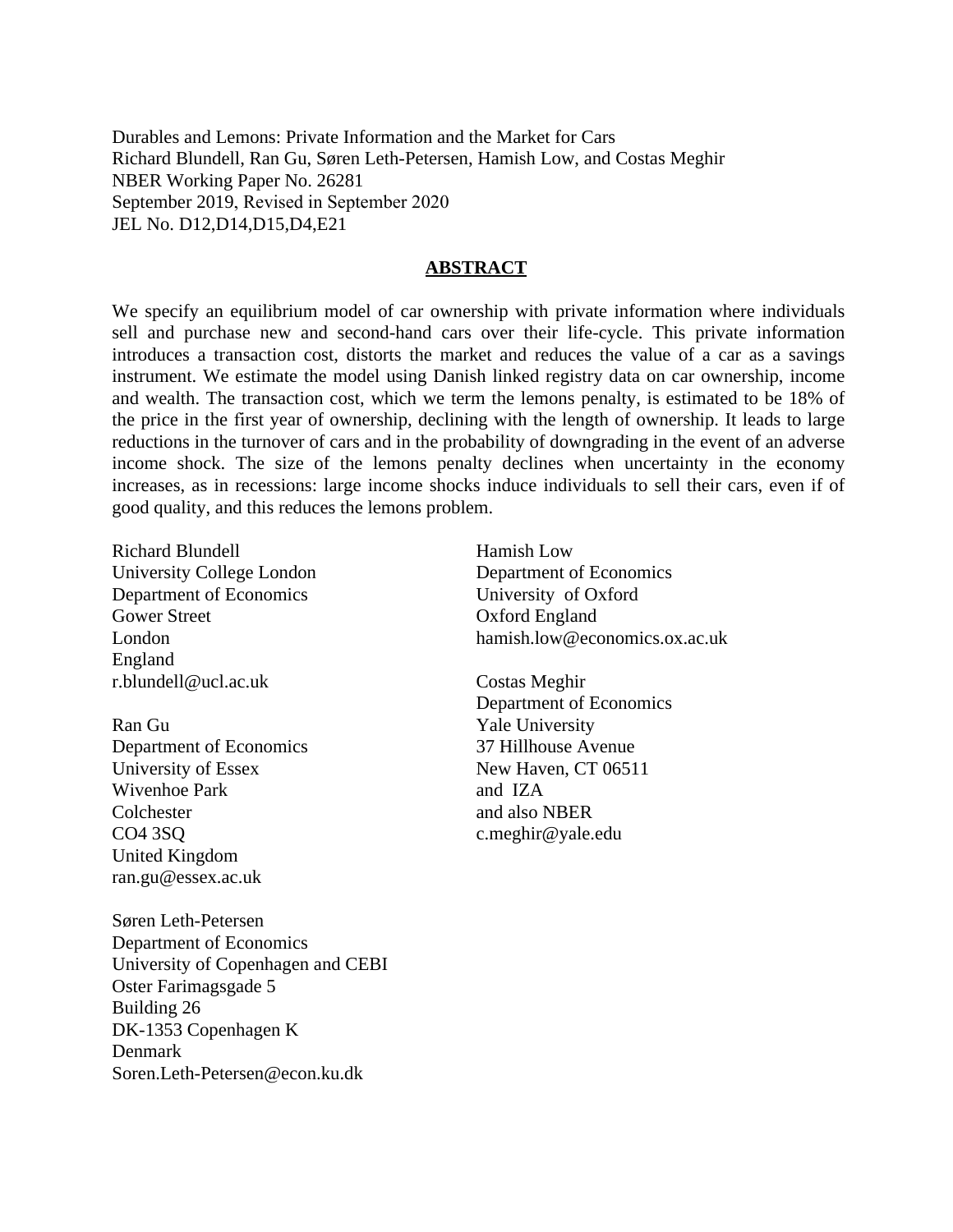# Durables and Lemons: Private Information and the Market for Cars<sup>∗</sup>

Richard Blundell† Ran Gu‡ Soren Leth-Petersen§ Hamish Low<sup>¶</sup> Costas Meghir

September 4, 2020

#### Abstract

We specify an equilibrium model of car ownership with private information where individuals sell and purchase new and second-hand cars over their life-cycle. This private information introduces a transaction cost, distorts the market and reduces the value of a car as a savings instrument. We estimate the model using Danish linked registry data on car ownership, income and wealth. The transaction cost, which we term the lemons penalty, is estimated to be 18% of the price in the first year of ownership, declining with the length of ownership. It leads to large reductions in the turnover of cars and in the probability of downgrading in the event of an adverse income shock. The size of the lemons penalty declines when uncertainty in the economy increases, as in recessions: large income shocks induce individuals to sell their cars, even if of good quality, and this reduces the lemons problem.

Keywords: Lemons penalty, car market, income uncertainty, estimated life-cycle equilibrium model

JEL Codes: D15, D82, E21

<sup>∗</sup>We are grateful to seminar participants at the the NBER Summer Institute, Yale, Essex, Royal Holloway, University of Venice, Oxford, IFS, Copenhagen and Cambridge University for helpful comments. Blundell and Gu acknowledge funding from the ESRC Centre for the Microeconomic Analysis of Public Policy (CPP) at IFS. Leth-Petersen is grateful for financial support from the Economic Policy Research Network, the Independent Research Fund Denmark and CEBI. Center for Economic Behavior and Inequality (CEBI) is a center of excellence at the University of Copenhagen, founded in September 2017, financed by a grant from the Danish National Research Foundation. Costas Meghir is grateful to the Cowles Foundation and ISPS at Yale for funding support. All errors are our own.

<sup>†</sup>University College London and Institute for Fiscal Studies

<sup>‡</sup>University of Essex and Institute for Fiscal Studies

<sup>§</sup>University of Copenhagen, CEBI and CEPR

 $\P$  University of Oxford and Institute for Fiscal Studies

<sup>&</sup>lt;sup>||</sup>Yale University, NBER, IZA, CEPR and the Institute for Fiscal Studies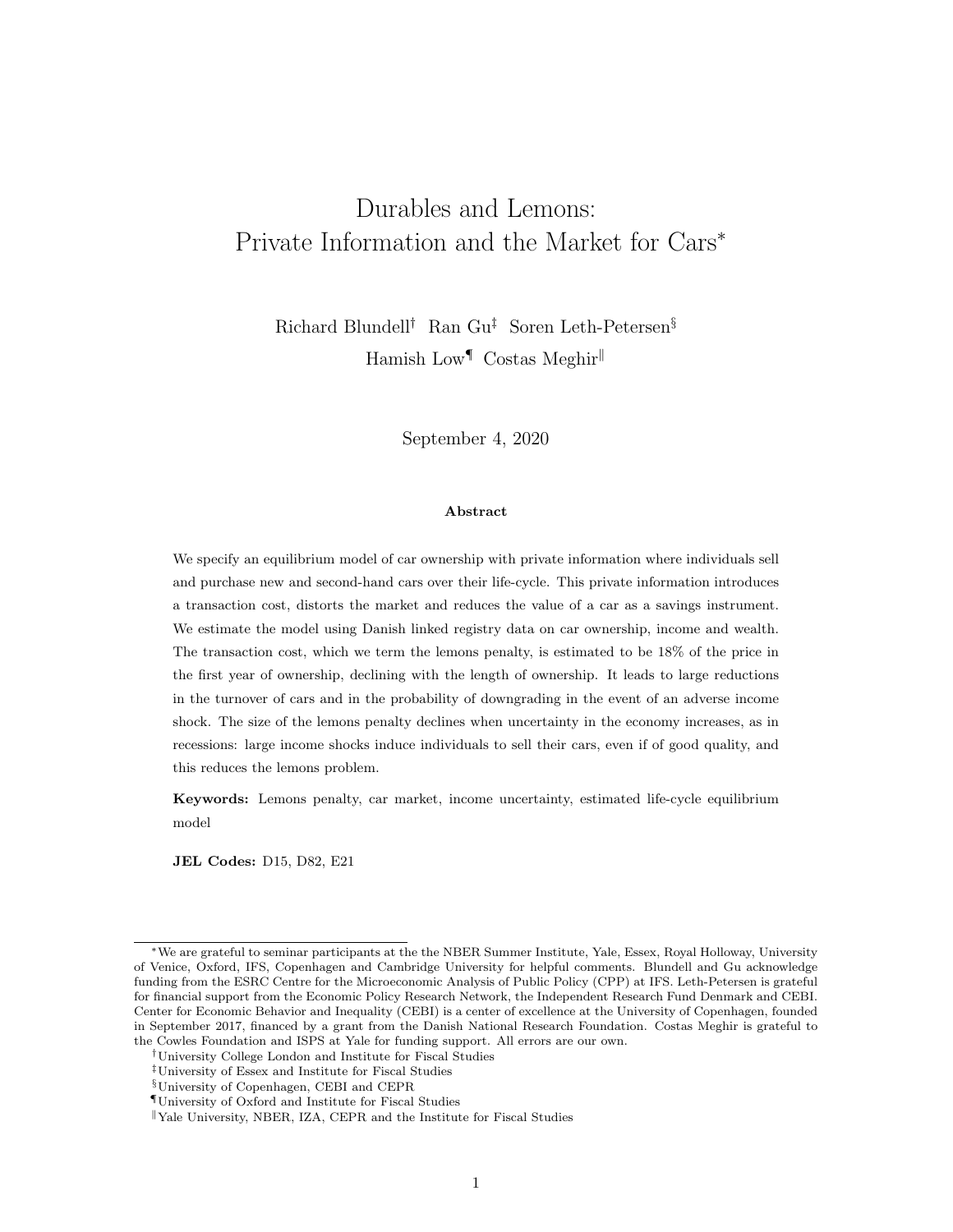### 1 Introduction

As is the case with many durable goods, car owners know more about their own car quality than buyers: this affects the price that buyers are willing to pay, and in turn the quality of cars that car owners are willing to sell, Akerlof (1970). This private information introduces a transaction cost which is endogenous to the quality of cars that are sold in equilibrium and directly affects the quantity of cars sold and how long cars are owned for. The aim of this paper is to quantify the size of this transaction cost, which we term the lemons penalty, and how this varies with underlying uncertainty in the economy. More generally, the aim is to understand the importance of private information and its role in distorting the durable goods market, changing the volume of transactions and the value of assets, and to show how these distortions affect households.

The lemons penalty reflects the difference between the average quality in the population and the average quality of cars sold, given any observed characteristics. Asymmetric information about the quality of cars means dealers will pay less than the expected value of cars that are owned in the population and this will affect who sells a car. This price discount is the lemons penalty. To quantify the lemons penalty we develop an equilibrium model of the car market, with individuals being lifecycle consumers facing stochastic income and being subject to liquidity constraints. Normally, with such a lemons problem the market for second-hand cars should unravel completely. However, in our equilibrium model the existence of the market is supported because some households are compelled to sell their cars for liquidity purposes, following adverse income shocks. Since these shocks are orthogonal to the unobserved characteristics of the car, the forced sales can be of higher quality, and so the average quality of cars does not collapse. In other words, the average quality of cars in the second-hand market is partly driven by the distribution of the shocks to car quality and partly by the distribution of income shocks themselves.

Beyond understanding the market for durables and characterizing the impact of asymmetric information on prices, this study has direct implications for consumption smoothing and the way the composition of household assets can affect self-insurance: when endogenous transaction costs are high then the use of these durables as assets for consumption smoothing will be restricted and limit the self-insurance capability of households. If the size of the transaction cost varies with underlying uncertainty, then so too may the value of the asset for consumption smoothing. Cars are an important durable to study because they often constitute a large proportion of assets, especially for non-homeowners.

We estimate our model on Danish population register data which includes information about car ownership and we are able to link in dealer resale prices. The key to identification is information on second-hand car sales by duration of ownership. Using the equilibrium model we can then establish the extent of the lemons penalty, by quantifying the average quality in the population and the average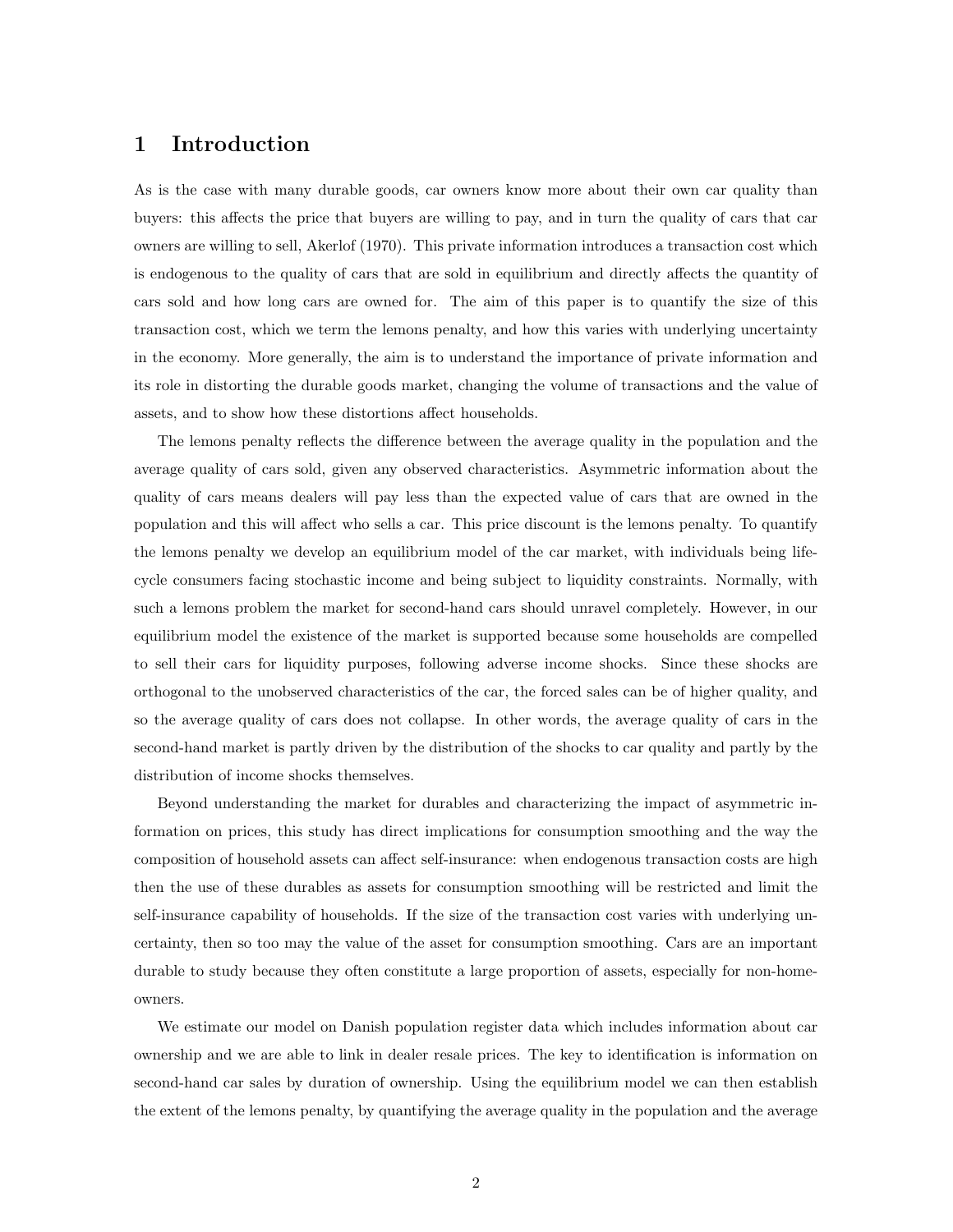quality of cars put on the market.

Asymmetric information may arise in different sides of the car market. However, we assume that dealers have sufficient access to credit or are large enough to have the ability to offer guarantees to buyers of second-hand cars that solves the lemons issue at that part of the second-hand market. Dealers can sell cars of different quality but we assume the presence of guarantees makes this as good as observable. Thus the only point at which asymmetric information is an issue is when private individuals sell to dealers. This market structure also explains why the private-to-private market is limited in Denmark and indeed in our paper we assume this market away.

To define and quantify the lemons penalty, and to understand the distributional implications of the penalty, we specify and estimate a stochastic life-cycle equilibrium model of car ownership, consumption and other asset accumulation. We assume cars depreciate at a stochastic rate, with at least part of this depreciation being private information to the owner. Additionally, we allow for a deterministic depreciation which is known and is the minimum amount of depreciation that can occur. For simplicity, we assume individuals sell cars to car dealers and purchase either new cars or second-hand cars from dealers or choose not to own a car at all. Dealers buy cars from households without knowing their exact quality, fix them and sell them back to households as second-hand cars. In equilibrium, dealers are offered cars that on average are of lower quality than similar cars in the population. Dealers therefore pay a lower price than they would have done if there was no asymmetric information and this difference is the lemons penalty. Crucially for the support of the equilibrium, some people sell their cars due to idiosyncratic shocks to income, rather than due to their cars being of low quality.

For the purposes of quantifying the lemons penalty, we argue that modelling asset accumulation in addition to wealth held in cars is critical. The lemons penalty is an equilibrium concept that depends on the number and type of cars flowing in and out of the car market. The rate at which cars are bought and sold depends on individual access to credit and their ability to accumulate savings to purchase cars. Attanasio et al. (2008) and Alessie et al. (1997) highlight the importance of credit conditions for car demand, and we also document that car transactions are associated with substantial changes in financial asset holdings in our data.<sup>1</sup>

We estimate the model using high quality Danish population-wide administrative register data for the period with complete information about car ownership 1992-2009. The register data is linked to longitudinal income-tax records with information about income and wealth of the owners as well as to information on the second-hand prices for cars. The core data set is the Central Register of Motor

<sup>&</sup>lt;sup>1</sup>In Figure 8 in Appendix A we document using the administrative data that financial asset holdings change significantly at the time where households buy cars. Including savings in the model is critical, as we can otherwise not match key aspects of the data. Conceptually, this arises because without other means of saving, the purchase of a car must be financed by sacrificing current consumption and this dramatically reduces the flows in and out of the car market. Modelling wealth accumulation complicates the model significantly and makes it difficult to unfold other aspects, such as car type heterogeneity.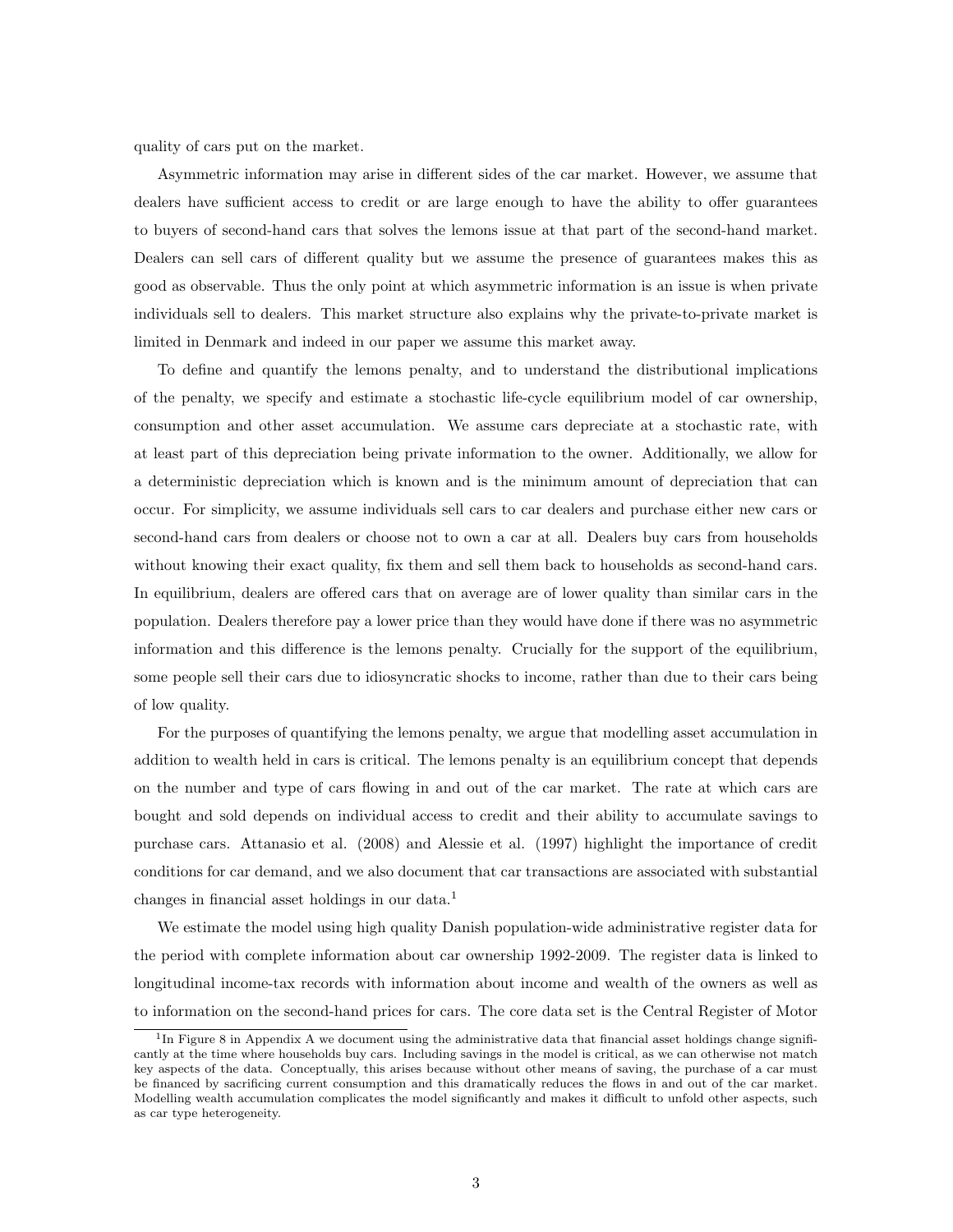Vehicles (CRMV) from which we have data covering the period 1992-2009. This register contains information about the entire population of cars registered with Danish number plates. These are then merged with prices of all new and used cars on the market in the same period and with the individual register data on income, wealth and family characteristics. To the best of our knowledge no other data set collects longitudinal information about cars, income and wealth, and we are going to exploit these unique features of the data to inform the model.

We use a method of simulated moments estimator (McFadden, 1989; Pakes and Pollard, 1989) using data for households where the oldest household member is aged 30-60 in the period 1992 to 2009. Our approach is to choose the parameters to minimize the relative deviations between moments calculated in the data and corresponding simulated moments, where the targeted moments include the ownership rates of cars by age and by education, the fraction of people who buy new cars by age and by education, the fraction of cars sold by ownership duration, average ownership duration of cars, and holdings of financial assets.

The lemons penalty is particularly large early on in ownership. This reflects the difference between the average quality in the population and the average quality of cars sold. We find that a car that has been owned for just 1-year has the biggest lemons penalty when it is sold: 18% of the equilibrium price in the first year of ownership. In the second year the penalty is still substantial: 9% of the equilibrium price in the second year of ownership. Thereafter, the lemons penalty declines quickly as ownership duration increases. The high lemons penalty for cars of short ownership duration suppresses their transactions, and this in turn reinforces the size of the penalty as it is mainly those with particularly low quality cars who will sell. The second-hand car market does not collapse because individuals have different motives for selling their cars: negative income shocks lead some individuals to sell high quality cars despite the lemons penalty they then have to pay. We show that as a result of this mechanism, the lemons penalty tends to be relatively high when overall income risk is low, which is typically the case when the economy is booming, because fewer cars of relatively high quality are put on the market. Conversely, the penalty is low when uncertainty is high. Moreover, these differences in the lemons penalty matter because the presence of the penalty delays replacement substantially and reduces the probability of downgrading in response to an adverse income shock. The final point we stress is that the lemons penalty has distributional consequences: owners of good quality cars lose and owners of 'lemons' benefit because both receive the same price due to the asymmetric information. The information failure leads to imperfect insurance against having a car of low quality, and further, improving information worsens this (imperfect) insurance.

A significant amount of previous papers have modelled households ownership and replacement of cars and recognized that the car replacement decision is associated with transactions costs. Lam (1991), Eberly (1994), Attanasio (2000), Foote, Hurst, and Leahy (2000) present Ss-models of car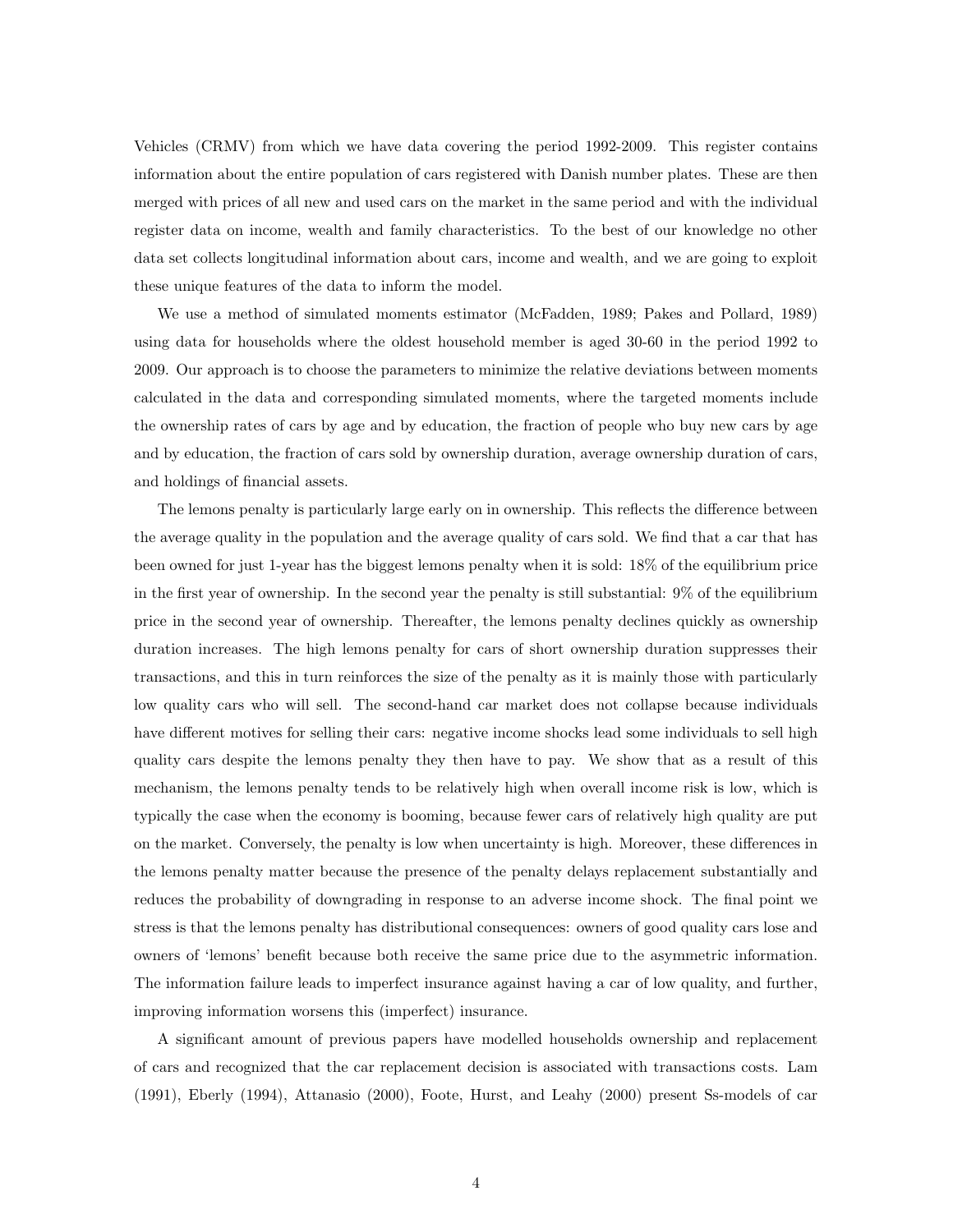ownership where exogenous transaction costs create inaction regions, or Ss-bands, within which the household does not upgrade or downgrade the car. Generally, Ss-models are concerned with the consumer decision and do not model the endogenous determination of prices in the second-hand market and hence do not provide an explicit economic explanation of why transaction costs vary as the supply of cars to the secondary market changes. Goldberg (1995) focuses on the market for new cars and consequently is not concerned directly with the pricing in the second-hand market.

This paper connects with the literature emphasizing the interaction between the market for new cars and the used car market. Hendel and Lizzeri (1999) incorporate adverse selection in to a dynamic model and examine the interactions between new and used car markets to show, among other things, that the used car market does not shut down in the presence of adverse selection. A further literature has focused on the effect of policies that can potentially affect the secondary market for cars, such as scrappage subsidies and gasoline prices. Schiraldi (2011) develops and estimates a structural dynamic model of consumer demand for new and used cars and use the estimated model to evaluate the impact of scrappage subsidies. He proposes a strategy for identifying transaction costs, but assumes that the quality of used cars is common knowledge among agents, so that there is no adverse selection problem. Busse et al. (2013) model the effect of changing gasoline prices on equilibrium prices of new and used cars to learn about how consumers trade off capital costs and ongoing user costs of cars, but not how consumers change their valuation of new and used cars. Gavazza et al. (2014) develop an equilibrium model of the primary and secondary market for cars to learn about how differences in the characteristics of these markets can explain observed differences between the US and French car markets. Critical in relation to our study is that Gavazza et al. (2014) assume exogenous transaction costs in the market for used cars and therefore do not model how asymmetric information about the quality of cars in the secondary markets varies endogenously. Adda and Cooper (2000) model demand for new cars and how this interacts with the cost of replacing a used with a new car and use this model to examine the effect of scrappage subsidies in France. They do not model trade in the secondary market for cars and hence ignore the issue of adverse selection in the market for used cars. Finally, Gillingham et al. (2019) develop a dynamic equilibrium model of the car market with multiple types of new and used cars where prices and quantities of used cars are determined endogenously to equate supply and demand for all car types. However, their model includes only exogenous transactions costs and there is not asymmetric information about the quality of cars.

The papers cited are concerned with how primary markets interact with secondary markets and/or how specific policies affecting the second-hand market, such as scrappage subsidies, affect the primary market, but they do not model how the lemons penalty is endogenously determined. In this paper we emphasize how variations in household resources together with the car market determine the prices of second-hand cars and thus how the lemons penalty is determined. The key contribution is to assess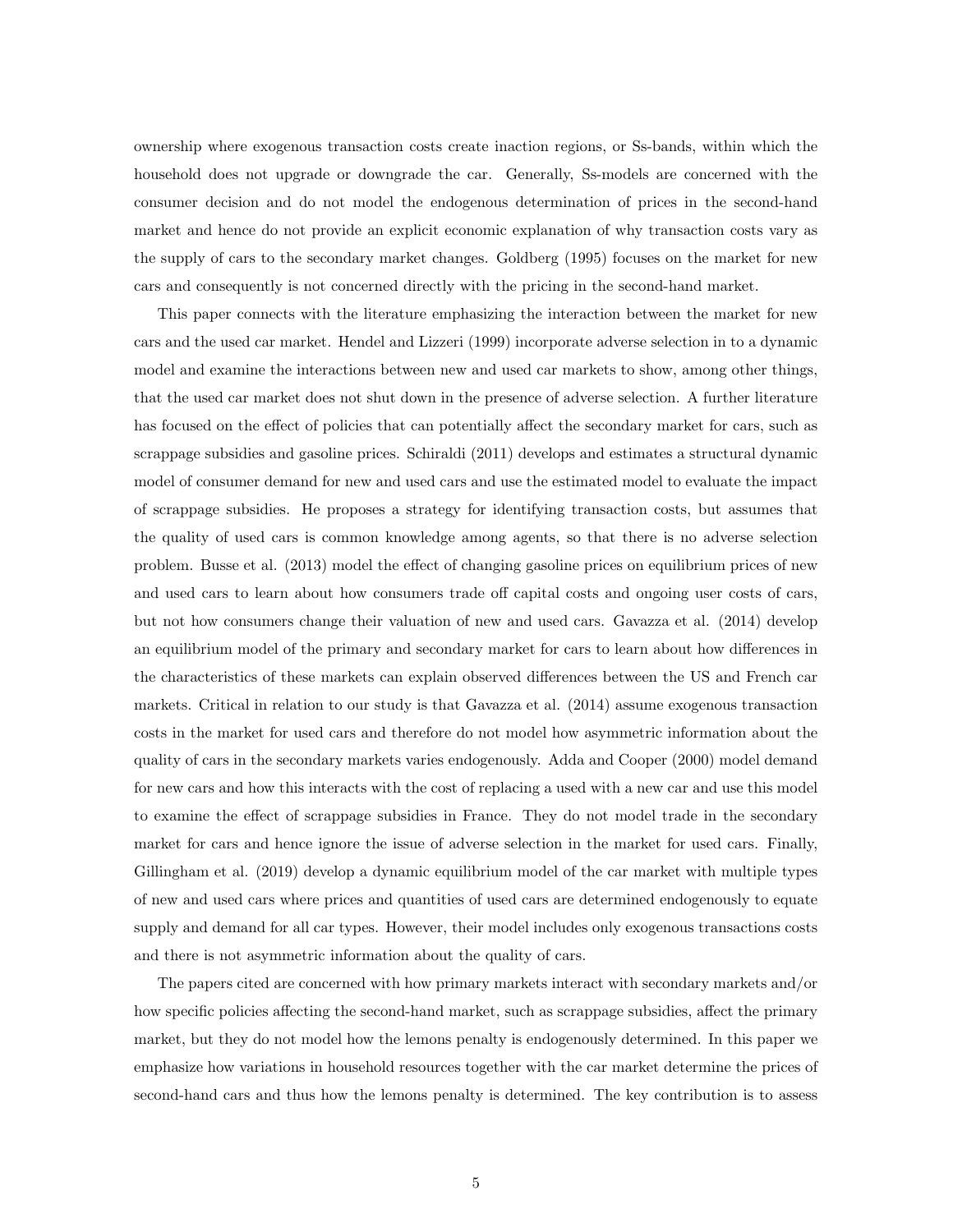the importance of asymmetric information on the car market by developing a quantified dynamic general equilibrium model of the car market. In the model, we explicitly model demand and supply of cars to the secondary market while allowing for asymmetric information about the quality of used cars. The key parameters of the model are estimated using very detailed and high quality data about household income fluctuations and car replacement decisions.

An important characteristic of durable goods is that they have an asset value as well as delivering a flow of consumption services. Consequently durable goods have the potential to act as a savings instrument that can be used to provide self-insurance when faced with adverse income shocks, depending on the cost of liquidation. To take this into account, we explicitly model cars as an asset accumulation device. Our study thus links up to an extensive literature about consumption smoothing and shocks: Deaton (1991), Browning and Crossley (2009), Blundell et al. (2008), Low et al. (2010), and Kaplan and Violante (2014). If there is no private information (generating a transaction cost), then a durable good is like a non-durable good in that there is perfect reversibility. The transaction cost induced by asymmetry introduces an irreversibility that reduces the value of a durable as an asset that can be used to smooth consumption. A key feature of our approach is the recognition that transaction costs are in part endogenous and driven by current economic circumstances. Fluctuations in economic circumstances, such as through recessions, will lead to changes in the lemons penalty: the penalty is smaller when sales are motivated more by a need for liquidity or as a result of shocks to income, as opposed to being motivated by a car being of low quality.

Our estimated model allows us not only to identify the transaction costs but also to quantify the self-insurance value of cars and the extent by which this is reduced by asymmetric information. We use the model to explore the implications of asymmetric information for the extent of downgrading. When information is symmetric, sellers receive a price that reflects the actual quality of cars and therefore owners are willing to sell their car even if it has been bought recently and is of high quality. In this case, owners downgrade in order to liquidate the assets value which can then be used for non-car spending. When there is asymmetric information, car owners are less willing to sell cars that have been bought recently and are of high quality: the offered price does not reflect the true quality of the car but rather reflects the average quality of cars for sale.

The next section presents the model and details about the solution method. Section 3 presents and describes the data. Section 4 outlines the estimation approach. Section 5 presents the results on the lemons penalty; and further, shows how the lemons penalty varies with income uncertainty. Section 6 shows the case of symmetric information. In section 7 we investigate the impact of asymmetric information on the downgrading of cars. Section 8 concludes.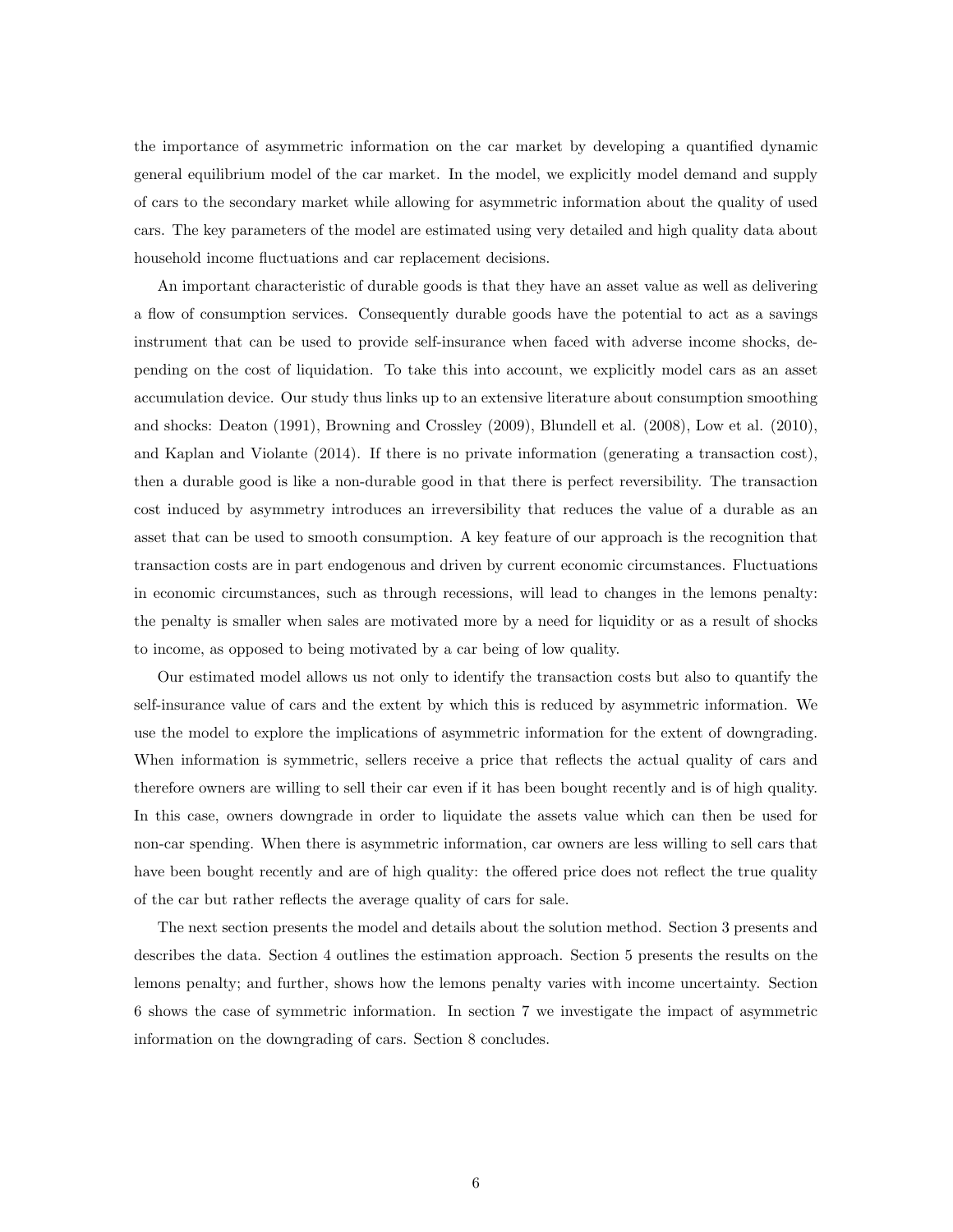### 2 Model of the Car Market

The economy is stationary and consists of T overlapping generations. Households are life-cycle expected utility maximizers. They draw utility from cars and from other consumption and they face an exogenous but stochastic stream of income. Their choices are over consumption, car purchase or sale and saving in a liquid asset. All car transactions are mediated by dealers. We denote a period in the life-cycle by t and this should be understood as age. We first describe the nature of cars, then the household problem, and finally equilibrium in the car market.

A period in the model is 1 year. Consumers enter the model at age 21, retire after age 61 and leave the model at age 79. In Denmark, a driving license can be held from age 18 and is valid until death, subject to checks after age 70.

#### 2.1 Cars and Dealers

A car, owned by individual i in period t, has quality  $q_{it}$  and ownership duration  $z_{it} \in \{0, 1, \ldots, \bar{z}\}$ . Quality is one-dimensional and evolves over time, but cars differ in their type. Households can buy any one of three types of car: new, second-hand or bangers. We normalize the quality of second-hand cars sold by dealers to be 1 when they are sold. A banger is a car at the minimum level of quality. We use the term "Regular cars" to describe those bought either as new or as second-hand.

Each period, a regular car receives a persistent and idiosyncratic (for individual i that is) quality shock:

$$
q_{it+1} - q^b = d\varepsilon_{it} \left( q_{it} - q^b \right). \tag{1}
$$

Quality cannot be lower than the minimum quality  $q<sup>b</sup>$ , which is the quality of a banger. The term d is the deterministic depreciation factor. The variable  $\varepsilon \in [0,1]$  is the additional stochastic depreciation factor, which is observable only by the owner and follows a beta distribution  $\varepsilon \sim \mathcal{B}(\eta_1, \eta_2)$ . We contrast our model in Section 6 with the case of symmetric information when all shocks are publicly observed to highlight the implications of asymmetric information. We allow for two further changes to quality: first, a car becomes a banger when it has been owned for more than  $\bar{z}$  years, or if it suffers a "banger quality shock', which occurs with probability  $\delta^r$ . Second, a banger has to be scrapped if it receives a "scrappage quality shock" with probability  $\delta^b$ . Banger quality is assumed fully observable.

A car can only be bought or sold using a dealer as an intermediary.<sup>3</sup> The only observable characteristic of a used car is how long it has been owned,  $z$ , and consequently its price only depends on this characteristic. Thus, a used car of ownership duration  $z$  can be sold to a dealer at dealer price  $p_z^d$ . This dealer purchase price  $\{p_1^d, p_2^d, \ldots, p_{\bar{z}}^d\}$  is endogenous, and depends on the distribution

<sup>&</sup>lt;sup>2</sup>We use notation as follows: z or q signify duration of ownership and quality respectively. When we add the subscripts it such as  $z_{it}$  we mean the duration of ownership for a car owned by household i in period/age t.

<sup>3</sup>According to bilbasen.dk, the largest second-hand car website in Denmark, 90% of the second-hand car are sold by dealers.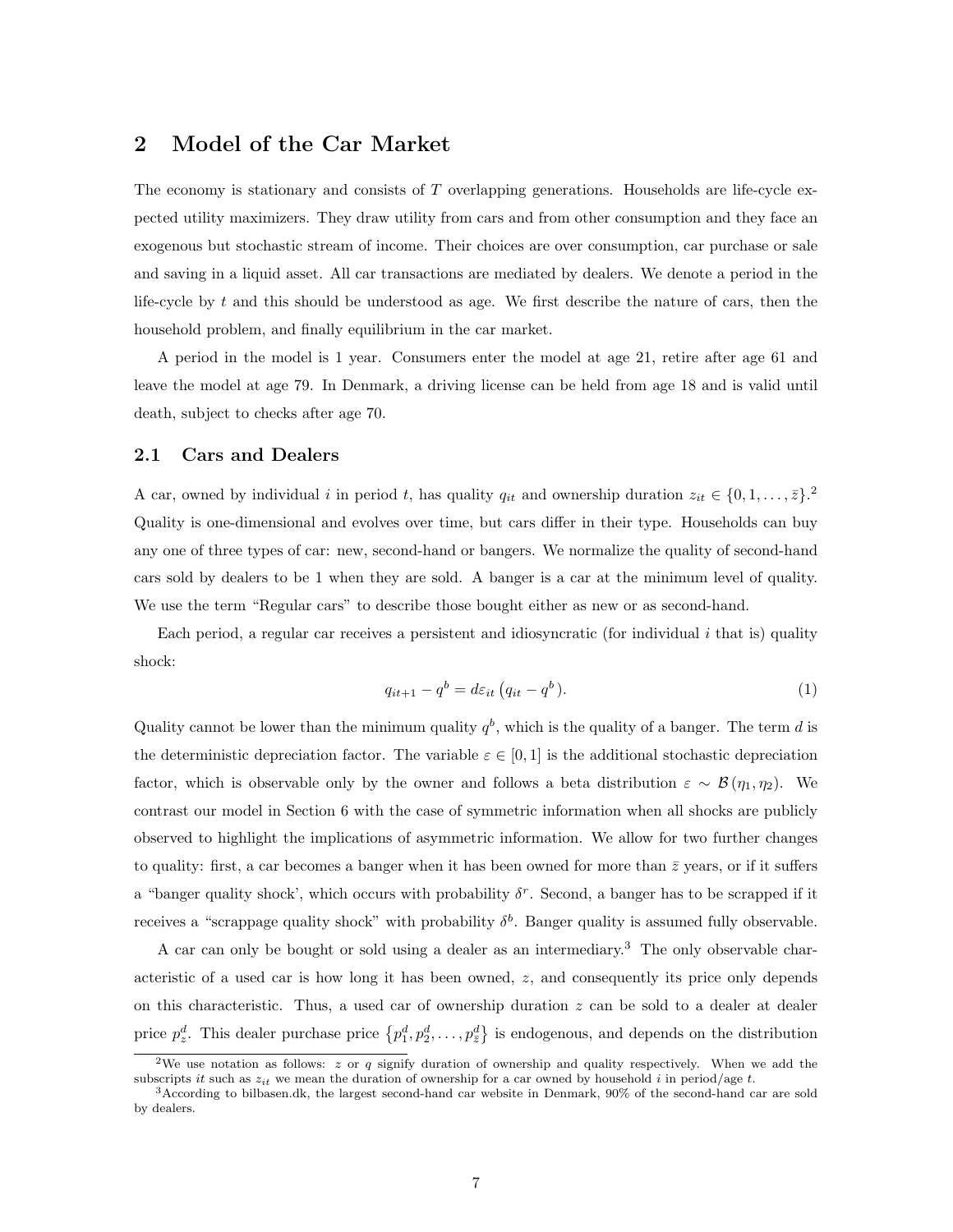of car quality among private sellers. The price of fixed second-hand cars sold by dealers is  $p^u$ . As fixed second-hand cars are of quality 1,  $p^u$  can also be thought of as the price for a unit of quality. Consistent with modelling the car market of a small open economy, we assume an internationally set price for new cars  $p^n$ , and that the supply of new cars is infinitely elastic. However, the second-hand car market is purely domestic with prices locally determined in relation to the internationally fixed price of new cars.

Dealers are profit-maximizing, but free entry means they make zero profits. A dealer buys a used car from a household and then learns the true quality of that particular car. The dealer fixes the car to have quality 1 (the max) and sells it on as a second-hand car, with ownership duration 0. The average quality of cars of duration z that are sold to dealers is  $\bar{q}_z$ , which is determined by who chooses to sell cars in equilibrium, and is a function of all prices. On average, to fix a car dealers have to improve the quality from  $\bar{q}_z$  to 1 at a cost of  $p^u(1-\bar{q}_z)$ . The zero profit condition for the dealer trading at a given ownership duration, z, is

$$
p^{u} - [p_{z}^{d} + p^{u} (1 - \bar{q}_{z})] = \bar{q}_{z} p^{u} - p_{z}^{d} = 0
$$
\n(2)

Thus the price paid by a dealer for a car of average quality and ownership duration  $z$  is equal to the expected value of the car priced at the resale price.

Our focus is on the lemons penalty that arises because of private information that accumulates during the ownership period, always assuming that at the moment of purchase from the dealer there is no information problem. We therefore simplify the problem and only keep track of the length of ownership and not of the age of the car since it was new. This is based on the assumption that the car-repair by the dealer resets the asymmetric information and the quality of the car sold is fixed to 1. A way to think of this is that the dealer offers a guarantee thus removing any concern of hidden defects.<sup>4</sup> By contrast, the quality of cars that dealers are buying from households is unknown to the dealer.

### 2.2 Households

A household, *i*, can own at most one car at a time.<sup>5</sup> Households have education level, *e*, which is either high or low, according to the education of the household head. The level of education determines both preferences and the income process. Within period t utility function, defined over consumption and cars, is assumed to take the CRRA form:

$$
u\left(c_{it}, \theta_{it}^e, q_{it}\right) = \frac{\left(c_{it}\left(1 + \theta_{it}^e q_{it}\right)^{\alpha_e}\right)^{1 - \gamma} - 1}{1 - \gamma} \tag{3}
$$

<sup>4</sup> Ideally we would have both the age of the car and the duration of ownership as state variables and have prices for cars which depend on both age and ownership duration. This proved computationally infeasible and we focus on the impact of ownership duration, with information asymmetries being reset by dealers. This implies that the number of times a car is sold and its true age is irrelevant in the model.

<sup>&</sup>lt;sup>5</sup>In our administrative data from Denmark, only 10% of households hold more than one car.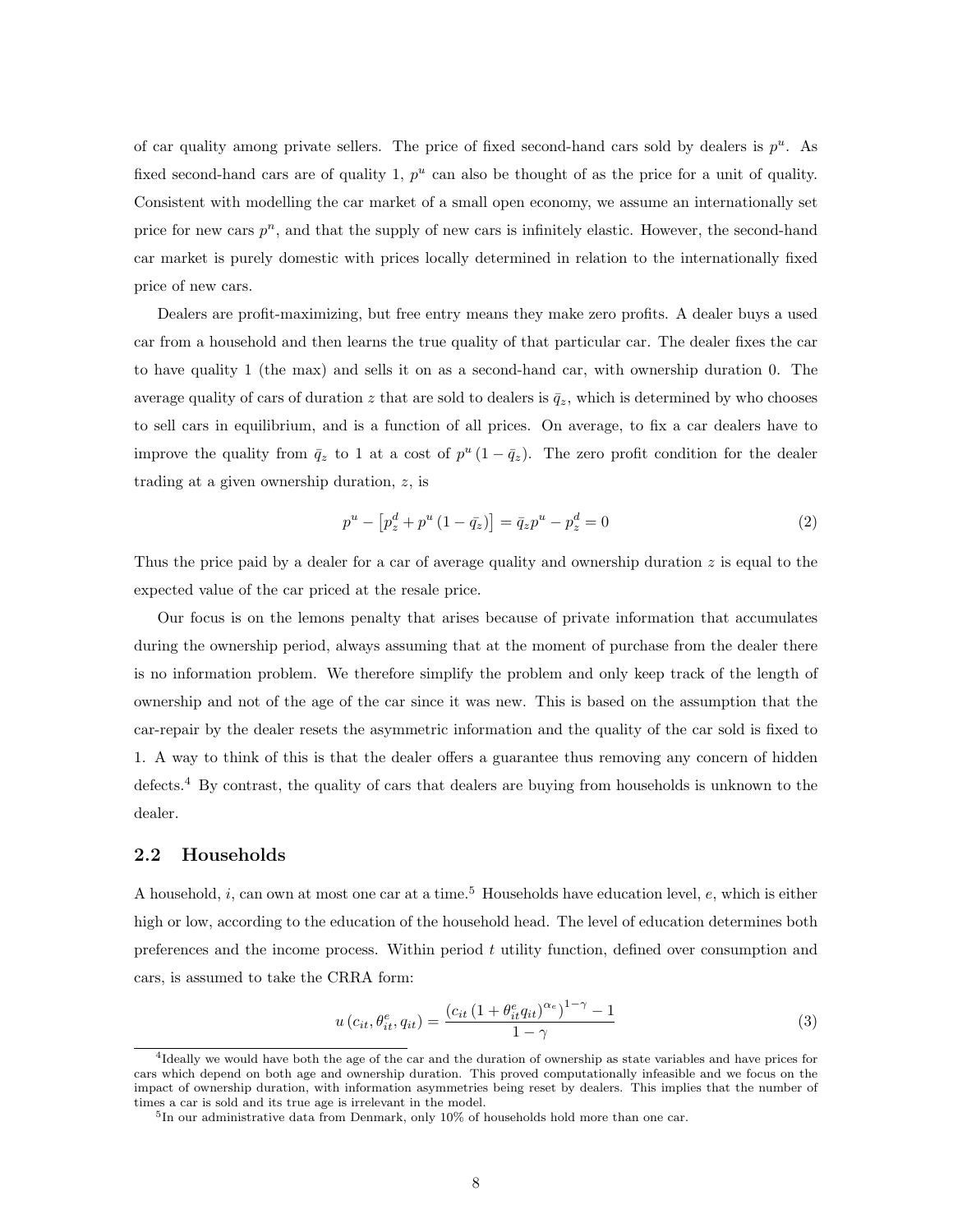The parameter  $\alpha_e$  determines the utility value of owning a car.  $\theta_{it}^e$  indicates the relative preference between car types

$$
\theta_{it}^{e} = \begin{cases} 0 & \text{if no car} \\ \theta_{e}^{f} & \text{if car new when bought} \\ 1 & \text{if car used when bought} \\ \theta_{e}^{b} & \text{if banger} \end{cases}
$$

The parameter  $\theta_e^f$  means people may value new cars differently from second-hand cars which have been fixed by dealers, despite the same underlying quality, q. And  $\theta_e^b$  means people may also value bangers differently.

The household holds liquid assets  $a_{it}$  at the beginning of period t. The evolution of the liquid asset is governed by:

$$
a_{it+1} = (1+r) [a_{it} + y_{it} - c_{it} - B_{it}p_{B} + S_{it}p_{S}] \tag{4}
$$

Where  $B_{it} = 1$  if the household buys a car, and  $S_{it} = 1$  if the household sells a car. The purchase price,  $p_B$  is equal to  $p^n$  if it is a new car;  $p^u$  if a second-hand car; or  $p^b$  if a banger. The selling price depends on ownership duration:  $p_S = p_z^d$  if the car has been owned for z periods, and  $p_S = p^b$  if it is a banger, independent of ownership duration.

We assume that the maximum amount of borrowing is the sale price of a car that has been owned for an additional year. This allows the use of credit to purchase a car, and the amount of credit is dependent on equilibrium prices. Hence we assume that

$$
a_{it+1} \ge -p_{z_{it+1}}^d \tag{5}
$$

Cars are a store of credit up to the expected (equilibrium) resale value  $p_z^d$  for cars of ownership duration z. Households can access wealth in cars only by selling. If a car randomly turns into a banger (rather than by the gradual process of aging), the owner receives an insurance payment which equals to the collateral value of the car. This is to insure the owner from bankruptcy.

In the standard life-cycle model there is one asset that represents the entire accumulated net wealth of the household. Our model includes a second asset, cars, which is distinct from the liquid asset both because cars generate a flow of utility and because cars are less liquid due to the endogenous transaction costs. This difference in the properties of the assets is introduced in order to capture the effect of illiquid assets on the ability of households to smooth out shocks.

We assume a state pension with a replacement rate of 100 percent. This is higher than the actual replacement rate in Denmark, but it allows us to match observed liquid saving. Moreover, it simplifies the modelling of the life cycle savings motive and allows us to focus on accumulation of assets for precautionary purposes and car buying, which are the critical margins in our application.

**Income** Households receive an uncertain flow of labour income  $y_{it}$  depending on their level of education e: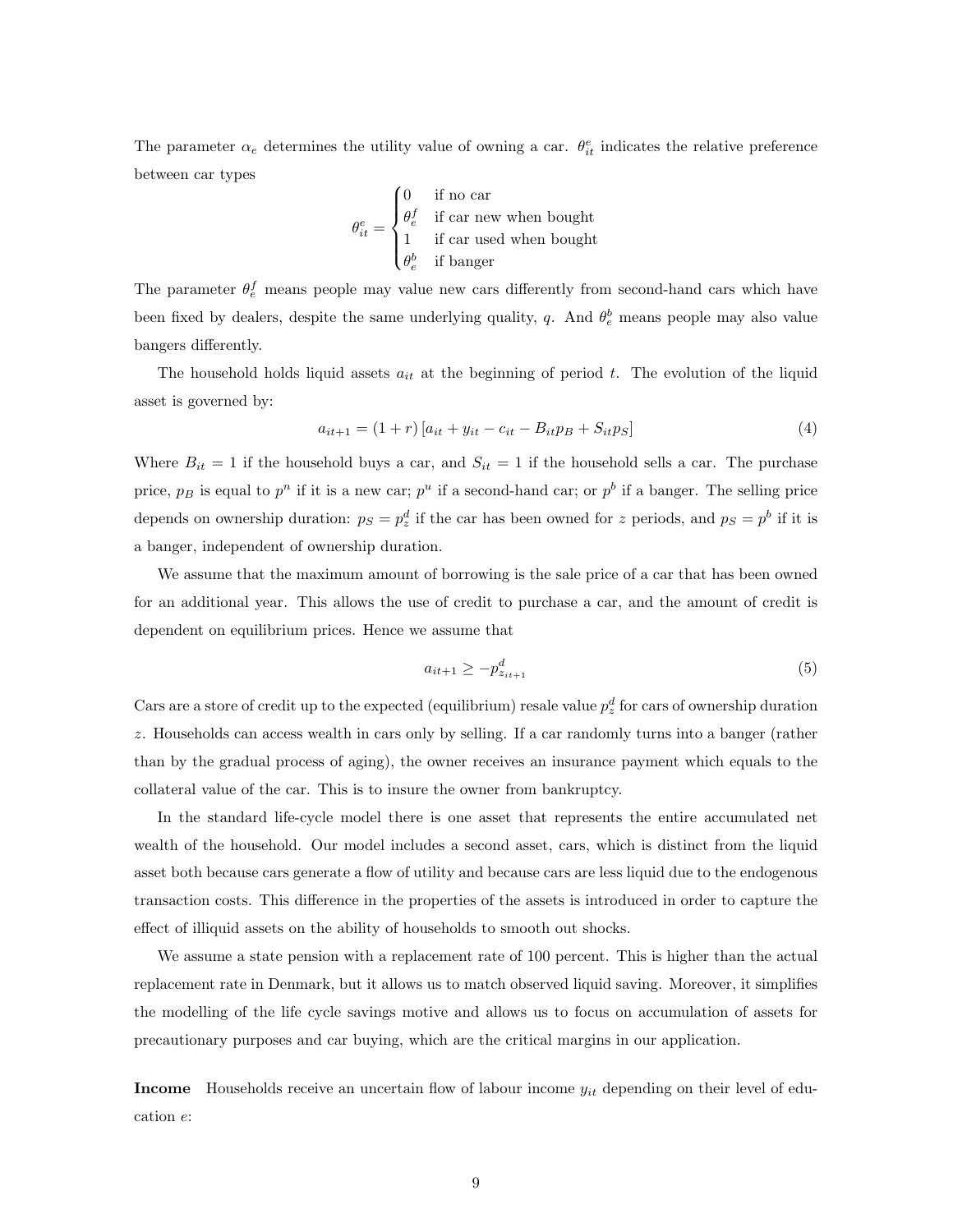$$
\ln y_{it} = b_{e0} + b_{e1}t + b_{e2}t^2 + b_{e3}Z_{it} + r_{it}
$$
  
\n
$$
r_{it} = v_{it} + \omega_{it} + \nu_{it}
$$
  
\n
$$
v_{it} = v_{i,t-1} + \epsilon_{it}
$$
  
\n(6)

 $\omega_{it} = (1 - U_{it}) \rho_e \omega_{i,t-1} + U_{it} \kappa_{it}$ 

where  $y_{it}$  is household disposable income in period t.  $Z_{it}$  is a vector of observed household demographic characteristics.  $r_{it}$  represents residual log income. There are three error components:  $v_{it}$ ,  $v_{it}$  and  $\omega_{it}$ . The first reflects permanent stochastic component to household disposable income; it evolves as a random walk with innovations  $\epsilon_{it}$  and we view this as the main source of uncertainty. The second component,  $\nu_{it}$ , represents possibly serially correlated measurement error or transitory shocks. We treat this as measurement error only and this does not affect household behaviour. The third component,  $\omega_{it}$ , captures the impact of job separation. Specifically, upon job separation household income changes by  $\kappa_{it}$  beyond the permanent shock.<sup>6</sup> Unemployment in Denmark rarely lasts longer than a year; however, it can have lasting effects on household income (see for example Altonji, Smith, and Vidangos, 2013). To capture this we allow the original realization of the shock to persist, with an effect that depreciates at an annual rate  $\rho_e$ .  $U_{it}$  is a dummy variable equal to one if household i experienced a period of unemployment in year t.

#### Value Functions and Household Choices

In each period households in the model need to decide how much to consume and how much to save, which is as in the standard life-cycle model, with the difference here that they also need to decide on car ownership. Specifically, a household that does not own a car has to decide whether and what type to buy. Car owners need to decide whether to keep or sell their car, possibly replacing it with a new car, a fixed used car from a dealer or downgrading to a banger. These decisions are made by comparing value functions for each action. Thus, the problem is a mixture of optimization with respect to continuous decisions and discrete choices.

We first define the state variable  $\Omega_{it}^s$  which defines the position of the household at the start of period t. In all cases the state space includes  $a_{it}$  and income  $y_{it}$ . For  $s = 0$  the household enters the period with no car and for  $s = b$  the starting position is a banger. When  $s = n$  the individual already owns a car that was new at the time of purchase, while for  $s = u$  they own a car originally bought as used. In the latter two cases the state space includes the duration of ownership  $z_{it}$  and the current quality  $q_{it}$  which results from past depreciation shocks. Quality is normalized to 1 for those buying a car, i.e. when  $z_{it} = 0$ . We now define

<sup>&</sup>lt;sup>6</sup>The separation shock  $\kappa_{it}$  can be either positive or negative. A positive value represents job transition and the new job is better paid. A negative value represents an unemployment scarring effect.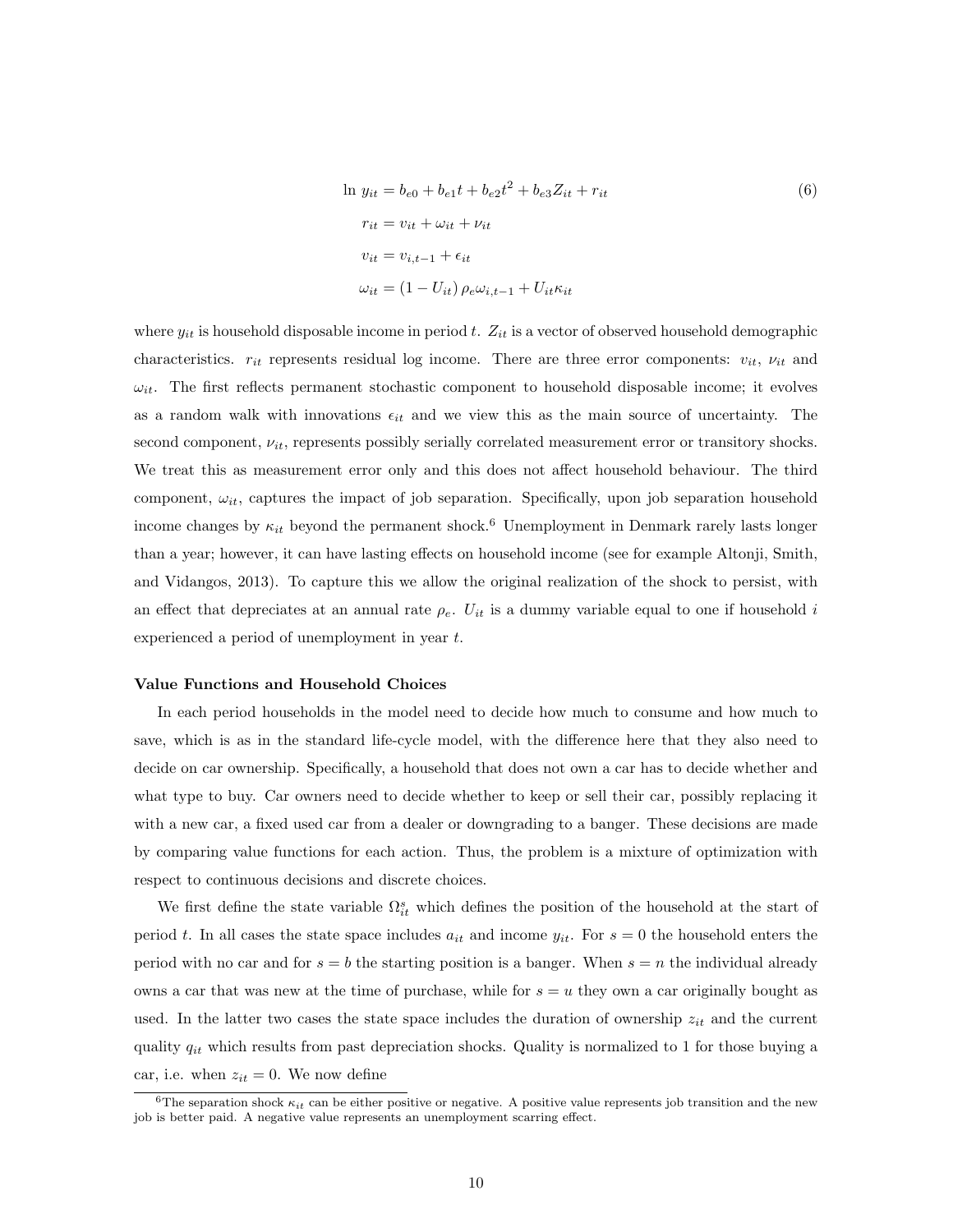$$
V_{it+1}(\Omega_{it+1}^s) = \begin{cases} \max\left[V_{it+1}^0, V_{it+1}^h, V_{it+1}^{n_1}, V_{it+1}^{u_1}\right] & \text{if } s = 0, \ b \\ \max\left[V_{it+1}^0, V_{it+1}^h, V_{it+1}^{n_1}, V_{it+1}^{n_4}, V_{it+1}^{u_1}\right] & \text{if } s = n \\ \max\left[V_{it+1}^0, V_{it+1}^h, V_{it+1}^{n_1}, V_{it+1}^{u_1}, V_{it+1}^{u_4}\right] & \text{if } s = u \end{cases} \tag{7}
$$

where for clarity we have dropped the dependency of each conditional value function on the state variable  $\Omega_{it+1}^s$ . The superscripts  $n_1$  and  $u_1$  signifies a purchase of a car (new or used respectively), which by definition always has quality 1;  $n_q$  and  $u_q$  signifies keeping the existing car with its associated quality q.

Consider first a household who decides not to own a car in period  $t$ . This will affect utility in period t and the household will start the next period with no car affecting the relevant state space. The corresponding conditional value function is given by:

$$
V_{it}^{0}(\Omega_{it}^{s}) = \max_{c_{it}} \left\{ \frac{c_{it}^{1-\gamma} - 1}{1 - \gamma} + \beta \mathbb{E}_{t} V_{it+1}(\Omega_{it+1}^{0}) \right\} \text{ for } s = 0, b, n, u
$$

For the household who decides to own a banger in period t, their ownership type at the start of period  $t+1$  is given by  $\theta_{it+1}^e = \theta_e^b$ , but the banger may become scrapped with probability  $\delta^b$ .  $z_{it}$  and  $q_{it}$ are not in the state space for banger-owners because the quality is uniform and ownership duration as such does not matter. Thus the corresponding value function becomes

$$
V_{it}^{b}(\Omega_{it}^{s}) = \max_{c_{it}} \left\{ \frac{\left(c_{it} \left(1 + \theta_{eq}^{b} \theta\right)^{\alpha_{e}}\right)^{1-\gamma} - 1}{1-\gamma} + \beta \mathbb{E}_{t} \left[ \left(1 - \delta^{b}\right) V_{it+1}(\Omega_{it+1}^{b}) + \delta^{b} V_{it+1}(\Omega_{it+1}^{0}) \right] \right\}
$$
  
for  $s = 0, b, n, u$ 

A household with a car (used or new) has a conditional value function of:

$$
V_{it}^{k}(\Omega_{it}^{s}) = \max_{c_{it}} \left\{ \frac{\left(c_{it} \left(1 + \theta_{it}^{e} q_{it}\right)^{\alpha_{e}}\right)^{1-\gamma} - 1}{1-\gamma} + \beta \mathbb{E}_{t} \left[ \left(1 - \delta^{r}\right) V_{it+1}(\Omega_{it+1}^{k}) + \delta^{r} V_{it+1}(\Omega_{it+1}^{b}) \right] \right\}
$$
\n
$$
\text{for } k = n, u \text{ and } s = 0, b, n, u
$$

In the above  $\delta^r$  is the probability that the car owned in t becomes a banger at the start of the next period  $t + 1$ . If ownership duration exceeds  $\bar{z}$ , the car becomes a banger in the following period for sure  $(\delta^r = 1)$ . The utility enjoyed by the car depends on whether it was originally bought as new, in which case  $\theta_{it}^e = \theta_e^f$  or was bought used from a dealer  $\theta_{it}^e = 1$ .

An individual entering the period with any type of car can choose to buy a new or used car, but that purchased car will always have quality fixed to 1. However, if they entered the period with a car which they decide to keep, then their utility will depend on the given quality  $q_{it}$ , which is driven by depreciation rather than directly by choice. Thus the available set of choices depends on the state space at the start of the period. The optimal choice is determined by comparing the values in period  $t$ .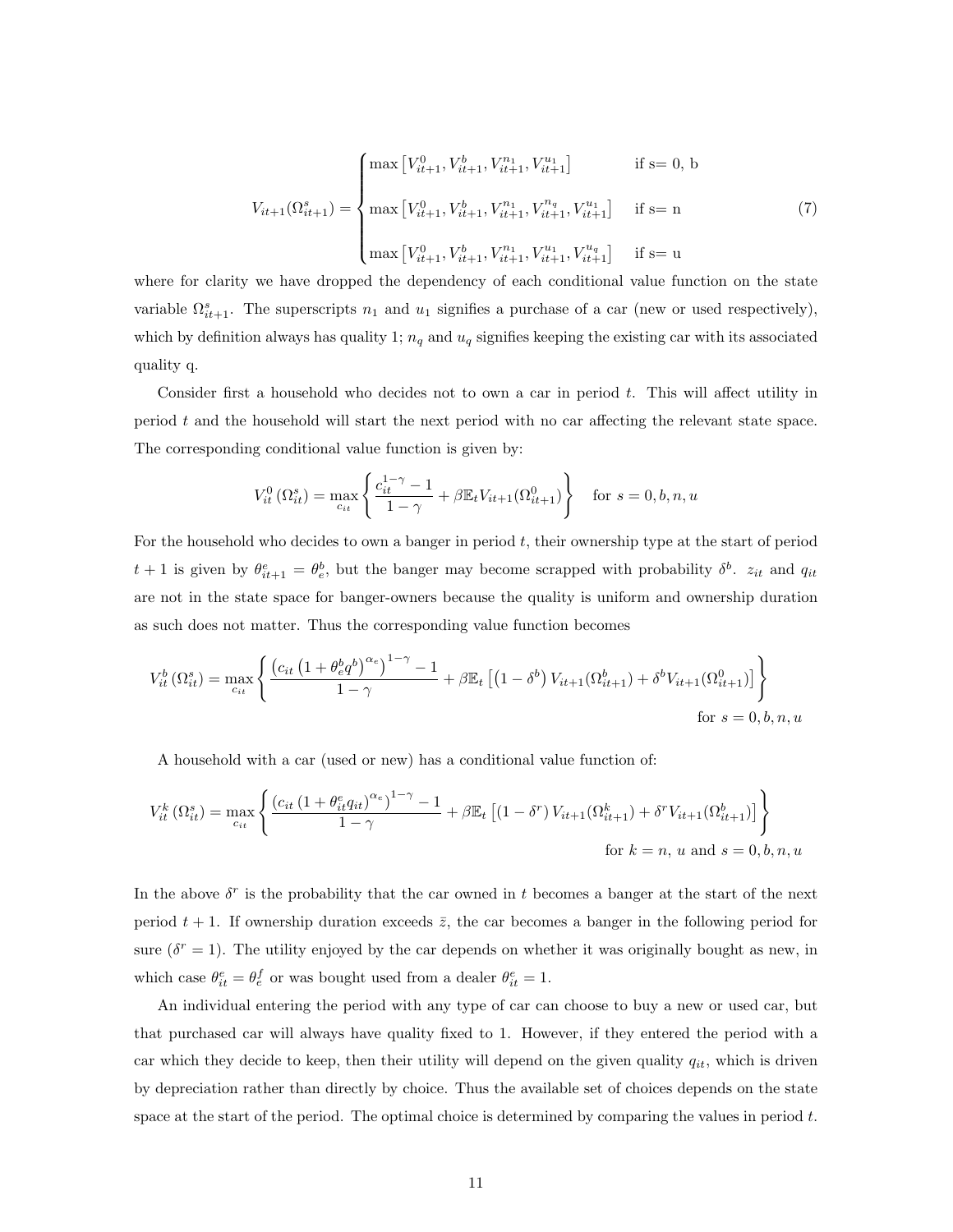The relevant expression defining the optimal value function is as in equation (7) but with the timing changed from  $t + 1$  to t.

#### 2.3 Determining Dealer Purchase Prices: Equilibrium

The market for cars is characterized by the price of new cars  $(p^n)$ ,  $\overline{z}$  prices for each ownership duration of a second-hand car  $(p_1^d, \ldots, p_{\bar{z}}^d)$ , the price of bangers  $(p^b)$  and the price for used fixed cars purchased by households from the dealer  $(p^u)$ . Households take these prices as given in making their decisions. We model a stationary economy with equal-sized generations of life-cycle households, where prices are fixed over time and can only change as a result of factors that change the demand for cars and the technology for consumption smoothing, such as welfare policies insuring income or perhaps scrappage subsidies. We now describe how these prices are determined in equilibrium.

The key issue is that of asymmetric information. Car owners receive depreciation shocks which are not observable by the dealers who are potential buyers. We assume that only the ownership duration of the car is observable. Moreover we also assume that the dealer cannot observe characteristics of the household that may be pertinent to the motive for selling the car. Indeed we will assume that only one price is quoted for each car with a particular ownership duration. Given this, the market suffers from adverse selection because at any given price households with cars of lower than expected quality will have an incentive to sell, while those with better than expected quality will not wish to participate in the market. However, the market does not close down because a number of households, who cannot be separately identified, need to sell their cars for consumption smoothing purposes due to income shocks.

To determine equilibrium prices we first assume that the price of new cars is exogenous and fixed: Denmark produces no cars and is too small to affect international prices. Implicit in the price of new cars are the (heavy) taxes that Denmark imposes. These then affect the prices of second-hand cars in equilibrium. We use the data directly to determine the price of a banger. Given our definition, a banger can be characterized as having 13% of the quality of a fully fixed car.

In determining the price of cars that dealers are willing to pay, the key component is the average quality of cars of given ownership duration coming to the market

$$
\bar{q}_z = \mathbb{E}\left(q_i|z, p^n, p^u, p^b, p_1^d, \dots, p_{\bar{z}}^d, \text{safe}\right)
$$

Because individual quality is private information, dealers will have to offer a pooled price across all qualities given the observable characteristics, which here is just the duration of ownership. This implies some households will be *overpaid*, in the sense that the hidden quality of the car is worse than average and others would be underpaid, making a loss.

In the standard Akerlof (1970) setting, this pooled pricing would lead to the market unravelling since those loosing out would refuse to sell, making the quality pool worse, and thus leading to a decline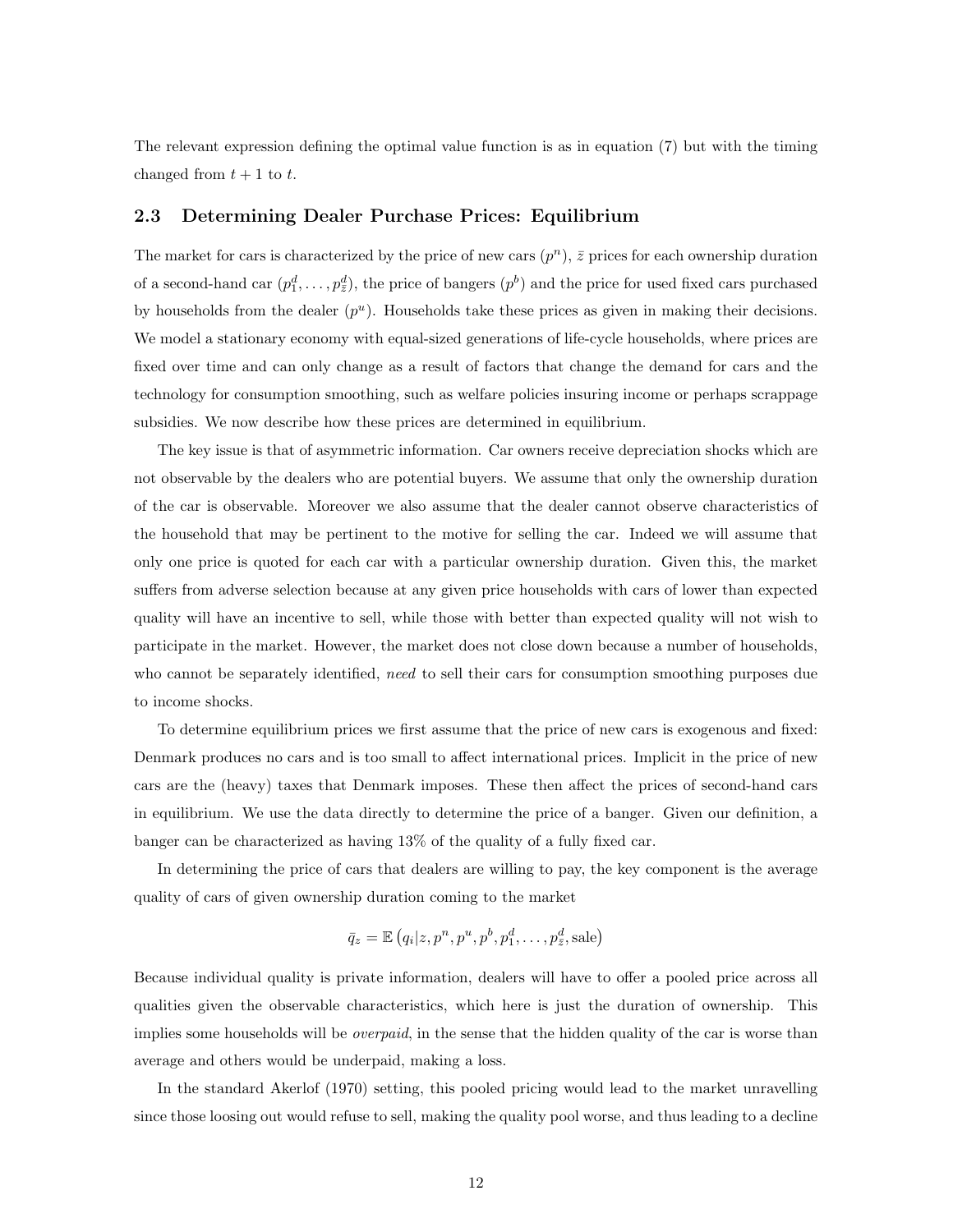in the purchase price and so on. However, in our model the existence of the market is supported by two factors. First, there is a utility gain from upgrading. An important reason to sell an old car is to enjoy the higher quality offered by a new one, and quality declines with duration of ownership. Second, some households have to sell because of adverse income shocks. Their need to smooth such shocks leads them to accept losses. It is precisely this mechanism that makes cars an imperfect smoothing tool and defines the transaction costs as endogenous.

To pin down the prices that dealers are willing to pay  $(p_1^d, \ldots, p_{\bar{z}}^d)$ , we impose equality between the number of cars purchased (and fixed) and the number of cars sold by the dealer. Underlying this condition is a *no-storage* condition: in our model the dealer does not hoard cars and indeed has no incentive to do so since the economy is stationary.

Finally, note that the information set of the dealer is crucial. Car dealers cannot discriminate between car sellers in terms of the quality of the cars that they bring to the market. In reality car dealers may to some extent be able to discriminate between car sellers and the quality of cars based on observable characteristics, such education or occupation, but we abstract from this.

Defining equilibrium formally (a) All households maximize utility and dealers maximize profit; (b) Dealers do not hold inventories: the number of second-hand cars sold by dealers equals the number of cars they bought from households; (c) Dealers make zero profits; (d) The stock of cars is constant.

### 3 Data

The empirical analysis is based on Danish administrative data. The core data set is the Central Register of Motor Vehicles (CRMV) from which we have data covering the period 1992-2009. This register contains information about the entire population of cars registered with Danish number plates and holds information about the unique identity of all cars in the form of a serial number, the exact registration and de-registration dates as well as information about the car brand, model and variant. These data are merged with prices of almost any type of new and used car on the market in the same period as is covered by the CRMV. It is possible to follow the price of any given brand-modelvariant-vintage combination from when the car is new and until it is eight years old. The price data are collected by the Association of Danish Car Dealers (DAF) based on market analyses and reports from its members and they reflect the price of cars in a "normal condition" depending on the age of the car. Going forward, we will refer to these prices as 'dealer sale prices' and they define the price at which used cars are bought by individuals from the dealer.

The CRMV also contains information about the identity of the owner of any given car at any given point in time, and this information is used for linking the car information to other administrative records of the owner. In particular, we link the CRMV with income tax records and a number of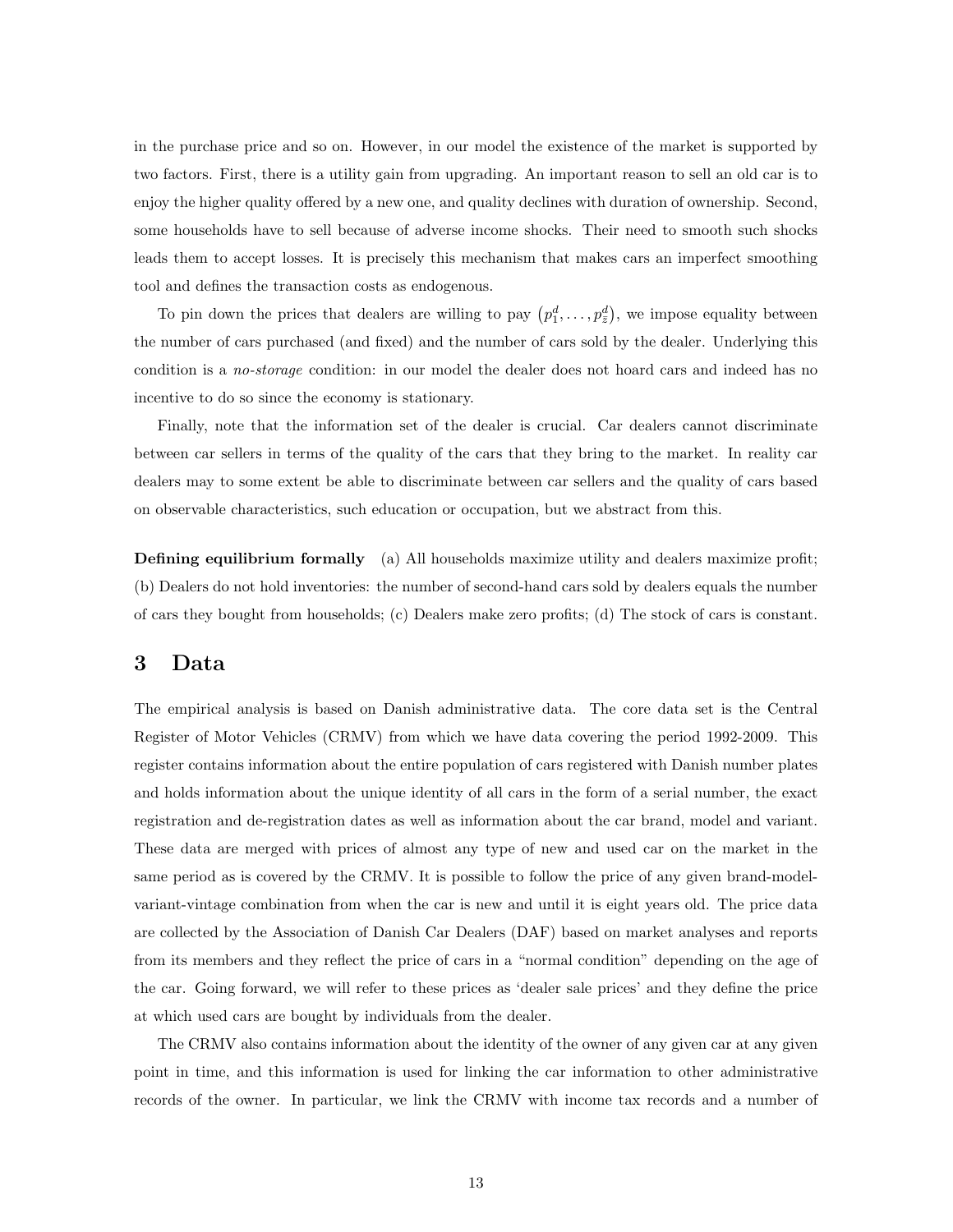other administrative registers giving longitudinal information about income, wealth, labour market status, education, and family composition of the car owners. In this way we are able to construct a longitudinal data set, where we can follow the population of Danish households in the period 1992-2009 and give a complete description of their income, wealth and car ownership.

The wealth data can be divided into assets and liabilities, which can further be divided into a number of subcategories. Unfortunately, the definitions of these categories are not stable across the observation period. In particular the definitions change almost yearly in the period 1992-1996, but from 1997 the definitions are stable and it is possible to clearly identify financial wealth. Furthermore, the data are longitudinal and this means that we are able to track decisions about the sales and purchases of cars and how these decisions interact with savings decisions. In this way we are able to examine how households use cars as an asset for smoothing adverse income shocks. To the best of our knowledge no other data set collects longitudinal information about cars, income and wealth, and we are going to exploit these unique features of the data to inform the model.

#### 3.1 Statistics on Cars and Households

We consider a 10% extract of the population register and we include an observation only if the oldest person in the household is at least 30 years old and at most 60 years old. To these individuals we add the partner, if there is one, and we summarize all the remaining information at the household level.

Table 1 presents basic summary statistics for two age groups, 30-40 and 41-60.<sup>7</sup> As expected, younger individuals have less accumulated wealth and are thus more likely to find it difficult to smooth out shocks. We group the summary statistics into three parts providing information about car ownership, the financial situation of the household and demographics.

Car ownership is taxed in two ways in Denmark. There is an annual ownership tax and there is a one-time tax associated with purchasing a new car. The latter, called the registration fee, is the most important amounting to up to 180% of the whole sale price thus making Denmark one of the most expensive countries to purchase a new car in. As a consequence 26-32% of the population depending on age does not own a car at any given point in time, (Table 1, column 1 and 3). Another consequence of new cars being expensive is that the average age of the car fleet is eight to nine years.

The average level of disposable income is 309 thousand DKK (1 USD  $\approx 6.5$  DKK) for the young group and 323 thousand DKK for the middle-aged. A substantial fraction of the population in both age groups hold quite modest amounts of financial assets. This is witnessed by the fact that the median level of financial assets to income is 9 percent for the young group and 15 percent for the 41-60 year old. Table 2 further breaks it down by two education groups, some college and no college, highlighting the skewness in the asset distribution and important differences across education groups.

<sup>7</sup>See Appendix B for the summary statistics for the sample of households who experience job loss.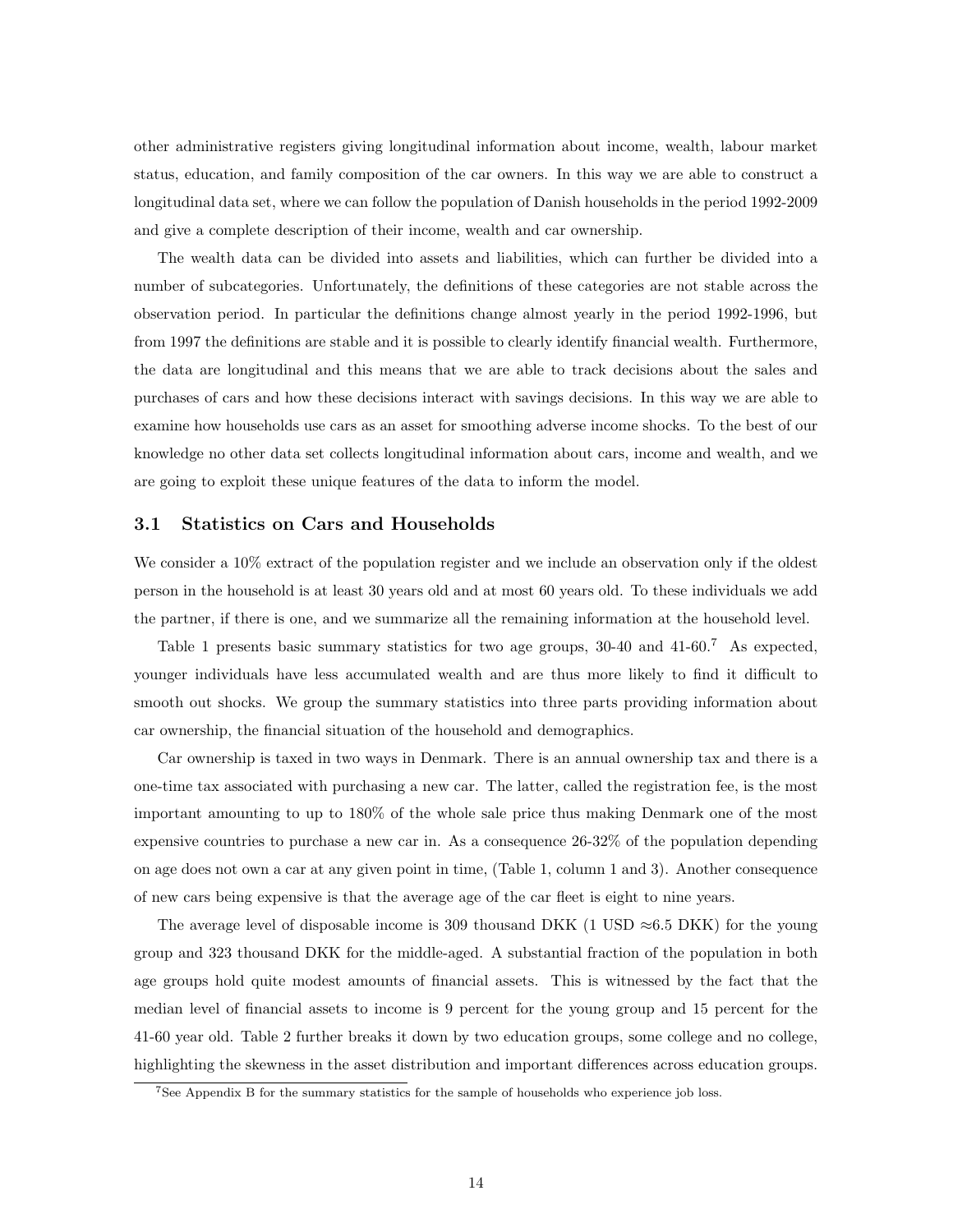In fact, around 50 percent of the households in both age groups hold financial assets worth less than one month of disposable income. These low-financial asset households also have little housing equity and are unlikely to be able to use that as a buffer. In contrast 60-67 percent of the households in this group have a car. Consequently, the value of the car stock makes up the over-whelming part of their assets. For the median household in this segment the value of the car makes up 86 percent of their total financial and car assets.

Turning to the group of people holding financial assets amounting to more than one month worth of disposable income the picture looks different. A bigger fraction of the households are car owners and the ownership rate increases with age. The young households have little housing equity, but hold significant amounts of financial assets, so that the car only makes up about 34 percent of the sum of car and financial assets. The middle aged group in this segment has far more housing equity and the car stock only makes up 34 percent of the sum of car and financial assets. In other words, this group appears well-prepared for adverse events.

### 4 Estimation

The unknown parameters characterising the model are the preference parameters, the income process parameters and the dealer purchase car prices.

There are four types of car prices in the model. The price of a new car, the price of a fixed second-hand car sold by a dealer, the price of a banger, and the prices that dealers pay households for cars of different ownership duration. We observe the list price of new cars and we use the dealer sale prices for used cars to measure the price of fixed second-hand cars. The measurement of these dealer sale prices and the price of bangers is discussed in detail below. The key limitation of the data is that we do not observe dealer purchase car prices, that is transaction prices when dealers buy cars from households. Consequently we cannot rely on observed prices during estimation, and instead, we need to solve for the equilibrium price for cars of different ownership duration simultaneously with estimation of the preference and other parameters.

This feature make estimation computationally demanding. We therefore separate the estimation into two steps: first, we estimate some parameters outside of the model when the process is exogenous to decisions made in the model, as with the income process, and take others directly from the literature. Second, we estimate the remaining parameters by using the Method of Simulated Moments. Within this MSM estimation, we generate the vector of prices that households receive when they sell the cars, which is consistent with equilibrium.

Taking as given the set of pre-estimated parameter values, the algorithm for this MSM estimation proceeds as follows: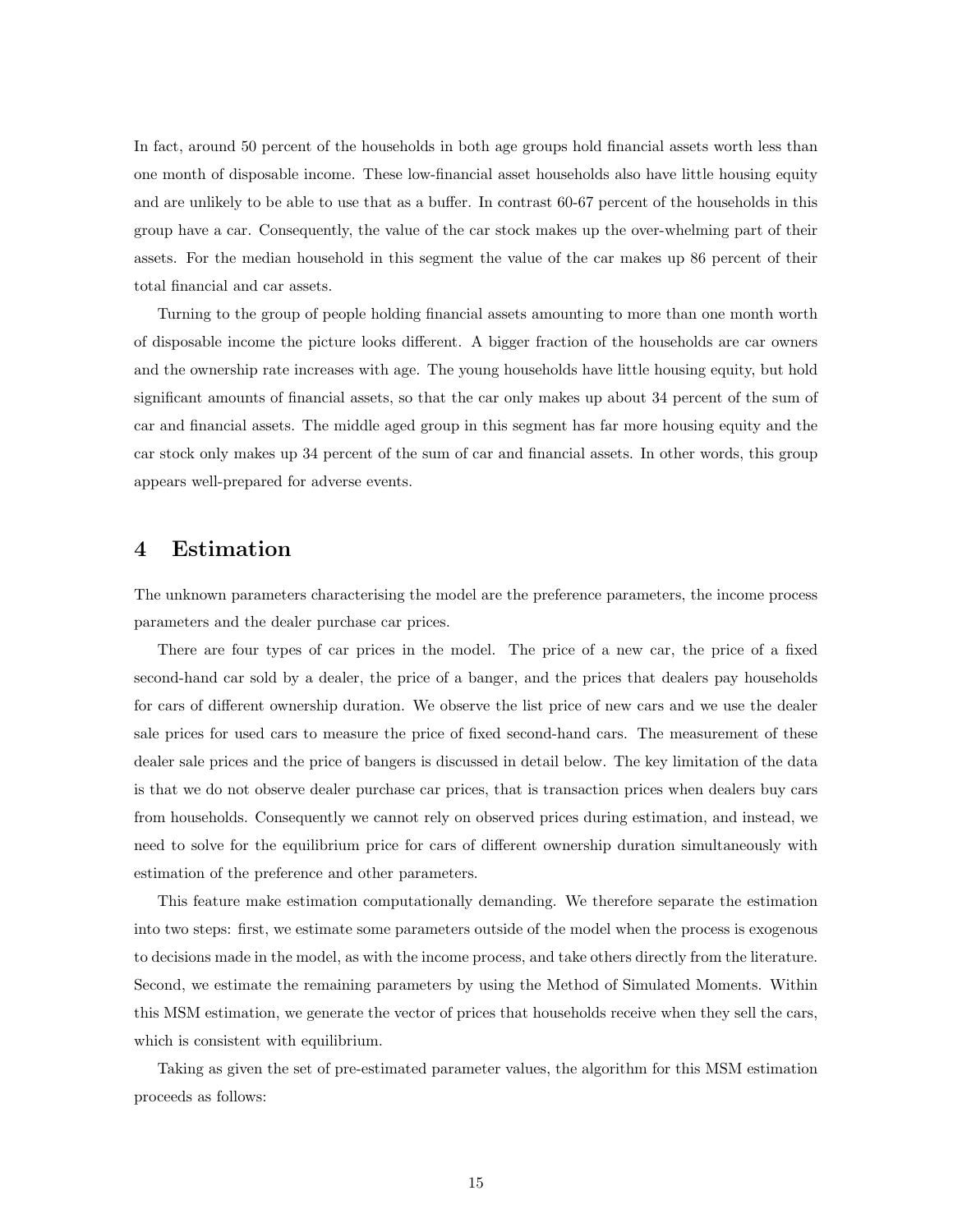|                                                    |            |                  | Full sample |                  |
|----------------------------------------------------|------------|------------------|-------------|------------------|
| Age group                                          |            | $30 - 40$        | $41 - 60$   |                  |
|                                                    | Average    | Median           | Average     | Median           |
| Variable                                           | (1)        | (2)              | (3)         | (4)              |
| Car                                                |            |                  |             |                  |
| Car owner                                          | 0.68       | 1                | 0.74        | 1                |
| Age of car stock, car owner                        | 8.89       | $\boldsymbol{9}$ | 8.35        | 8                |
| Owner of regular car, car owner                    | $\rm 0.92$ | $\mathbf{1}$     | 0.93        | $\mathbf{1}$     |
| Owner of banger, car owner                         | 0.17       | $\boldsymbol{0}$ | 0.16        | $\boldsymbol{0}$ |
| Income/wealth                                      |            |                  |             |                  |
| Disposable income (1000 DKK)                       | 309        | 315              | 323         | 318              |
| Financial assets / disp. income                    | 0.31       | 0.09             | 0.56        | 0.15             |
| $1$ [financial assets $< 1$ month disp. income]    | 0.49       | $\overline{0}$   | 0.35        | $\boldsymbol{0}$ |
| Car owner                                          | 0.65       | $\mathbf{1}$     | 0.67        | $\mathbf{1}$     |
| Car value (1000 DKK), car owner                    | 90         | 67               | 96          | 70               |
| Car value / disp. income, car owner                | 0.27       | 0.21             | 0.28        | 0.22             |
| Car value / (fin. assets $+$ car value), car owner | 0.70       | 0.86             | 0.71        | 0.86             |
| Housing equity to house value (ETV), home owner    | 0.11       | 0.00             | 0.21        | 0.11             |
| Housing equity to disp. income (ETI), home owner   | 0.51       | 0.00             | 1.02        | 0.31             |
| 1[financial assets $> 1$ month disp. income]       | 0.51       | $\mathbf{1}$     | 0.65        | $\mathbf{1}$     |
| Car owner                                          | 0.72       | $\mathbf{1}$     | 0.77        | $\mathbf{1}$     |
| Car value (1000 DKK), car owner                    | 113        | 87               | 118         | 94               |
| Car value / disp. income, car owner                | 0.34       | 0.26             | 0.35        | 0.28             |
| Car value / (fin. assets $+$ car value), car owner | 0.44       | 0.34             | 0.39        | 0.34             |
| Housing equity to house value (ETV), home owner    | 0.22       | 0.15             | 0.44        | 0.44             |
| Housing equity to disp. income (ETI), home owner   | 1.11       | 0.46             | 2.29        | 1.55             |
| Demographics                                       |            |                  |             |                  |
| Age                                                | 35         | 35               | 50          | 50               |
| Married/cohabiting                                 | 0.71       | $\mathbf{1}$     | 0.75        | 1                |
| Has children                                       | 0.61       | $\mathbf{1}$     | 0.47        | $\boldsymbol{0}$ |
| Homeowner                                          | 0.50       | $\mathbf{1}$     | 0.61        | $\mathbf{1}$     |
| Some college                                       | $0.26\,$   | $\theta$         | 0.21        | $\boldsymbol{0}$ |
| Number of observations                             | 1,452,171  |                  | 2,559,063   |                  |
| Number of unique households                        |            | 214,662          | 267,688     |                  |

#### Table 1: Summary Statistics

Notes: A regular car is a car aged less than 15 years. A banger is a car aged more than 15 years. All economic variables are CPI deflated to the level in 2000 and have been censored at 1st and 99th percentile calendar year by calendar year. Car value refers to the value of the stock of cars. Financial assets includes cash in banks, bonds and stocks. ETV and ETI are based on tax assessed house values. Because of changes in the definition of the debt variables these variables can only be calculated for the years 1997-2009. 1 USD  ${\approx}6.5$  DKK

Table 2: Financial assets to disposable income ratio

| Age group                  |              | $30-40$      |              |              |              | 41-60        |              |              |
|----------------------------|--------------|--------------|--------------|--------------|--------------|--------------|--------------|--------------|
| Variable                   | Average      | Median       | p75          | p90          | Average      | Median       | p75          | p90          |
| No College<br>Some College | 0.28<br>0.41 | 0.08<br>0.13 | 0.21<br>0.37 | 0.59<br>0.91 | 0.52<br>0.67 | 0.14<br>0.21 | 0.47<br>0.66 | 1.28<br>1.69 |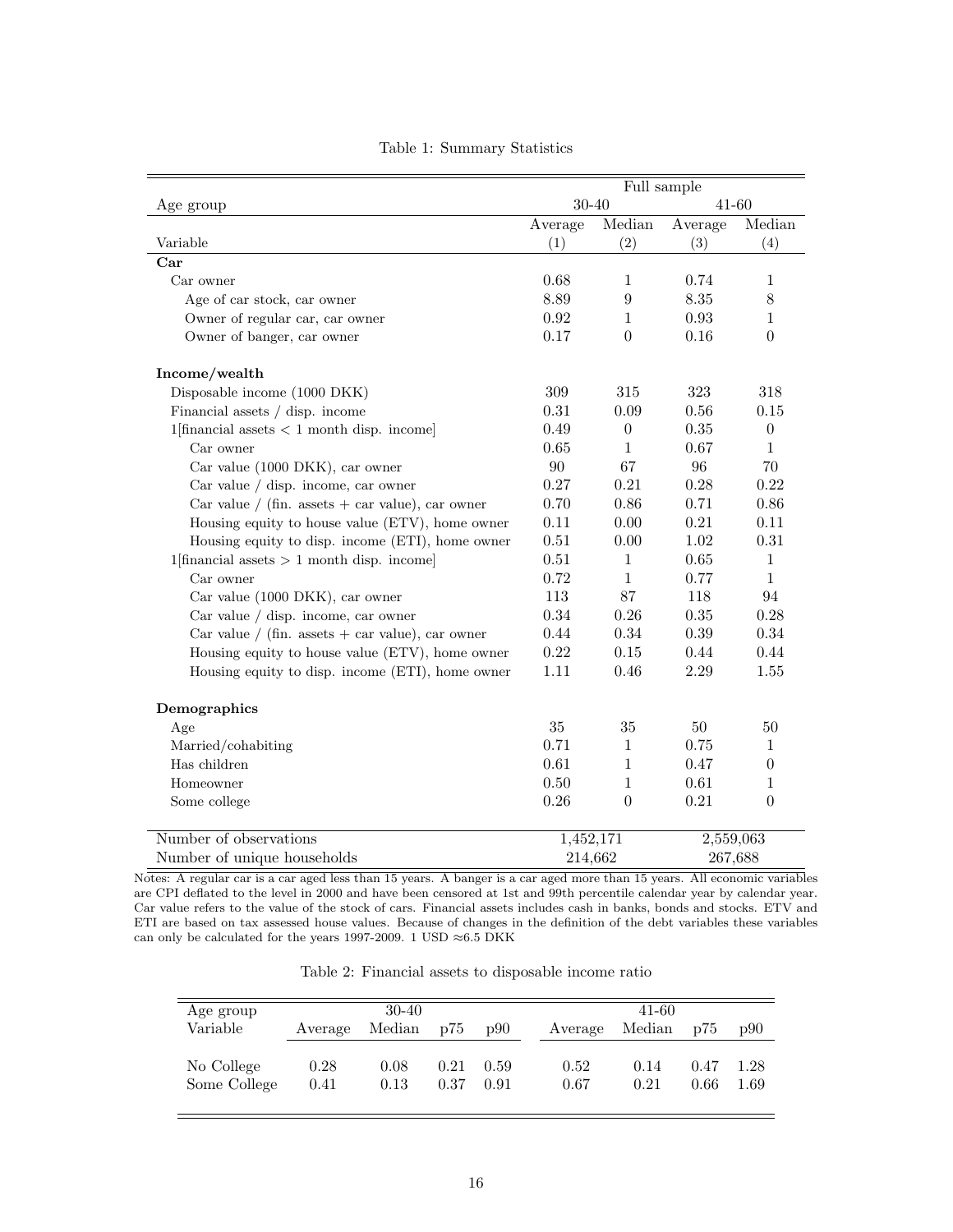- 1. Make an initial guess of endogenous parameter values.
- 2. Find a fixed point for the dealer purchase prices  $p_z^d$  using the zero-profit condition (equation 2), separately for cars of each ownership duration. This is a fixed point problem: as prices change the average quality  $\bar{q}_z$  changes at all ages z.
- 3. At these equilibrium prices  $(p_z^d)$ , evaluate the criterion function using simulated and actual moments. This means that, since the dealer price of cars is set at the equilibrium value, we evaluate moments at the prices where the zero inventory condition holds and where the stock of cars is constant.
- 4. Parameters are updated and the process is repeated from step 2 until convergence.

#### 4.1 Pre-estimated Parameters

The parameter values that are fixed or externally estimated are listed in Table 3. We assume a risk aversion coefficient of 1.43 (see, among others, Blundell et al.  $1994$ ).<sup>8</sup> The interest rate measure is the yield of the two-year Danish government bonds adjusted by consumer price index averaged over 1996-2009, which gives a rate of 1.6%. The remaining parameters in Table 3 are now discussed in turn.

Constructing Dealer Car Prices We observe data on the list price of new cars. We also observe dealer sale prices, which we relate directly to the price of fixed second-hand cars. Our concept of a fixed second-hand car is the second-hand car at the maximum quality. Our dealers fix cars they buy from households to achieve this quality and then sell them on. From the data we quantify this price in the following way: we use the median dealer sale price of second-hand cars that are one year old. This determines the price of a fixed second-hand car, which we can compare to the observed price of a new car.<sup>9</sup> We normalize all the prices and income by the price of a fixed second-hand car. This implies that  $p^u = 1$  and that the price of a new car in the model is  $p^n = 1.14$ .

We assume a car can be owned for up to 9 years, i.e.  $\bar{z} = 9$ . We use the year-to-year depreciation rate in dealer sale prices, which is 11 percent, as the deterministic depreciation rate in the model, i.e.  $d = 1 - 0.11 = 0.89$ . We think of bangers as old cars which are of minimal quality and so not subject to asymmetric information. To quantify the value of a typical banger we observe that the weighted average of median dealer sale price of cars more than 15 years old is 20 thousand DKK, and we set the banger price in the model to  $p^b = \frac{20}{159} = 0.13$ . This defines the base quality  $q^b = \frac{p^b}{p^u} = 0.13$ , implying

<sup>&</sup>lt;sup>8</sup>We consider alternative values of risk aversion and re-estimate the model with these values. For example, in Appendix D, we report results of the estimation when when the risk aversion parameter is set to be 4. The resulting estimates of the lemons penalty are similar.

<sup>9</sup>The median depreciation rate across one-year-old cars is 12.1 percent. The median book price of a new car in the data is 181 thousand DKK. We therefore set the price of a fixed second-hand car to  $181 \times (1 - 0.121) \approx 159$  thousand DKK.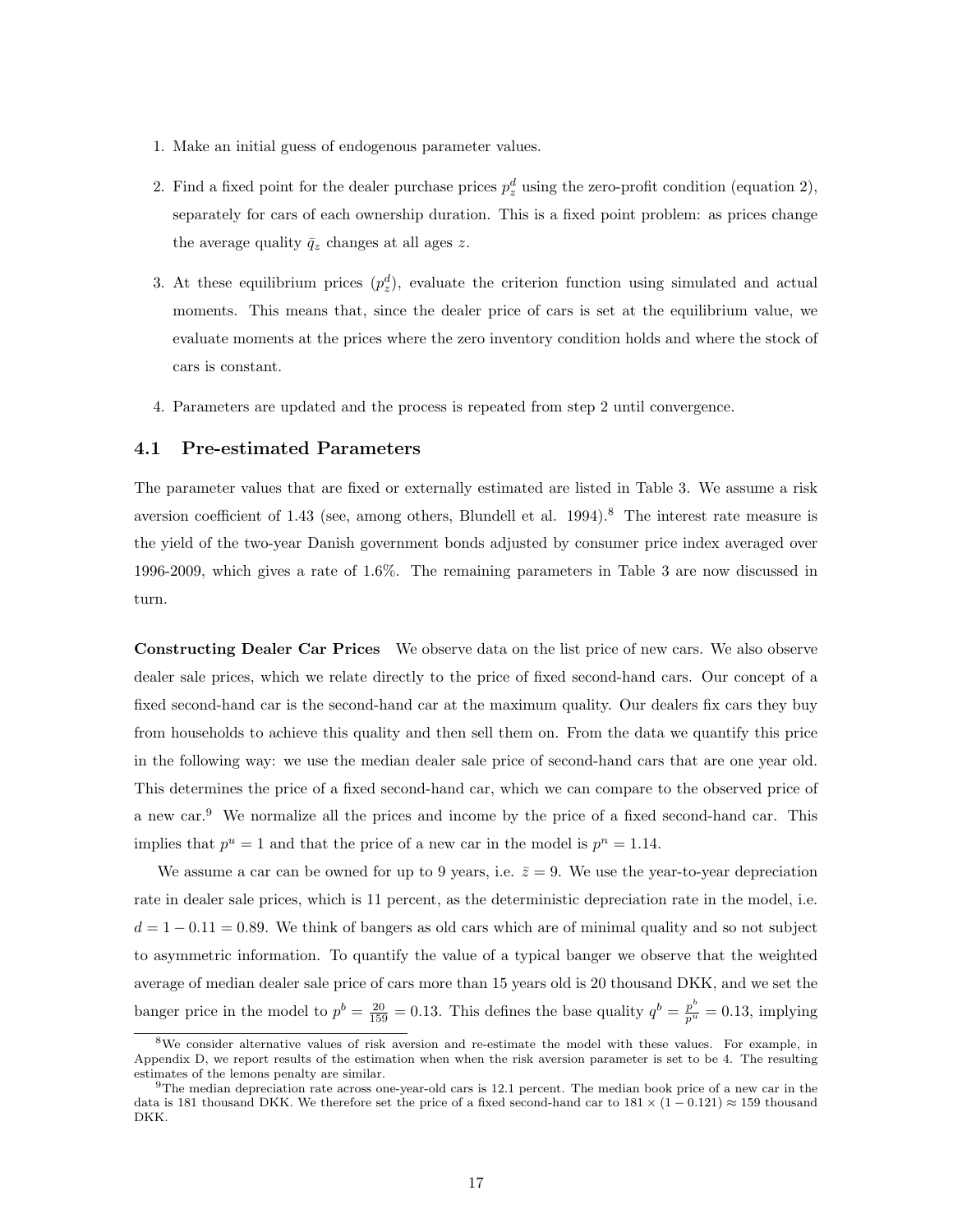that a banger is worth 13 percent of a fixed second-hand car in terms of quality. We set the annual scrappage rate for for bangers at  $\delta^b = 0.073$ , which is determined by the scrappage rate for cars more than 15 years old in the data.

| Description                  |                                                               |                                                                                                         |
|------------------------------|---------------------------------------------------------------|---------------------------------------------------------------------------------------------------------|
|                              | Value                                                         | Source                                                                                                  |
|                              |                                                               | DAF Car Data (181 DKK)                                                                                  |
|                              | normalized to 1                                               | DAF Car Data (159 DKK)                                                                                  |
| banger price                 | $0.13p^u$                                                     | DAF Car Data (20 DKK)                                                                                   |
| deterministic depreciation   | 0.89                                                          | DAF Car Data                                                                                            |
| scrap rate for bangers       | 0.073                                                         | DAF Car Data                                                                                            |
| interest rate                | 0.016                                                         | Bond rate                                                                                               |
| relative risk aversion       | 1.43                                                          | Blundell et al. (1994)                                                                                  |
|                              |                                                               |                                                                                                         |
|                              |                                                               |                                                                                                         |
| deterministic age profile    | $-0.37, 0.031, -0.00071$                                      | Tax records                                                                                             |
| variance initial perm.       | 0.179                                                         | Tax records                                                                                             |
| variance perm. shock         | 0.018                                                         | Tax records                                                                                             |
| probability separation       | 0.037                                                         | Income process                                                                                          |
| support separation shock     | $0.107, -0.245$                                               | Income process                                                                                          |
| persistence separation shock | 0.635                                                         | Income process                                                                                          |
|                              |                                                               |                                                                                                         |
|                              |                                                               | Tax records                                                                                             |
| variance initial perm.       | 0.133                                                         | Tax records                                                                                             |
| variance perm. shock         | 0.021                                                         | Tax records                                                                                             |
| probability separation       | 0.025                                                         | Income process                                                                                          |
| support separation shock     | $0.181, -0.286$                                               | Income process                                                                                          |
| persistence separation shock | 0.734                                                         | Income process                                                                                          |
|                              | new car price<br>fixed car price<br>deterministic age profile | $1.14p^u$<br>Income Process by education group<br>No College<br>Some College<br>$-0.53, 0.070, -0.0014$ |

Table 3: Parameters estimated outside the model

Estimation of the Income Process We estimate the parameters of the household income process (6) separately for each education group (some college and no college) using the Danish income tax records in 1992-2009.<sup>10</sup> We define income to be total household disposable income, which includes the effects of taxes and transfers. The sample used for estimation includes those aged 23-60 only, thus avoiding retirement years. Retirement income is assumed riskless.

To estimate the deterministic age profile, we regress log household disposable income on  $Age_t$ ,  $Age_t^2$ 

 $10$ We classify people according to their level of completed education in 2009, the final year in our sample. Education is defined based on the household head.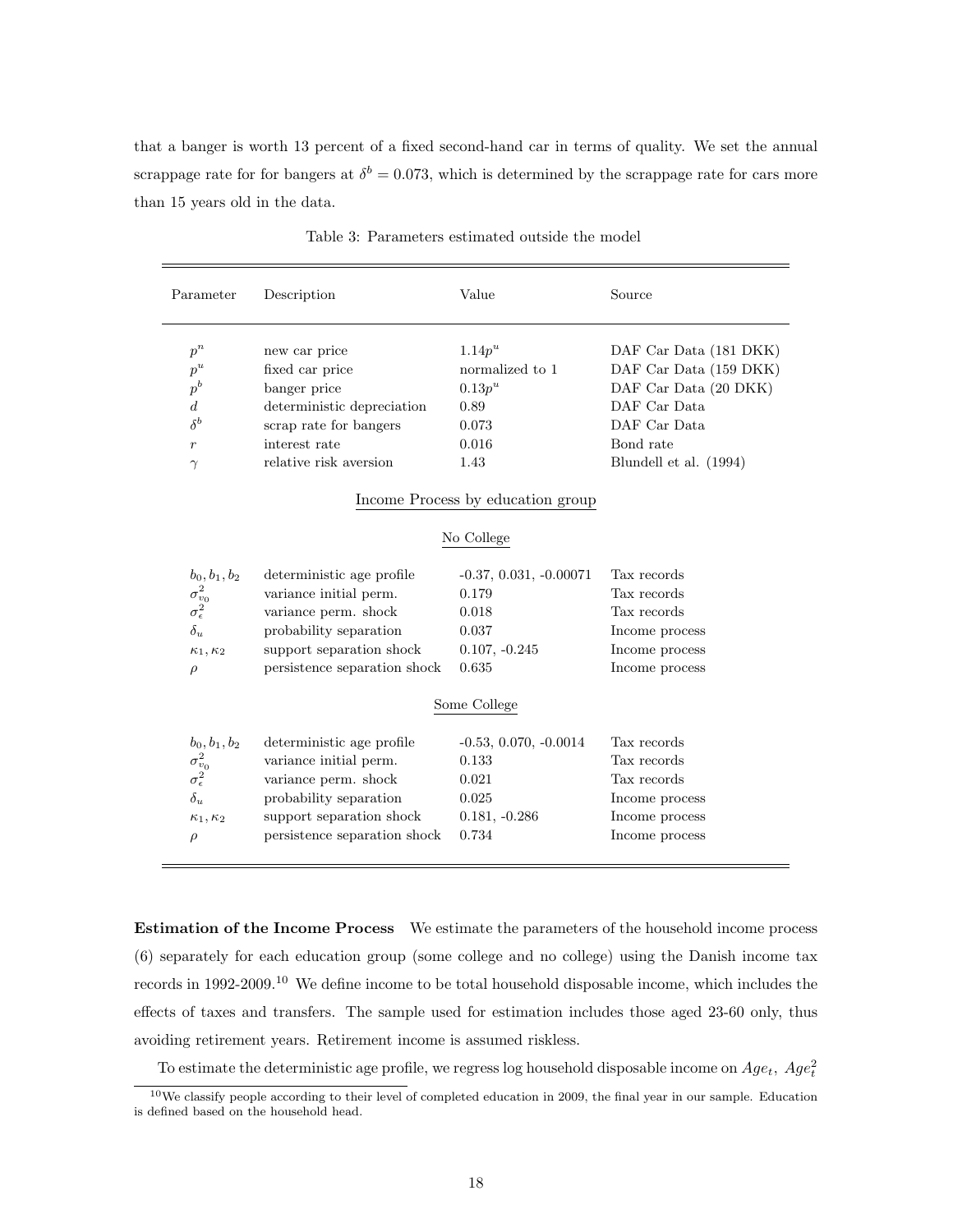as well as calendar year dummies and dummy variables for household structure, i.e. dummy for having a partner and five dummies for up to five children.

There are three error components in the residual log income  $r_{it}$ : first,  $v_{it}$  which is the permanent shock; second,  $\omega_{it}$  which captures the impact of (exogenous) job separation on wages; and finally measurement error (or transitory shocks)  $\nu_{it}$ .

Estimation is based on moments for residual income growth, which depending on the case, take the form

 $\triangle r_{it} \equiv g_{it} =$  $\sqrt{ }$  $\int$  $\overline{a}$  $\epsilon_{it} + \Delta \nu_{it}$  for those who have not had job separation  $\epsilon_{it} + \Delta \nu_{it} + \kappa_{it}$  for those employed in  $t - 1$  and had job separation in t  $\epsilon_{it} + \Delta \nu_{it} + \rho_e \kappa_{it} - \kappa_{it}$  for those had job separation in  $t-1$  and employed in t

recalling that  $v_{it} = v_{i,t-1} + \epsilon_{it}$  and  $\omega_{it} = (1 - U_{it}) \rho_e \omega_{i,t-1} + U_{it} \kappa_{it}$ .

To estimate the variance of the permanent shock  $\sigma_{\epsilon}^2$  we use the autocovariance structure of the residual income growth for those who have not had a job separation. It is valid to do this because in our model a job separation represents an exogenous shock to income and hence there is no selection bias. The moments used are as in Meghir and Pistaferri (2004). Given an estimate of  $\sigma_{\epsilon}^2$  we can then use the autocovariances for individuals with job separations to estimate the remaining parameters of the income process reported in Table 3. Further details of the estimation are in Appendix C.

The estimates of  $\sigma_{\epsilon}^2$  is 0.018 for the no-college group, and is 0.021 for the some-college group, which by way of comparison are substantially lower than the equivalent numbers in the US. To capture initial dispersion we assume the first draw of the permanent component,  $v_{i0}$ , is drawn from a Normal distribution with mean zero and variance  $\sigma_{v_0}^2$ . The standard deviations are estimated to be 0.2 for the no-college group and 0.15 for the some-college group based on the dispersion of household earnings at age 21.

Assets We do not include housing and pension wealth explicitly in the model in order to avoid excessive computational complexity but allow for one liquid asset (beyond cars). We assume that the replacement rate for retirement income is 100 percent. This effectively implies that asset accumulation in our model is for precautionary purposes only, against adverse wage or unemployment shocks, while at the same time lifetime wealth remains sufficiently high.

Initial conditions We need to specify the initial conditions for financial assets, car ownership and ownership duration. We compute the empirical distribution of the ratio of financial assets to earnings by education group among households aged 20-26 in the Danish administrative data. We set the initial levels of financial assets to earnings to match this distribution, using 10 different values taken from the deciles of the CDF in the data. Initial financial wealth is computed using this ratio and initial earnings estimated above. The initial car ownership position is either that the household does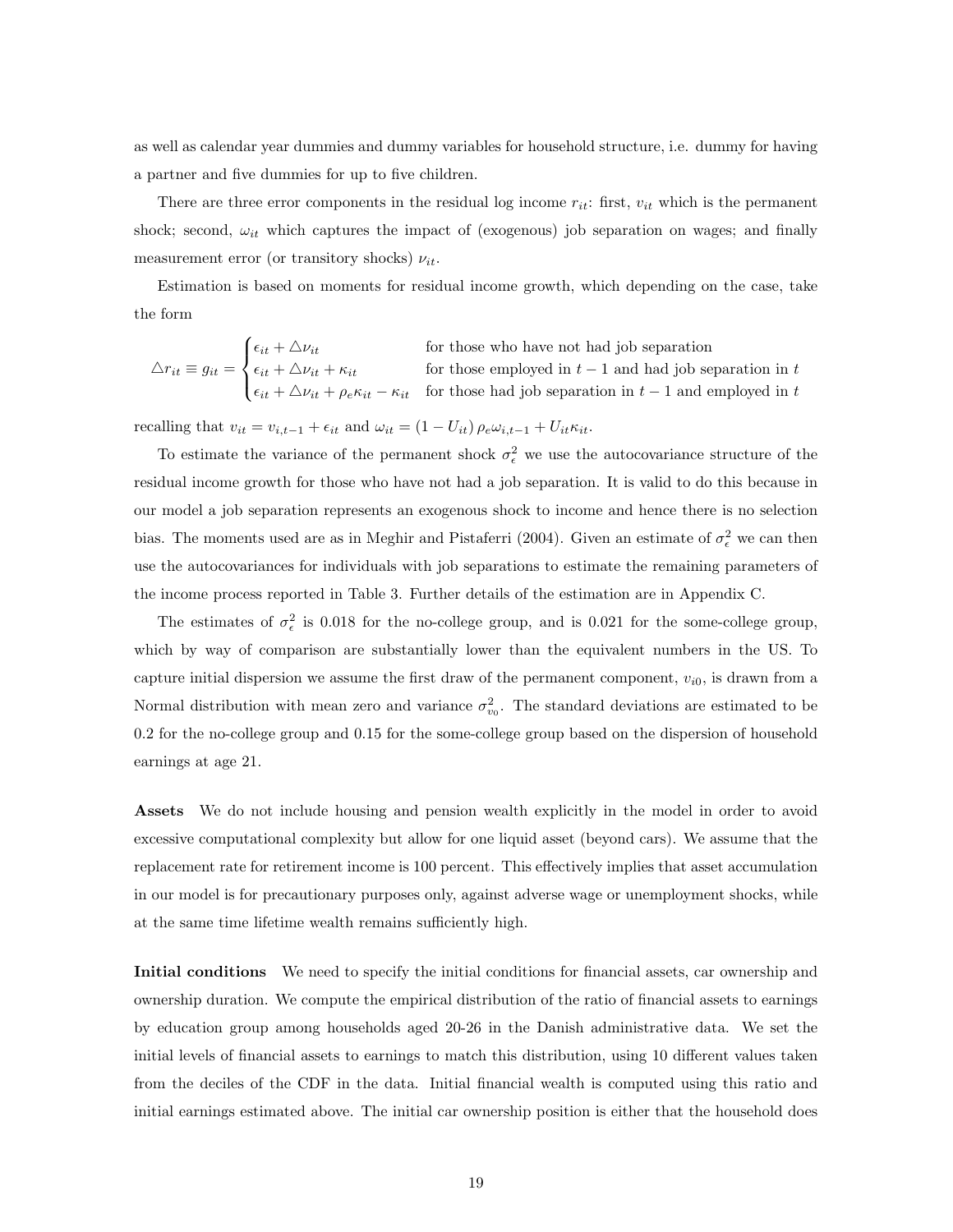not own a car, or that it owns a regular car with ownership duration  $z \in \{1, ..., 9\}$  or that it owns a banger. We compute moments from age 30 by which time the impact of this initial allocation will be diminished.

#### 4.2 Estimated parameter values

We use the Simulated Method of Moments to estimate the remaining parameters using data for households where the household head is aged between 30-60 in the period 1992 to 2009. The standard errors of the structural parameters are computed as in Gourieroux et al. (1993), where the covariance matrix of the data moments is estimated using the block bootstrap.

| Moments                            |                                        | Data     | Model    |
|------------------------------------|----------------------------------------|----------|----------|
| Ownership rate of regular cars     |                                        |          |          |
| Some College                       | Age $30 - 40$                          | $64.3\%$ | $64.1\%$ |
|                                    | Age $41 - 60$                          | $73.5\%$ | 75.3%    |
| No College                         | Age $30 - 40$                          | $62.8\%$ | $61.2\%$ |
|                                    | Age 41 - 60                            | 67.2%    | 62.2%    |
| Ownership rate of bangers          |                                        |          |          |
| Some College                       | Age $30 - 60$                          | $9.9\%$  | $8.4\%$  |
| No College                         | Age $30 - 60$                          | 12.3%    | 12.5%    |
|                                    |                                        |          |          |
| % people buy new cars              |                                        |          |          |
| Some College                       | Age $30 - 40$                          | $5.0\%$  | $3.4\%$  |
|                                    | Age $41 - 60$                          | $6.4\%$  | 10.9%    |
| No College                         | Age 30 - 40                            | $3.9\%$  | 2.5%     |
|                                    | Age $41 - 60$                          | $5.4\%$  | $6.4\%$  |
|                                    | Median financial asset to income at 55 | 0.209    | 0.212    |
| Ownership duration of cars         |                                        | 4.63     | 4.624    |
| % of cars being sold after 1 year  |                                        | $5.6\%$  | $1.3\%$  |
| % of cars being sold after 2 years |                                        | 24.7%    | 20.1%    |
| % of cars being sold after 3 years |                                        | 41.4%    | $43.2\%$ |
| % of cars being sold after 4 years |                                        | $55.6\%$ | $65.6\%$ |
| % of cars being sold after 5 years |                                        | 66.9%    | 73.8%    |
| % of cars being sold after 6 years |                                        | $75.0\%$ | 76.7%    |
|                                    |                                        |          |          |

Table 4: Fitted Moments

Table 4 shows the moments we use and how well the model can fit them. These moments pin down 10 parameters, whose estimates are presented in Table 5 and include:

• Parameters common to both education groups: the discount factor  $\beta$ , the arrival rate of a banger shock  $\delta^r$ , and the parameters for the distribution of the private depreciation factor  $\varepsilon \sim \mathcal{B}(\eta_1, \eta_2)$ .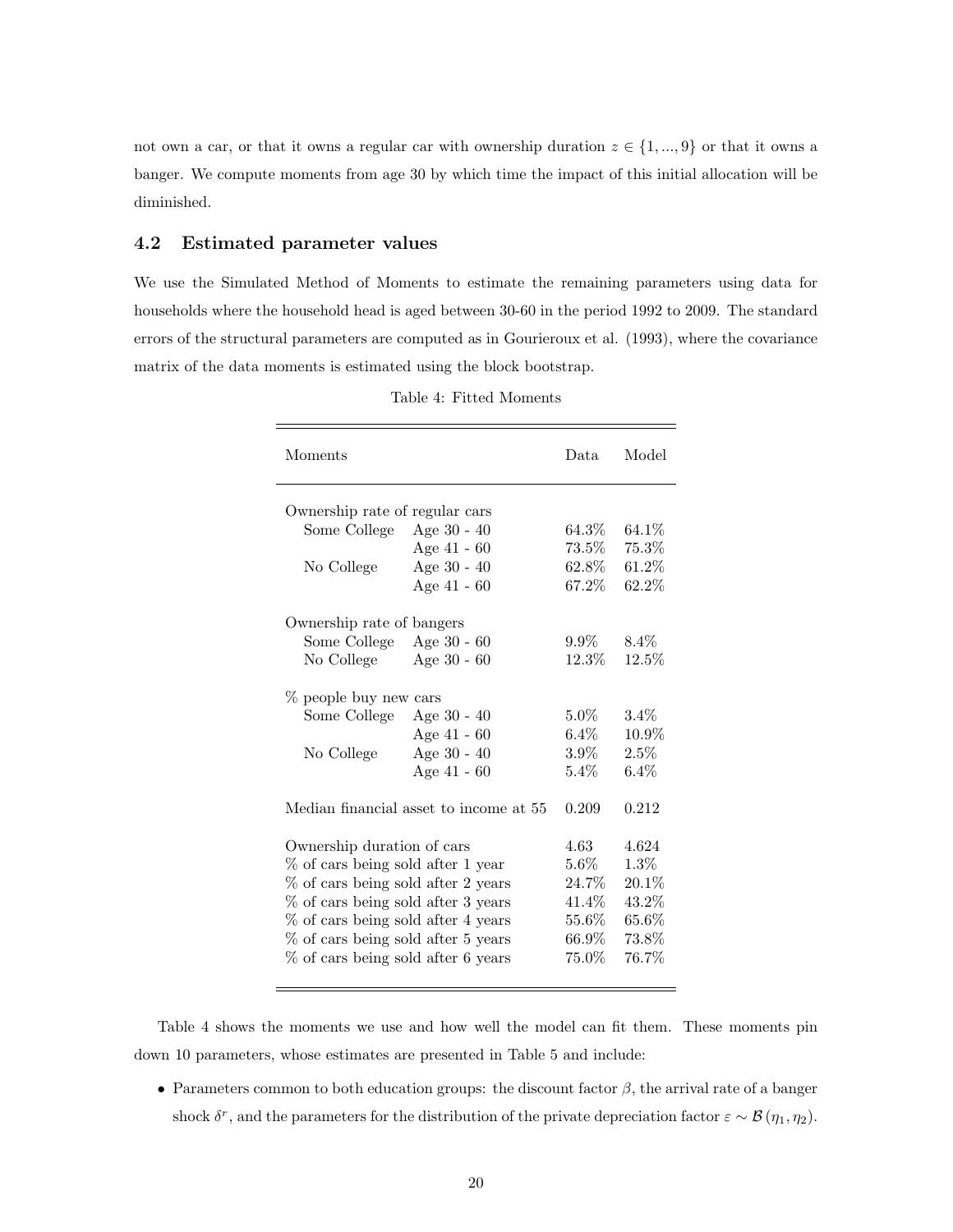• Parameters that are allowed to differ between education groups: the utility benefit of owning car  $\alpha_e$ , the relative preference for cars bought as new  $\theta_e^f$ , and the relative preference for bangers  $\theta_e^b$ .

| Description                                                                | Param.     | Value  | s.e.   |
|----------------------------------------------------------------------------|------------|--------|--------|
| Common parameters                                                          |            |        |        |
| Discount factor                                                            | β          | 0.970  | 0.0001 |
| Private depreciation factor $\varepsilon \sim \mathcal{B}(\eta_1, \eta_2)$ | $\eta_1$   | 16.864 | 0.0983 |
|                                                                            | $\eta_2$   | 1.925  | 0.0110 |
| Arrival rate of banger shock                                               | $\delta^r$ | 0.090  | 0.0024 |
| Some College                                                               |            |        |        |
| Preference for new car                                                     | $\theta^f$ | 1.162  | 0.0009 |
| Preference for banger                                                      | $\theta^b$ | 0.619  | 0.0052 |
| Utility benefit of owning car                                              | $\alpha$   | 0.283  | 0.0018 |
| No College                                                                 |            |        |        |
| Preference for new car                                                     | $\theta^f$ | 1.162  | 0.0004 |
| Preference for banger                                                      | $A^b$      | 0.600  | 0.0010 |
| Utility benefit of owning car                                              | $\alpha$   | 0.300  | 0.0005 |
|                                                                            |            |        |        |

Table 5: Estimated Parameter Values

Based on our estimates the distribution of the private depreciation factor is  $\varepsilon \sim \mathcal{B} (16.864, 1.925)$ , which implies a mean of 0.9, and a variance of 0.0047. The deterministic depreciation factor  $d = 0.89$ , and the overall expected depreciation factor  $d\mathbb{E}(\varepsilon) = 0.8$  implying the excess quality over and above the basic  $q^b$  declines on average at a rate of 20% a year as shown in equation (1).

Given the estimated utility parameters, households have a higher preference for new cars, and a lower preference for bangers. The positive value of  $\alpha_e$  implies that cars and consumption are substitutes in utility, in the sense that the cross-partial derivative of utility with respect to  $c$  and  $q$  is negative. The discount factor  $\beta = 0.97$  lies within the range of values commonly assumed in dynamic discrete choice models (e.g. Rust, 1987). Finally, about 9% of cars randomly become bangers each year (over and above those that reach that state deterministically because of age).

### 5 The Lemons Penalty

Our estimates and the structure of the model implies a lemons penalty, i.e, an endogenous transactions cost. This penalty, together with the deterministic depreciation factor defines the path for how the price changes as the duration of ownership increases. We show implications for the timing and volume of transactions.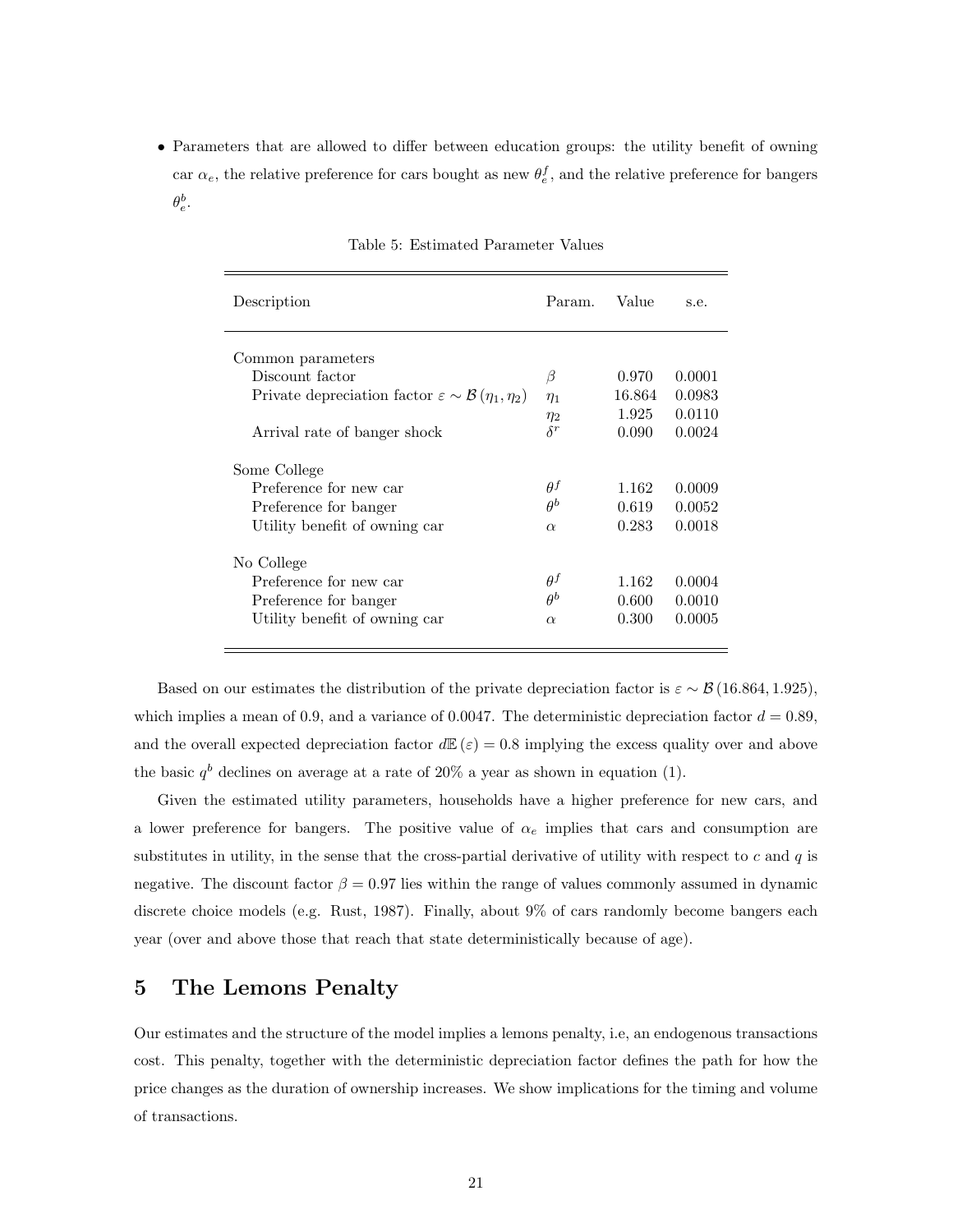Dealers will purchase cars at a price equal to the expected quality of cars that are being sold. Asymmetric information means that the expected quality of cars with a given duration of ownership that are offered to dealers will be lower than the expected quality of cars with that ownership duration that are owned in the population. Dealers will therefore pay less than the expected value of cars that are owned in the population.

To define the lemons penalty we need to consider the expected loss incurred by a randomly chosen individual who sells their car at the going price. Thus the lemons penalty is defined as the difference between the average car value in the population (irrespective of the decision to sell) and the prevailing dealers equilibrium price. As we show below, a high lemons penalty for newly-bought cars implies that households will hold onto good cars, and the average quality of older cars will be better than otherwise.

The resulting transaction costs/lemons penalty are shown in Table 6. The first row of Table 6 shows the equilibrium dealer price, which equals the expected value of cars being sold, according to equation (2) and which ensures zero profits. The second row of Table 6 shows the expected value of cars that are owned in the population. The difference between these is the lemons penalty, shown in the third row as a percentage of the equilibrium dealer price. The columns show how the equilibrium price varies with the duration of ownership. This generates a time path for the lemons penalty, which we show explicitly in Figure 1, and which is unobservable in the data. The size of the lemons penalty initially declines markedly with ownership duration but then stabilizes and even increases again. A car that has been owned for just 1-year has the biggest lemons penalty when it is sold: -0.128, which is 18% of the equilibrium dealer price in the first year of ownership. In the second year it is still substantial: -0.053, which is 8% of the equilibrium price in the second year of ownership.

| Ownership years                       | 1       | $\overline{2}$ | 3      | 4      | 5      | 6      |        | 8      | 9        |
|---------------------------------------|---------|----------------|--------|--------|--------|--------|--------|--------|----------|
| Dealer price                          | 0.697   | 0.634          | 0.558  | 0.491  | 0.427  | 0.371  | 0.326  | 0.287  | 0.286    |
| Expected car value<br>(in population) | 0.825   | 0.687          | 0.585  | 0.504  | 0.439  | 0.387  | 0.346  | 0.313  | 0.286    |
| Lemons penalty<br>(% of dealer price) | $-18\%$ | $-8\%$         | $-5\%$ | $-3\%$ | $-3\%$ | $-4\%$ | $-6\%$ | $-8\%$ | $\theta$ |
| % of cars being sold                  | $1.3\%$ | $20.1\%$       | 43.2\% | 65.6%  | 73.8%  | 76.7%  | 78.3%  | 78.7%  | $100\%$  |

Table 6: Prices and the Lemons Penalty

The lemons penalty is of course only a penalty for those who are selling a car with quality better than the average. For some, the asymmetric information means they receive a price for their car greater than the true quality of the car and the "penalty" is not enough of a discount. Asymmetric information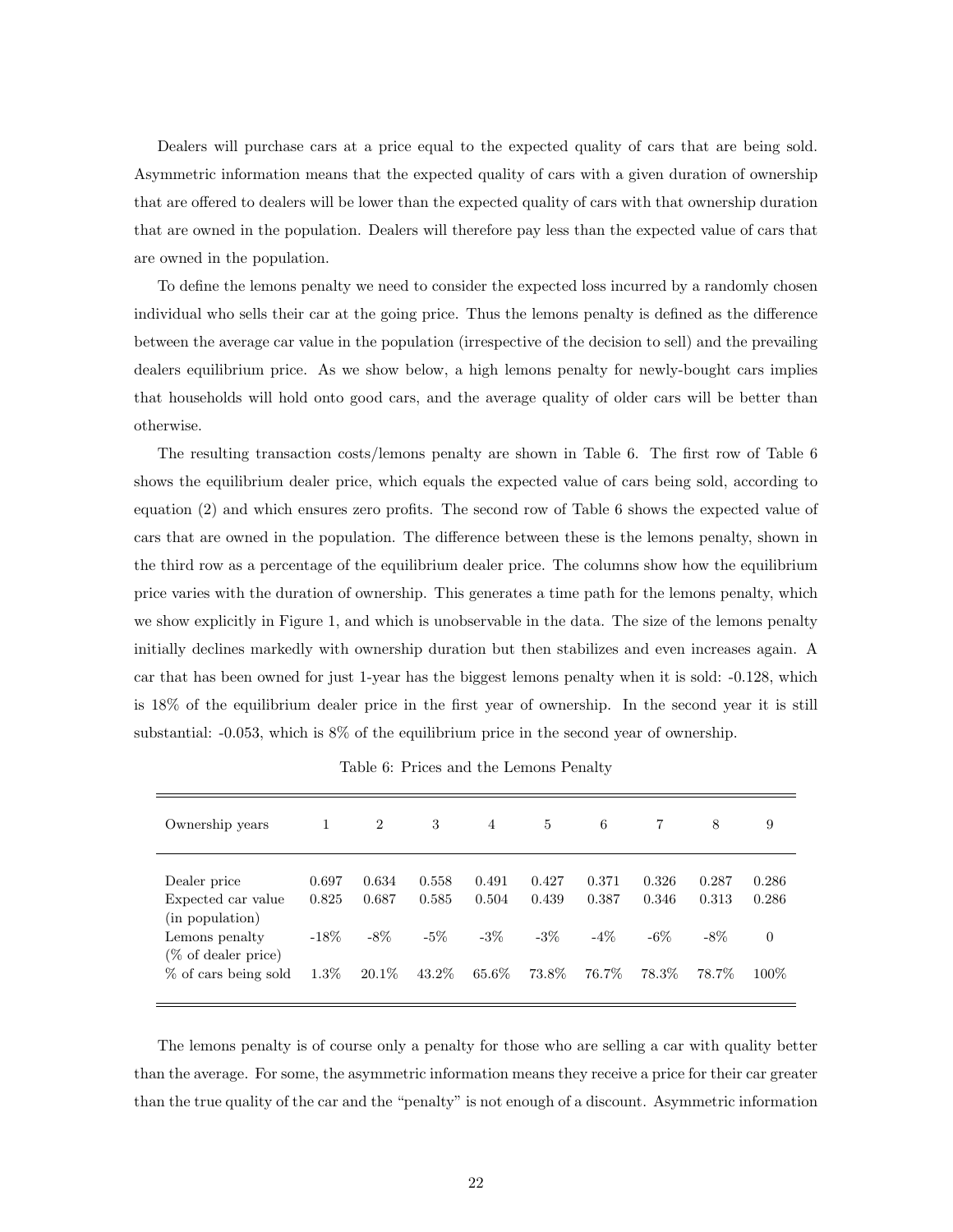

Figure 1: Price Declines by Ownership Duration

Notes: The figure plots the average value of all owned cars and the dealer purchase prices against ownership duration, cf. Table  $6$  , rows 1-3.  $\,$ 

Figure 2: Distribution of Value of Cars Sold and of Cars in the Population by Ownership Duration



Graphs by Ownership Duration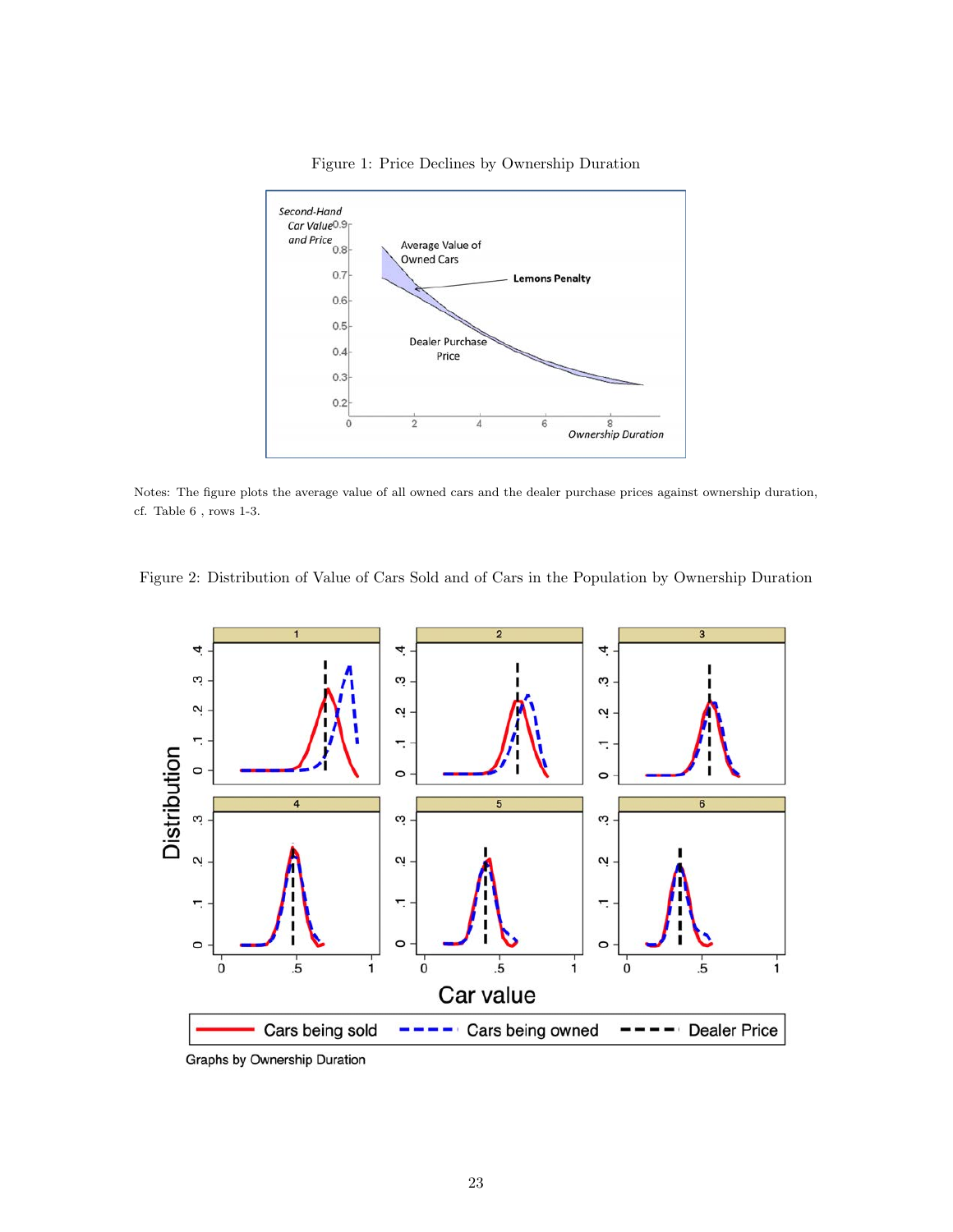leads to distributional consequences as well as efficiency consequences: in terms of efficiency, the penalty captures the transaction cost associated with the lower price when selling a car of average quality; in terms of distribution, there are winners and losers from the lack of information. Figure 2 shows the simulated distribution of quality of cars sold (the solid line) compared to the dealer price (vertical line) and compared to the distribution of cars owned (the dashed line), for different ownership durations. This highlights the low average quality of cars sold, especially for cars with short ownership duration, compared to the distribution in the population. The figure also highlights that some cars are sold when their true quality is above the market price: owners whose cars are on the right of the dealer price make a loss when selling their cars. Nonetheless, some high quality cars are sold, typically when individuals suffer income shocks, or when their owners wish to upgrade relative to the car quality they own.

In Appendix D, we consider various robustness checks on our estimates of the lemons penalty. We re-estimate the model using a higher value for risk aversion,  $\gamma = 4$ . Changing the value of  $\gamma$  changes some of the estimated parameters, in particular the discount rate, but leads to only a slight reduction in the estimated lemons penalty. We also re-estimate the model allowing for an exogenous transaction cost to assess whether the endogenous nature of the transactions cost is important to matching the data. When we allow for both an exogenous and endogenous transaction cost, the estimated exogenous component is small (0.3% of the dealer purchase price), and the resulting lemons penalty is similar to the baseline estimation without exogenous transaction cost.

#### 5.1 The Lemons Penalty and Income Risk

In our estimated model, the market for second-hand cars does not collapse. This is despite some households selling their cars at a value below that implied by the cars' true quality. One reason the market does not collapse is that households have multiple reasons for selling a car, rather than just it being of low quality. In this subsection, we highlight a key factor in stopping the market collapsing: income shocks. As the variance of income shocks increases, more households will choose to sell their cars, either to downgrade to maintain consumption after a severe negative shock, or to upgrade.

We show in Figure 3 the counter-factual effect of varying the variance of income shocks on the lemons penalty and on ownership duration, fixing all other parameters at their baseline values. We consider changing the variance of permanent shocks to half its estimated value and increasing it to up to three times its estimated value. Panel (a) of Figure 3 reports the lemons penalty in the first and second year of ownership, for the different values of the variance. As the variance of income shocks increases, the size of the lemons penalty falls as more car sales are driven by income shocks rather than quality, with the penalty halving as the variance doubles. Similarly, when the variance is reduced by 50%, the penalty increases substantially.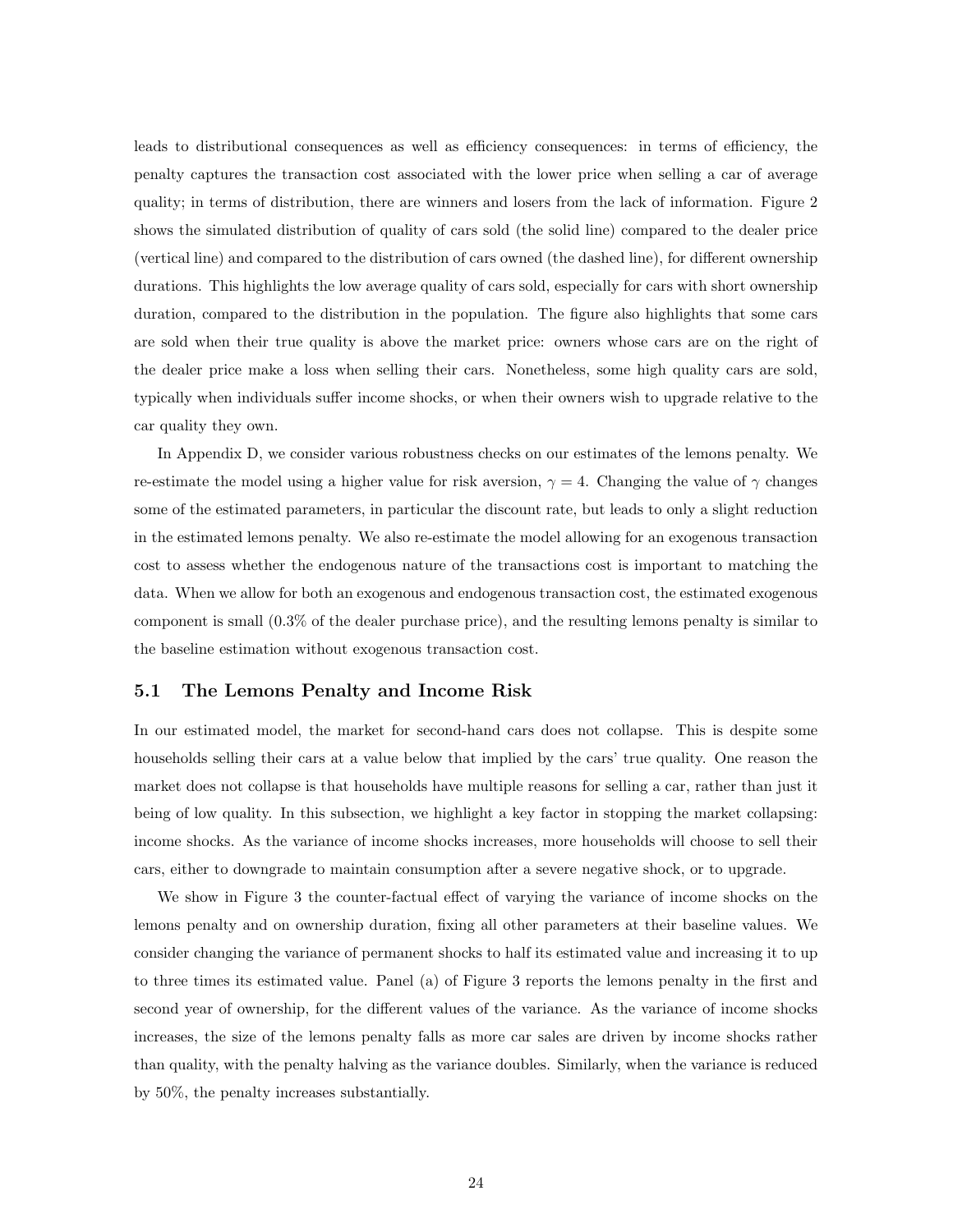Corresponding to these changes in equilibrium prices with the variance, panel (b) of Figure 3 shows the effect on the average duration of car ownership. As the variance of income shocks increases, average duration falls, reflecting both the greater need for households to access the asset-value in cars, and also the reduced lemons penalty from selling.

The value of these experiments changing the variance of permanent shocks is that there is now substantial evidence that the variance of permanent income shocks changes over the business cycle. Storesletten et al. (2001) and Blundell et al. (2013), among others, show the variance of income shocks  $\sigma_{\epsilon}^2$  increases in recessions.<sup>11</sup> Such counter-cyclical movements would lead to the lemons penalty being lower in recessions than in booms.



Figure 3: Change the Variance of Permanent Income Shock



(a) Lemons penalty in the first 2 years of ownership (b) Ownership duration of cars

# 6 Symmetric Information

In our baseline model, the idiosyncratic stochastic shocks affecting car quality are private information. We compare this assumption to the case where all idiosyncratic shocks are fully observable and so information is symmetric.

In the symmetric information model, a household with a car of quality  $q_{j,t}$  can sell it at its true value  $q_{j,t}p^u$ . Compared to the asymmetric information case, good cars can be sold at a better price in the symmetric information case, while bad cars are at a lower price. Since a car can now be sold at its true quality, it is more valuable as a store of value. On the other hand, the price that the household receives will vary with the true quality, rather than being the same regardless of quality, and this introduces more variation into the future value of any car.

<sup>11</sup>Similarly, Guvenen et al. (2014) show that changes in labor income become left skewed in recessions.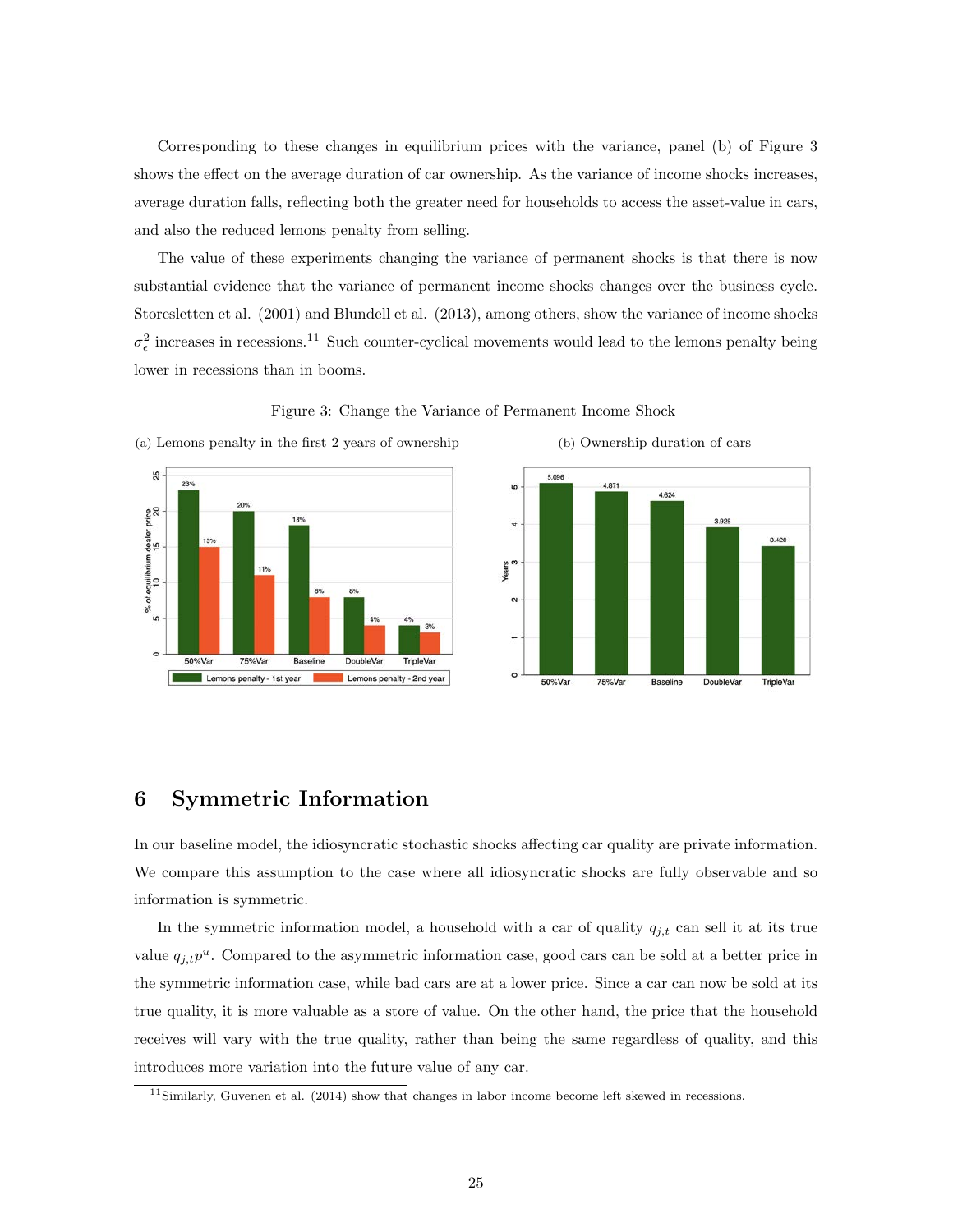In scenario one, we consider symmetric information in an environment when there is no transactions cost, using our baseline parameter values. The absence of the lemons penalty means that cars are much more freely traded and the aggregate demand of fixed cars increases: in any given period, the number of people buying a second-hand car increases from 10% to 29% of the population. This level of trade is much greater than in the data. To match the observed level of trade, in scenario two, we introduce an exogenous transaction cost proportional to the value of the car into the environment with symmetric information. For this scenario, we reestimate the parameters of the model, including the exogenous transaction cost. Table 7 reports the prices and transaction volumes under these two scenarios and compares them to the baseline case with asymmetric information.

| Ownership years                                       | 1       | $\overline{2}$ | 3        | $\overline{4}$ | $\overline{5}$ | 6      | 7        | 8      | 9              |
|-------------------------------------------------------|---------|----------------|----------|----------------|----------------|--------|----------|--------|----------------|
|                                                       |         |                |          |                |                |        |          |        |                |
| Asymmetric information                                |         |                |          |                |                |        |          |        |                |
| Dealer price                                          | 0.697   | 0.634          | 0.558    | 0.491          | 0.427          | 0.371  | 0.326    | 0.287  | 0.286          |
| Expected car value                                    | 0.825   | 0.687          | 0.585    | 0.504          | 0.439          | 0.387  | 0.346    | 0.313  | 0.286          |
| (in population)                                       |         |                |          |                |                |        |          |        |                |
| Lemons penalty                                        | $-18\%$ | $-8\%$         | $-5\%$   | $-3\%$         | $-3\%$         | $-4\%$ | $-6\%$   | $-8\%$ | $\overline{0}$ |
| $(\%$ of dealer price)                                |         |                |          |                |                |        |          |        |                |
| % of cars being sold                                  | $1.3\%$ | $20.1\%$       | $43.2\%$ | 65.6%          | 73.8%          | 76.7%  | 78.3%    | 78.7%  | 100%           |
|                                                       |         |                |          |                |                |        |          |        |                |
|                                                       |         |                |          |                |                |        |          |        |                |
| Symmetric information                                 |         |                |          |                |                |        |          |        |                |
| Average Dealer price                                  | 0.828   | 0.700          | 0.590    | 0.505          | 0.424          | 0.380  | 0.351    | 0.334  | 0.280          |
| Expected car value                                    | 0.825   | 0.681          | 0.570    | 0.485          | 0.419          | 0.370  | 0.332    | 0.303  | 0.280          |
| (in population)                                       |         |                |          |                |                |        |          |        |                |
| % of cars being sold                                  | 77.6%   | 83.7%          | 86.0%    | 88.4%          | 90.7%          | 92.1\% | $93.3\%$ | 94.1\% | 100%           |
|                                                       |         |                |          |                |                |        |          |        |                |
|                                                       |         |                |          |                |                |        |          |        |                |
| Symmetric information with exogenous transaction cost |         |                |          |                |                |        |          |        |                |
| Average Dealer price                                  | 0.864   | 0.754          | 0.671    | 0.600          | 0.530          | 0.469  | 0.431    | 0.397  | 0.357          |
| Expected car value                                    | 0.871   | 0.762          | 0.670    | 0.592          | 0.525          | 0.469  | 0.426    | 0.389  | 0.357          |
| (in population)                                       |         |                |          |                |                |        |          |        |                |
| % of cars being sold                                  | $3.1\%$ | 23.4%          | 53.3%    | 66.8%          | 75.8%          | 81.6%  | 84.8%    | 87.3%  | 100%           |
|                                                       |         |                |          |                |                |        |          |        |                |

Table 7: Asymmetric and Symmetric Information Prices

Notes: Asymmetric information: baseline estimation when individual car quality is private information; Symmetric information: simulation results using the baseline parameter values when all shocks on car quality are observable and there is no transactions cost; Symmetric information with exogenous transaction cost: re-estimation of the model with symmetric information and an additional parameter on the exogenous transactions cost.

The 1st and 5th rows of Table 7 report average dealer prices under asymmetric information and under symmetric information without transactions costs. For the asymmetric information case, the average dealer price is the dealer price faced by everyone, whereas with symmetric information the dealer price will vary across cars with the same ownership duration because of quality differences.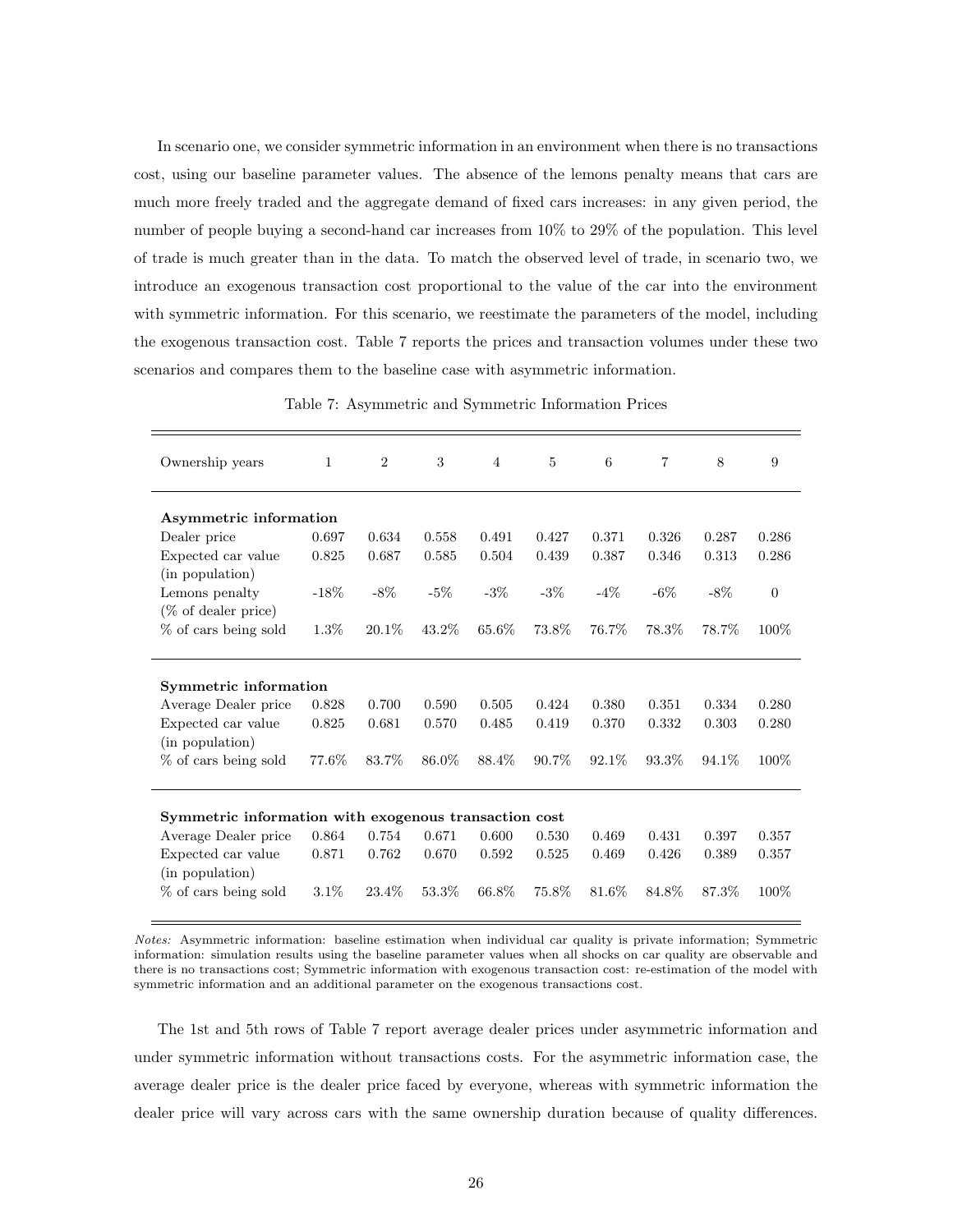The key finding is that the average dealer prices of cars are higher in the symmetric information model than the dealer prices in the asymmetric information model, reflecting higher average quality of cars being sold under symmetric information. The second panel of Table 7 (rows 5 and 6) compares the average dealer prices and the average value of cars in the population that would prevail under symmetric information: these are almost identical. Compared to the asymmetric information case, high quality cars are sold much sooner leading to the average quality being higher and close to the population average.

The symmetric information case in the second panel of Table 7 leads to much faster transactions occurring than under asymmetric information. This fast rate of transactions is at odds with the data, and so we introduce an exogenous transactions cost to the symmetric information case so that we can match the rate of transactions. The transaction cost is introduced for a household selling a car: for a car of value  $q_{j,t}p^u$ , the household pays a transaction cost  $\lambda q_{j,t}p^u$  proportional to the sale price. We estimate the symmetric information model, adding the exogenous transaction cost  $\lambda$  as an additional parameter to estimate. The estimated parameter values and fitted moments are in the column labelled "Sym Cost" of Table 10 and Table 11 in Appendix D. Our estimate of this cost is 4.7%.

The third panel of Table 7 reports the prices and rate of transactions in this case. As in the symmetric information case with no transaction cost, the average dealer price, and hence the average value of cars being sold, is very close to the average value in the population.

Figure 4 shows the distribution of the value of cars sold and the distribution in the population in the scenario with exogenous transaction costs. Under symmetric information, the quality distribution for cars for sale is almost identical to the distribution for cars in the population. This is in contrast to the distribution under asymmetric information shown in Figure 2 above, where the quality of cars sold is clearly lower than in the population.

The asymmetric information and symmetric information assumptions have different effects on the quality of cars sold, and in turn, this affects the extent to which cars can be used to smooth consumption. In the next section, we show how this propensity to sell cars following negative income shocks is affected by different types of transaction costs.

# 7 Adverse Income Shocks and Downgrading

One of the implications of the lemons penalty is that the car stock cannot be adjusted easily in response to an income shock. This reduces the value of the asset as a consumption smoothing device, which can have important welfare implications for low income people with low levels of liquid assets and much of their wealth accounted for by their car. In this section we examine how the propensity to downgrade the car stock is affected by asymmetric information. Here we focus on an adverse income event caused by an unemployment shock. We start by examining whether the quantified model is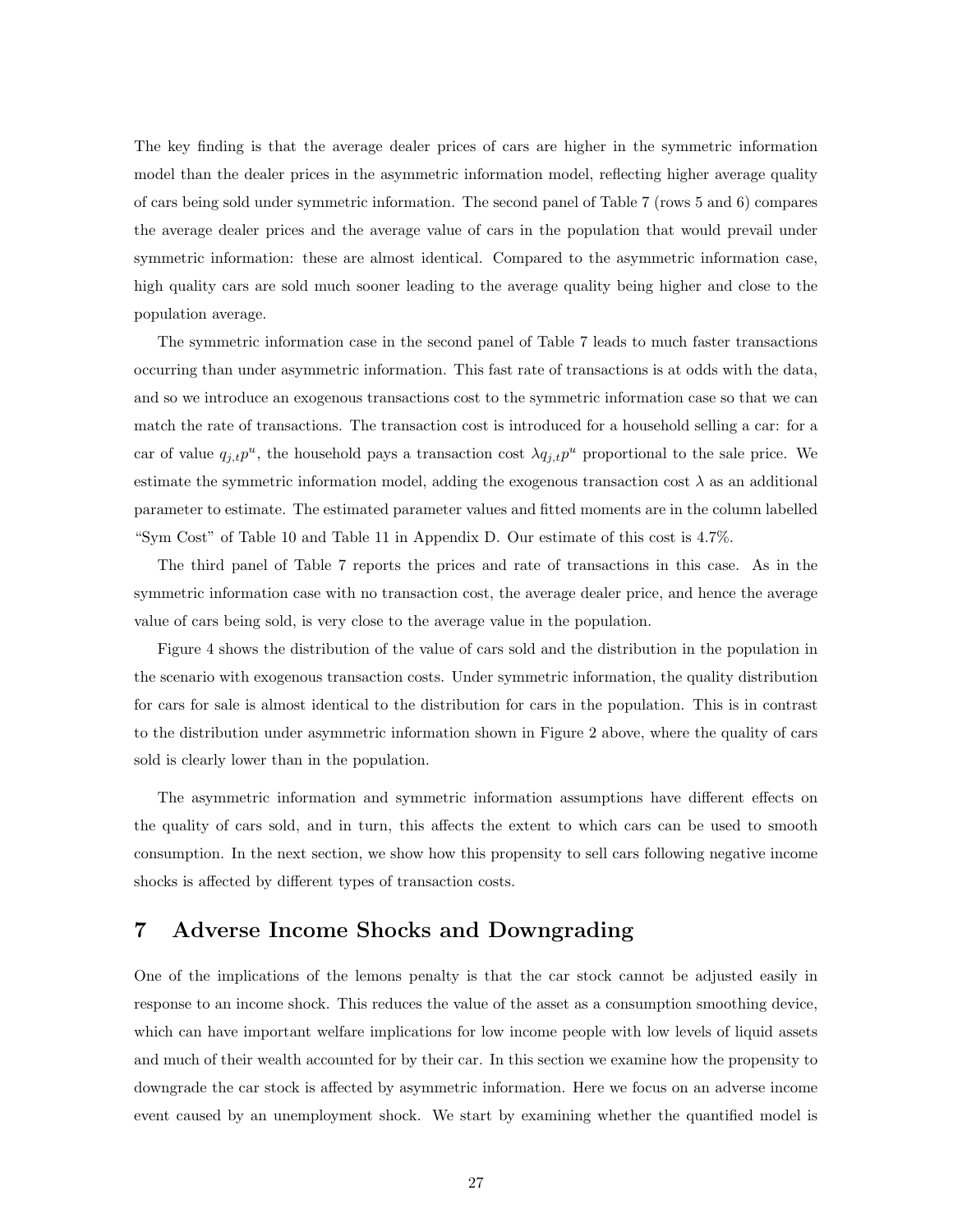

Figure 4: Distribution of Value of Cars Sold and of Cars Owned: Symmetric Information

Notes: The figure plots for each level of ownership duration, the distribution of car quality in the population of cars owned and among the sub population of cars that are sold. The transaction cost is proportional to the value of the car.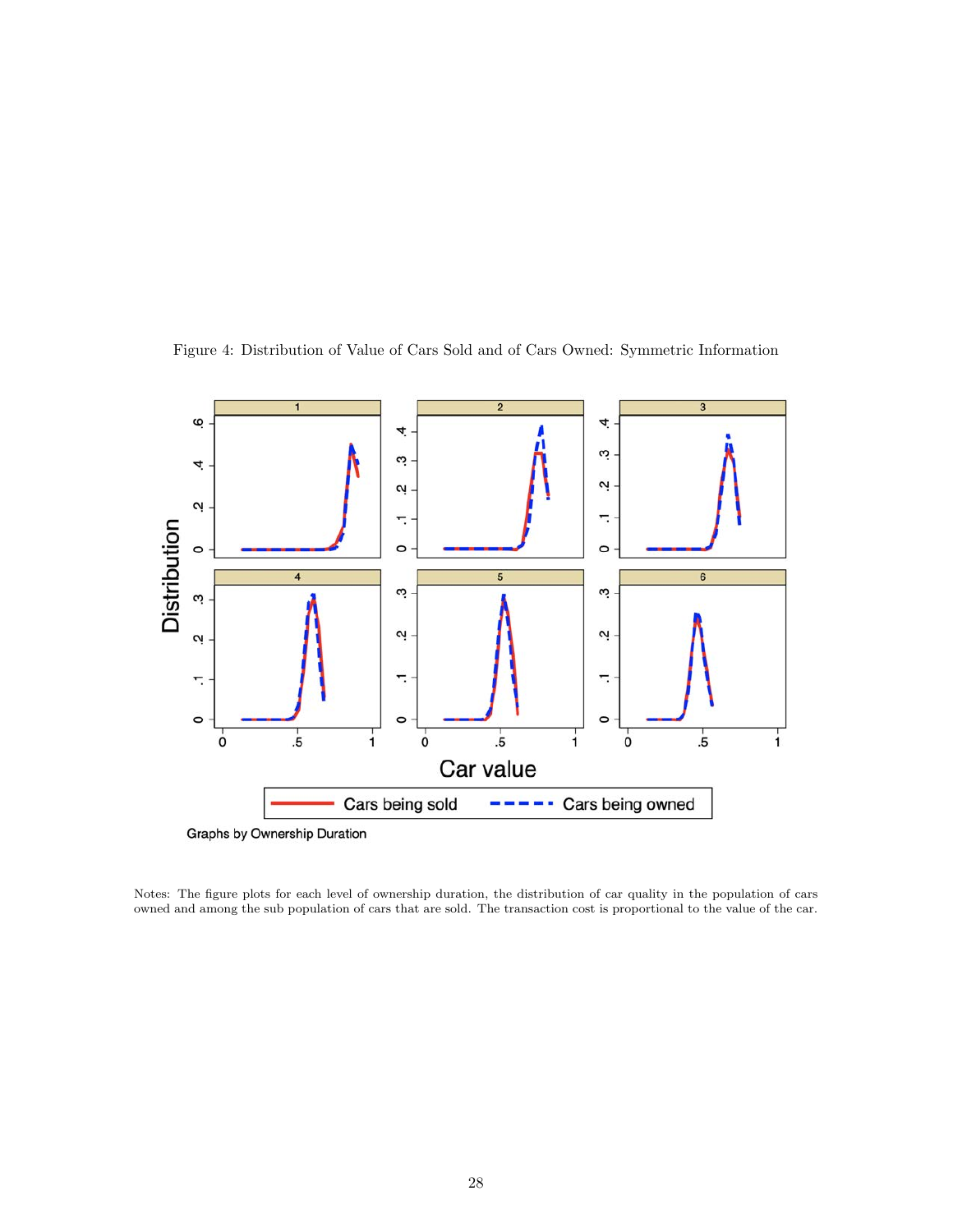able to match data on the propensity to downgrade upon job separation. We then compare simulated responses to unemployment events under the assumptions of symmetric and asymmetric information. We focus on the probability of downgrading, i.e. selling a car and either replacing it with a banger or not replacing at all.

### 7.1 Comparison to the Data

Evidence on how households respond to job loss was not used in the estimation procedure, and it thus provides some useful validation. We focus on the specific sample of job-losers and perform an event study for outcomes around the job loss. The event is defined to be the first job loss observed in the period 1999-2009. We include single adult households and couples.<sup>12</sup> Figure 5 compares the observed downgrading to downgrading in the model following the same job separation shock. Both the amount of downgrading before job loss and the increase in downgrading on job loss are similar between the data and the asymmetric information case.

Figure 5: Downgrading after Job Loss. Data and Model Simulation



Notes: The event graphs are constructed by ordering observations according to the first year in the data period where households experience to be unemployed for at least 2 months on average across the adult household members. Downgrading takes place when a car is sold in period  $t$  and the value of the car stock in year  $t$  is at most 40% of the value of the car stock in year  $t-1$ .

 $12$ For singles we define a job loss to take place if the person has been out of job for a total of at least 60 days during the year. For couples we define the job loss to take place if the total unemployment accumulates to 120 days when summarized for both partners over the year. This is done to obtain shocks that are of comparable magnitude across singles and couples.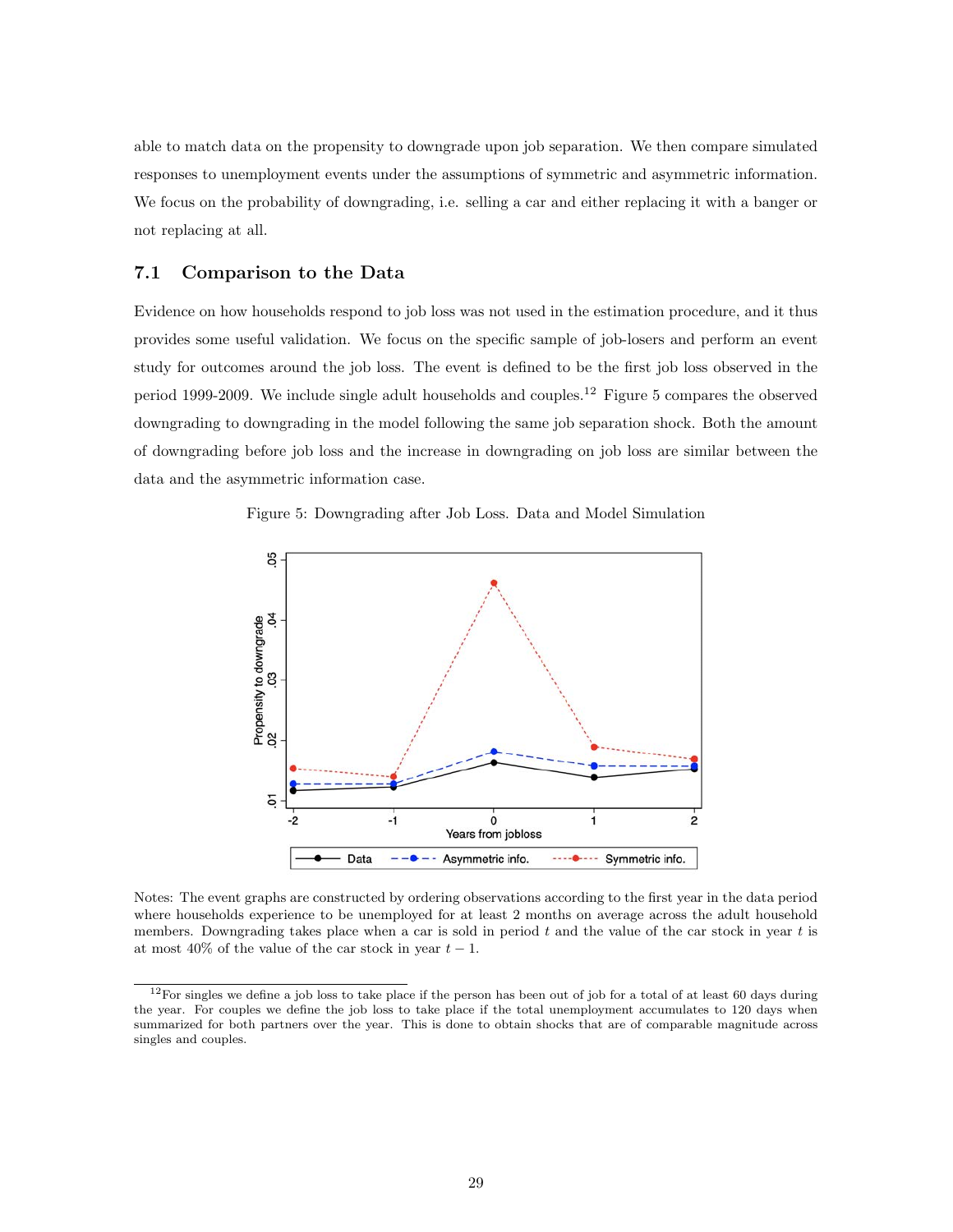### 7.2 Adverse Income Shocks under Symmetric and Asymmetric Information

For many households, cars are a substantial financial asset. However, the lemons penalty reduces the willingness of households to sell cars of good quality, or even of average quality. This is a transactions cost that reduces the value of holding a car as a way to smooth shocks. When information is symmetric, this transactions cost of selling a car is not present, increasing the value of holding a car as a financial asset. In this section, we compare the responses of households to becoming unemployed when there is asymmetric information to when there is symmetric information.

Figure 5 shows downgrading behaviour following the job separation shock under symmetric information, to compare to the model with asymmetric information and downgrading in the data. The dashed line shows the asymmetric information case, and the dotted line shows the symmetric information case. Downgrading cars to smooth income shocks is substantially greater under symmetric information. The lemons penalty reduces the liquidity of cars and reduces the extent that cars are used as an insurance device against adverse income shocks. This difference in the average downgrading probabilities masks substantial differences in how cars of different ownership duration and of different quality are used.

Figure 6 shows how cars of different ownership duration are downgraded. Newly purchased cars are used extensively for consumption smoothing under symmetric information when the cars can be sold for a fair value, but are rarely used when there is a lemons penalty. Under asymmetric information, it is older cars where there is less of a lemons penalty that are sold on job loss.

Even when conditioning on the length of car ownership, there are differences in which cars are being used for smoothing job separation shocks. Figure 7 reports how the probability of downgrading differs by the quality of car. Cars are split into four types, relative to the dealer price: very low quality cars, which have quality less than 90% of the average quality being sold; low quality cars which are between 90% and 100% of average quality; good quality cars which are no more than 10% higher quality than the average; and very good quality which are more than 10% better than average. Figure 7 shows downgrading for asymmetric information on the left-hand side, and symmetric information on the right-hand side. The difference is stark: under asymmetric information, it is the very low quality cars which are being sold to smooth consumption; whereas under symmetric information, it is the very high quality cars which are being sold.

The message from Figure 7 is that the presence of asymmetric information introduces insurance against a car being of low quality: since dealers cannot condition the price on quality because it is unobservable, the owners of bad cars receive a price above the true quality of their car, whereas the owners of good cars receive a price below the true quality. This insurance comes at a price, which is the transactions cost of the lemons penalty, reducing the expected value of the asset.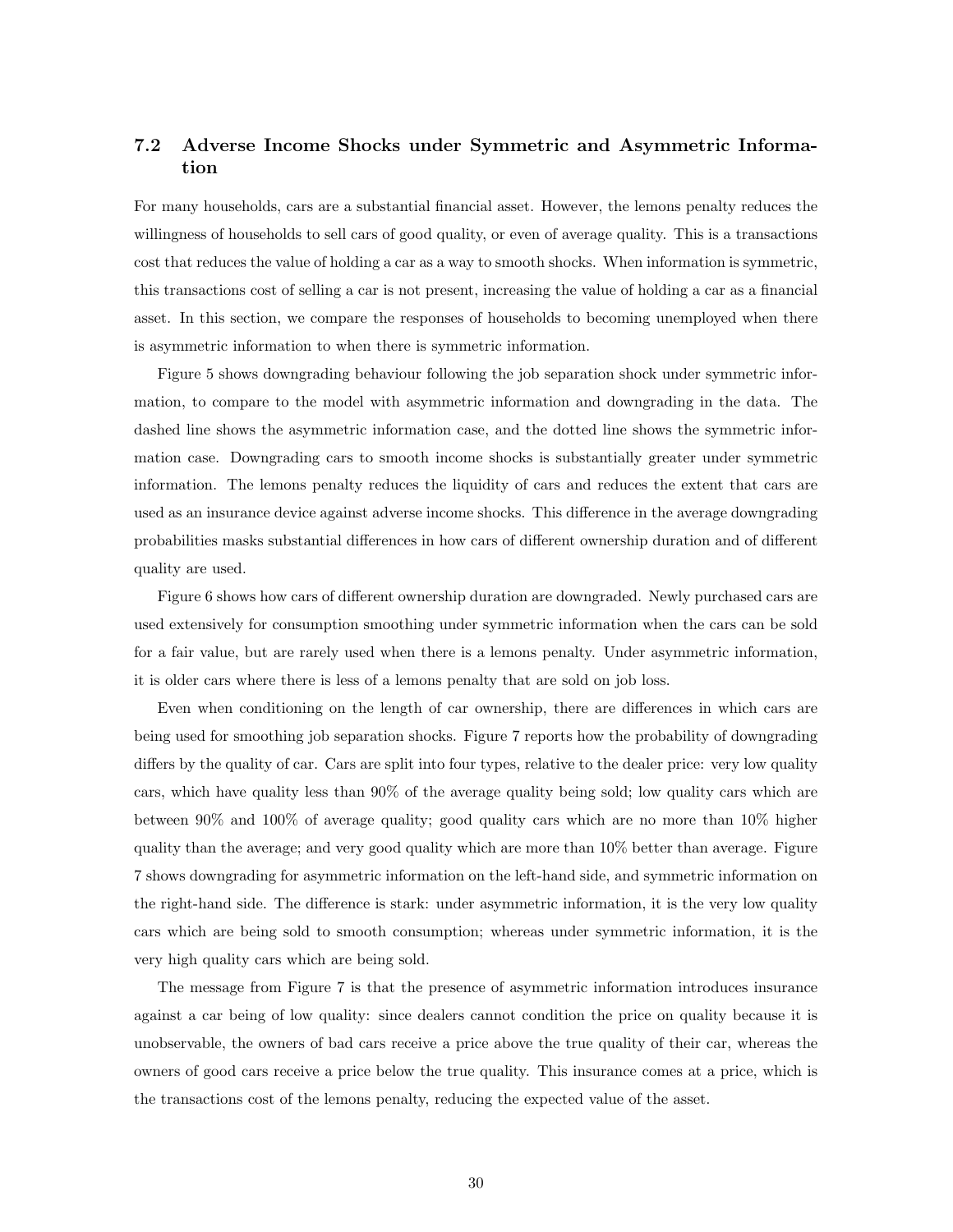

Figure 6: Simulated Downgrading by Ownership Duration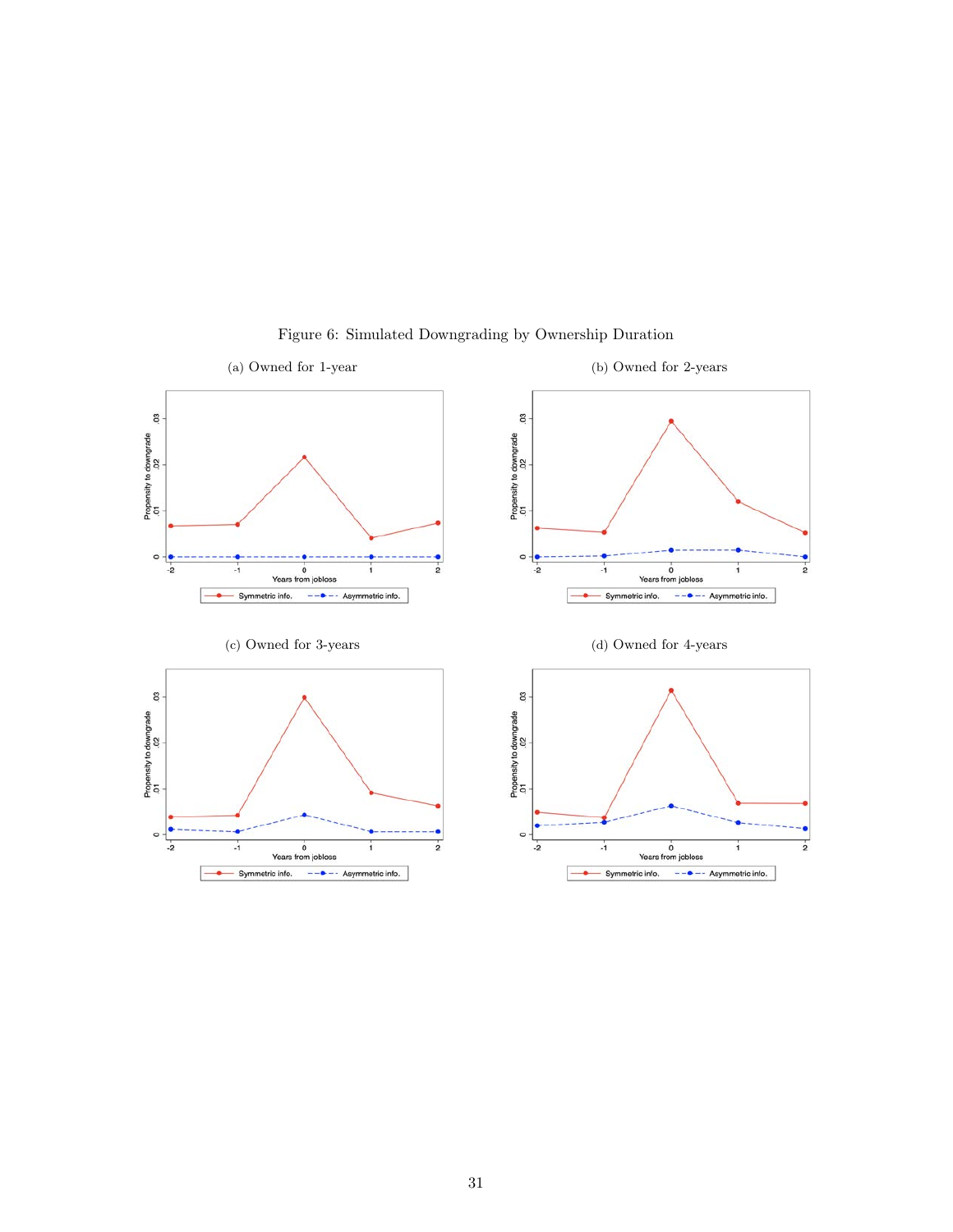

#### Figure 7: Simulated Downgrading by Car Quality

There are 4 levels of quality: very poor (quality less than 90% of average among owned cars), poor (between 90% and 100%), good (100% to 110%) and very good (over 110% of average).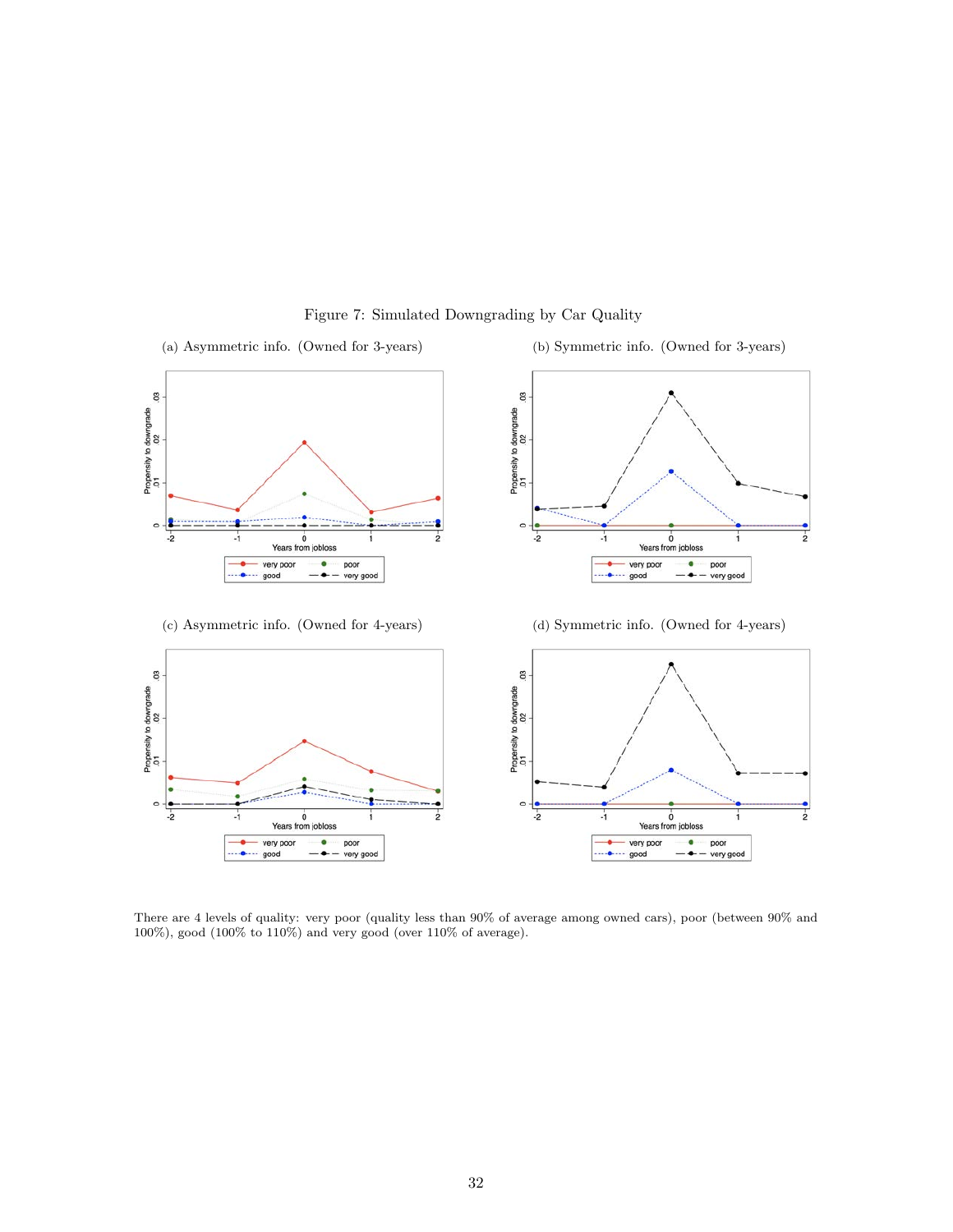### 8 Conclusions

In this paper we assess the importance of the lemons penalty in the car market. The lemons penalty exists when car sellers know more about the quality of the car they are selling than buyers, i.e. when there is asymmetric information about the quality of cars being traded. This type of asymmetric information implies that dealers will pay less than the expected value of cars in the population and this will systematically affect who sells a car such that cars put on the market are, on average, of lower quality than the expected quality in the population of cars. This price discount is the lemons penalty, and it is endogenous to the quality of cars that are sold in equilibrium.

In order to quantify the quality of cars in the population and the quality of cars put on the market we formulate and quantify a stochastic life-cycle equilibrium model of car ownership in which dealers buy old cars from households without the dealers knowing the true quality. Car dealers are offered cars that, on average, are of lower quality than similar cars in the population and so the dealers are will only pay a lower price. Households selling above average quality cars therefore receive a lower payment than what they would have if there was no informational asymmetry about the quality of the car and this difference is the lemons penalty. The supply of cars into the used car market varies as households receive news about their income and this affect the average quality of cars entering the secondary market. This mechanism enables us to study how equilibrium prices and the flow of cars in and out of the market is characterized.

Our results show that the lemons penalty is significant in the first years of car ownership, but that it declines quickly with ownership. We show that the lemons penalty reduces the transaction volume significantly. We further show that the size of the lemons penalty depends on the amount of underlying uncertainty: the greater the variance of shocks to income, the greater the chance that individuals will sell their cars for reasons unrelated to the quality of the car. This means that the average quality of cars sold will be closer to the average in the population.

If there were full information about the quality of cars in the market and in the population, sellers receive a price that reflects the actual quality of cars, i.e. there is no lemons penalty, and therefore owners are more willing to sell their car if it is of high quality. As a consequence, the composition of cars in the market changes, and are on average, of higher quality and cars are traded more frequently.

Full information brings a gain for people with high quality cars, who are then able to get a price that matches its true quality. This is of particular value for owners of cars that have been bought recently and are of high quality: such owners can now better use the car for countering adverse income shocks than in the asymmetric information environment. The effect is opposite for owners of low quality cars: full information brings a lower price and they will be less able to use the car to smooth during times of low income. For this group, asymmetric information has a benefit and introduces insurance against holding a car of low quality. Asymmetric information has distributional consequences as well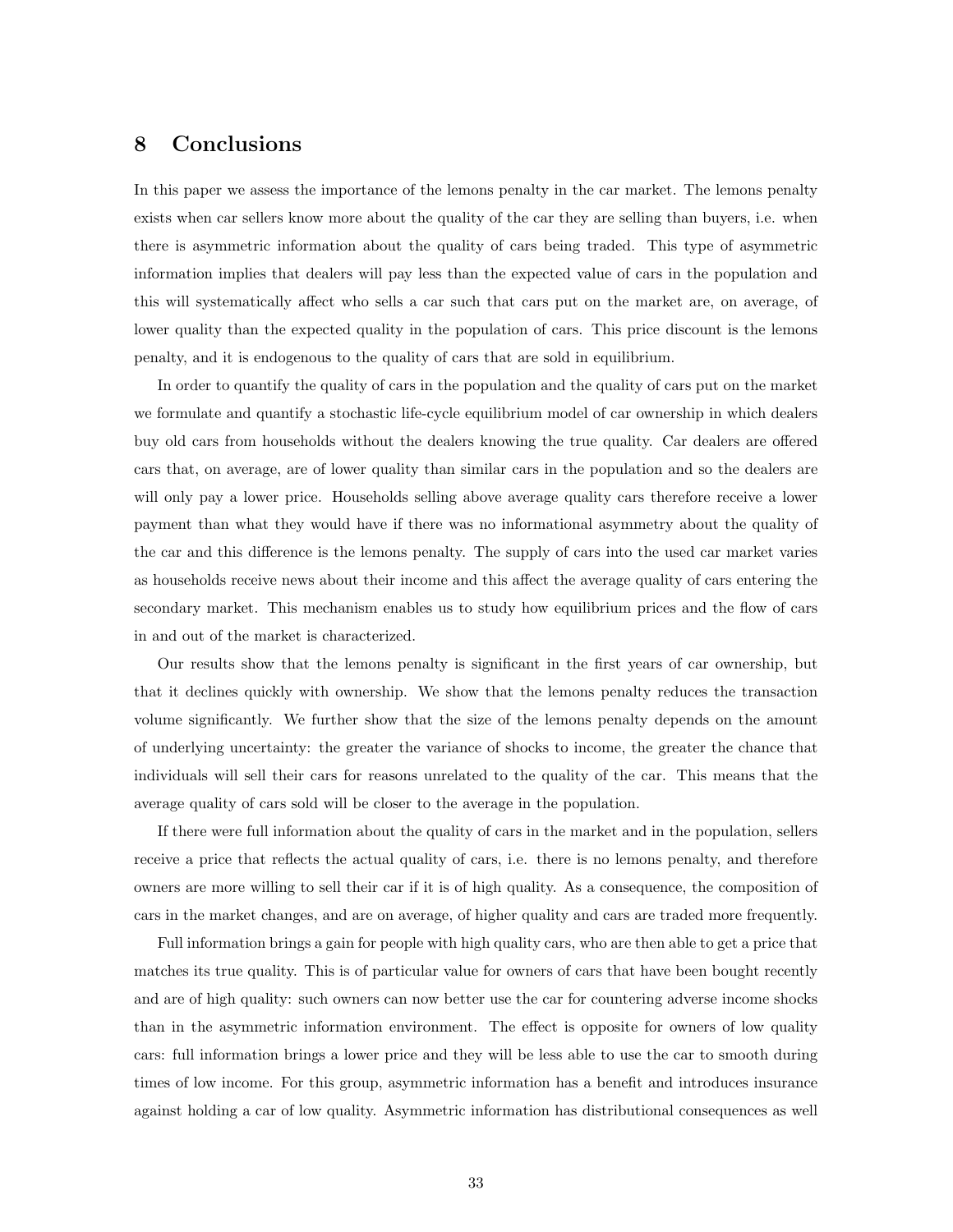as efficiency consequences. Further, this insurance comes at a price - the transactions cost induced by the lemons penalty - which we show reduces significantly the expected asset value of a car, and this has a substantial effect on the market for cars. Further, the transaction cost means that lower income individuals, for whom the car makes up a large fraction of their wealth, are prevented from using this asset efficiently for income smoothing.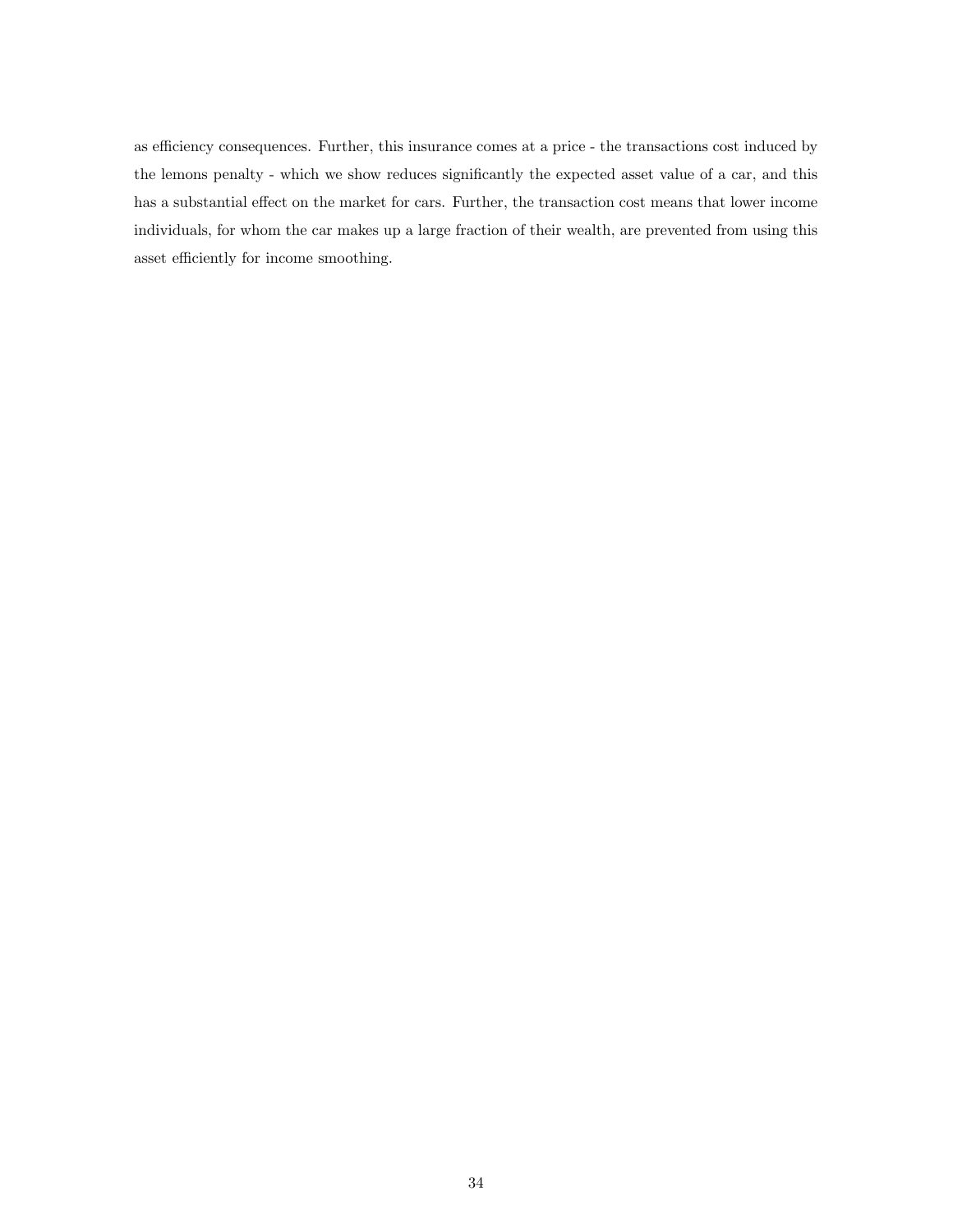### References

- Adda, J. and Cooper, R. (2000) 'Balladurette and Juppette: A Discrete Analysis of Scrapping Subsidies', Journal of Political Economy, 108(4), pp. 778–806.
- Akerlof, G. A. (1970) 'The Market for "Lemons": Quality Uncertainty and the Market Mechanism', Quarterly Journal of Economics, 84(3), pp. 488–500.
- Alessie, R., Devereux, M. P. and Weber, G. (1997) 'Intertemporal consumption, durables and liquidity constraints: A cohort analysis', European Economic Review, 41, pp. 31–59.
- Altonji, J. G., Smith, A. A. and Vidangos, I. (2013) 'Modeling Earnings Dynamics', Econometrica, 81(4), pp. 1395–1454.
- Attanasio, O. P. (2000) 'Consumer Durables and Inertial Behaviour: Estimation and Aggregation of ( 8 , s ) Rules for Automobile Purchases', Review of Economic Studies, 67(4), pp. 667–696.
- Attanasio, O. P., Goldberg, P. K. and Kyriazidou, E. (2008) 'Credit Constraints in the Market for Consumer Durables', International Economic Review, 49(2), pp. 401–436.
- Blundell, R., Browning, M. and Meghir, C. (1994) 'Consumer Demand and the Life-Cycle Allocation of Household Expenditures', Review of Economic Studies, 61(1), pp. 57–80.
- Blundell, R., Low, H. W. and Preston, I. (2013) 'Decomposing changes in income risk using consumption data', Quantitative Economics, 4(1), pp. 1–37.
- Blundell, R., Pistaferri, L. and Preston, I. (2008) 'Consumption inequality and partial insurance', American Economic Review, 98(5), pp. 1887–1921.
- Browning, M. and Crossley, T. F. (2009) 'Shocks, Stocks, and Socks: Smoothing Consumption Over a Temporary Income Loss', Journal of the European Economic Association, 7(6), pp. 1169–1192.
- Browning, M. and Leth-Petersen, S. (2003) 'Imputing consumption from income and wealth information', The Economic Journal, 113(488).
- Busse, M. R., Knittel, C. R. and Zettelmeyer, F. (2013) 'Are Consumers Myopic? Evidence from New and Used Car Purchases', American Economic Review, 103(1), pp. 220–256.
- Deaton, A. (1991) 'Saving and Liquidity Constraints', Econometrica, 59(5), pp. 1221–1248.
- Eberly, J. C. (1994) 'Adjustment of Consumers' Durables Stocks: Evidence from Automobile Purchases', Journal of Political Economy, 102(3), pp. 403–436.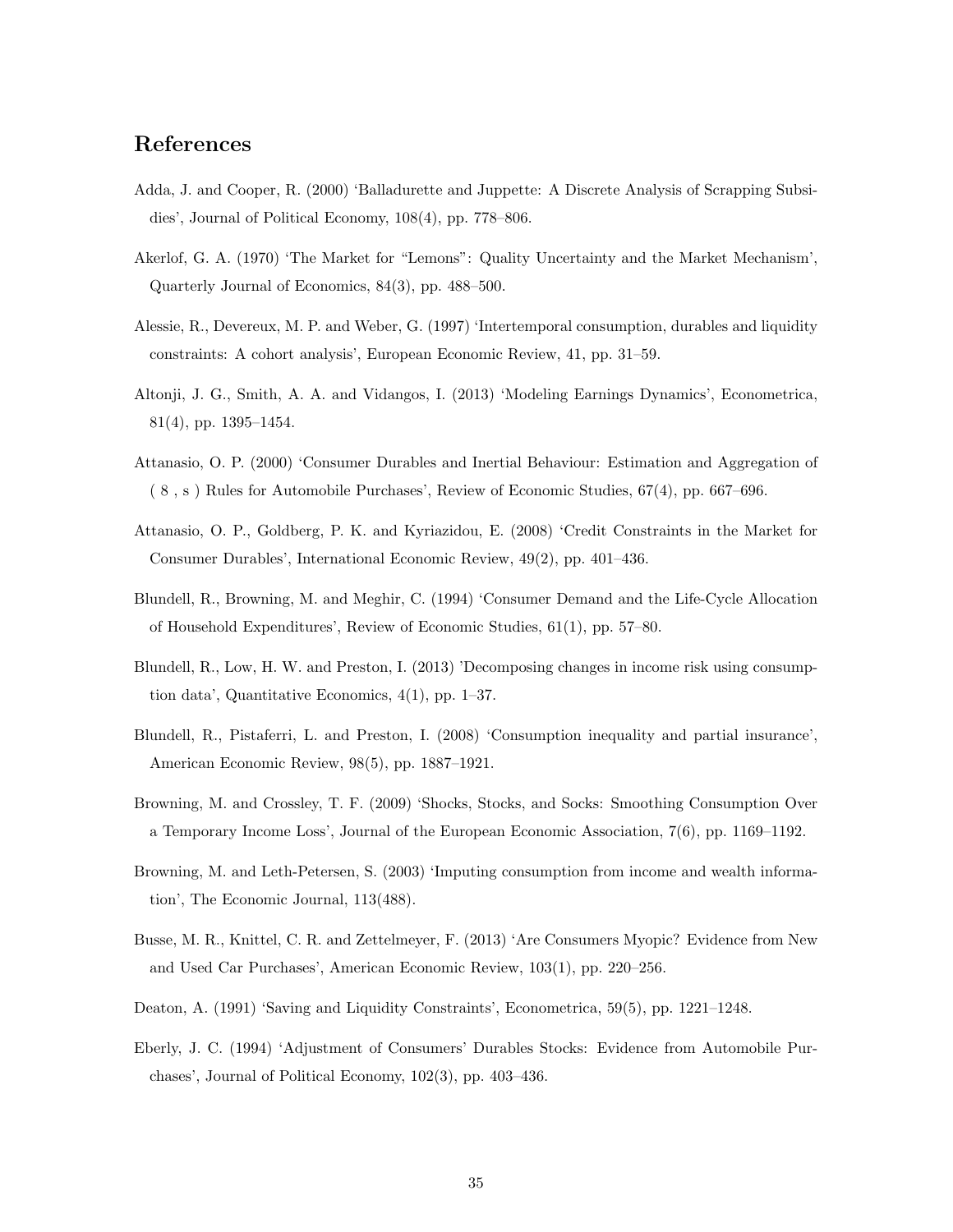- Foote, C. L., Hurst, E. and Leahy, J. (2000) 'Testing the (S, s) Model', American Economic Review,  $90(2)$ , pp. 116–119.
- Gavazza, A., Lizzeri, A. and Roketskiy, N. (2014) 'A Quantitative Analysis of the Used Car Market', American Economic Review. Society for Economic Dynamics, 104(11), pp. 3668–3700.
- Gillingham, K., Iskhakov, F., Munk-Nielsen, A., Rust, J.P., Schjerning, B. (2019) 'Equilibrium Trade in Automobile Markets', NBER WP 25840.
- Goldberg, P. K. (1995) 'Product Differentiation and Oligopoly in International Markets: The Case of the U.S. Automobile Industry', Econometrica. Econometric Society, 63(4), pp. 891–951.
- Gourieroux, C., Monfort, A. and Renault, E. (1993) 'Indirect inference', Journal of Applied Econometrics, 8(1 S), pp. S85–S118.
- Guvenen, F., Ozkan, S. and Song, J.(2014): 'The Nature of Countercyclical Income Risk', Journal of Political Economy, 122, pp. 621–660.
- Hendel, I. and Lizzeri, A. (1999) 'Interfering with secondary markets', The Rand Journal of Economics. Wiley on behalf of RAND Corporation, 30(1), pp. 1–21.
- Kaplan, G. and Violante, G. L. (2014) 'A Model of the Consumption Response to Fiscal Stimulus Payments', Econometrica, 82(4).
- Lam, P.-S. (1991) 'Permanent Income, Liquidity, and Adjustments of Automobile Stocks: Evidence from Panel Data.', Quarterly Journal of Economics, 106(1), pp. 203–230.
- Low, H. W., Meghir, C. and Pistaferri, L. (2010) 'Wage risk and employment risk over the life cycle', American Economic Review, 100(September), pp. 1432–1467.
- McFadden, D. (1989) 'A Method of Simulated Moments for Estimation of Discrete Response Models Without Numerical Integration', Econometrica, 57(5), pp. 995–1026.
- Meghir, C. and Pistaferri, L. (2004) 'Income Variance Dynamics And Heterogeneity', Econometrica, 72(1), pp. 1–32.
- Pakes, A. and Pollard, D. (1989) 'Simulation and the Asymptotics of Optimization Estimators', Econometrica, 57(5), pp. 1027–1057.
- Rust, J. (1987) 'Optimal replacement of GMC bus engines: An empirical model of Harold Zurcher', Econometrica, 55(5), pp. 999–1033.
- Schiraldi, P. (2011) 'Automobile replacement: a dynamic structural approach', The RAND journal of economics, 42(2), pp. 266–291.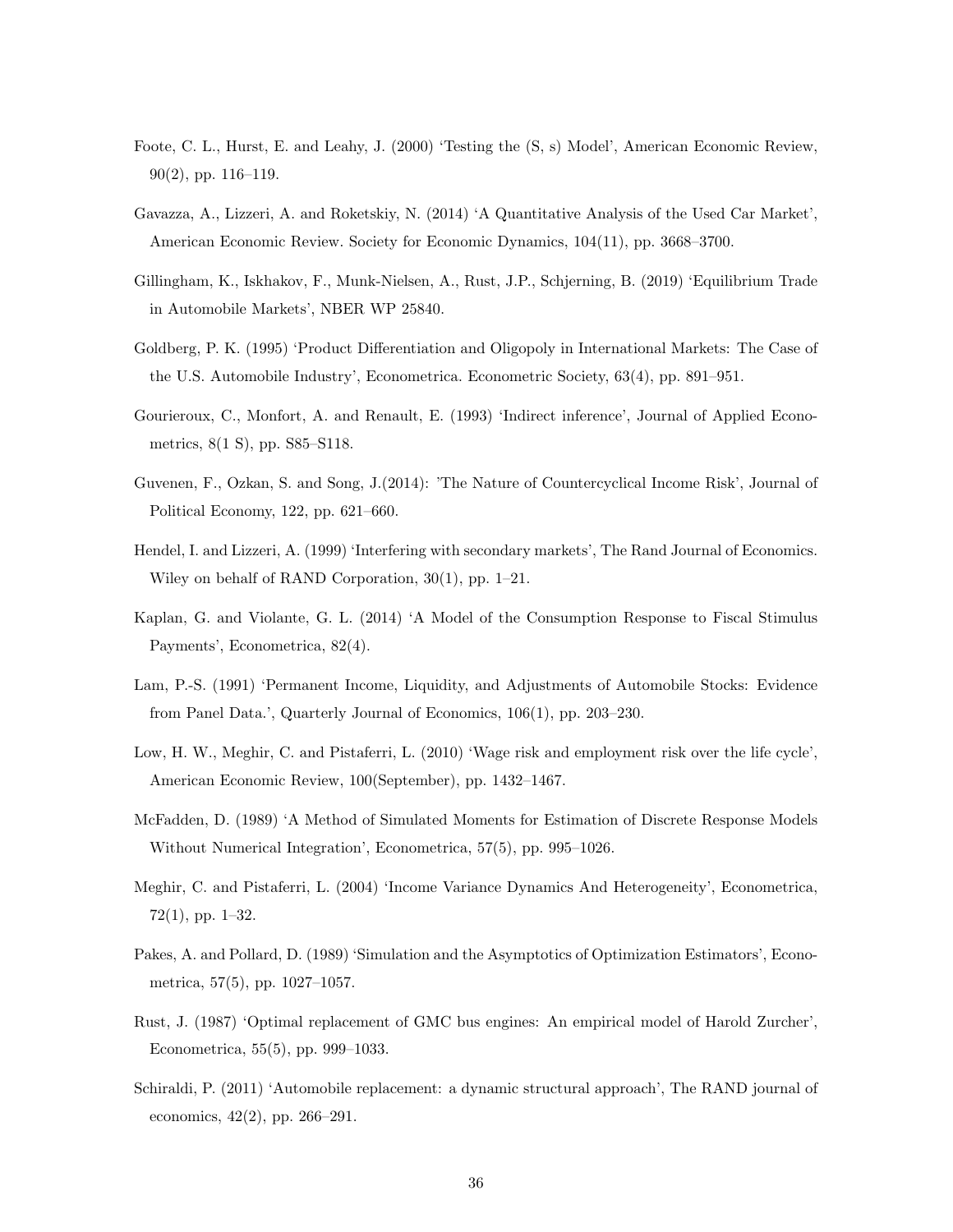Storesletten, K., Telmer, C. I., and Yaron, A. (2001). The welfare cost of business cycles revisited: Finite lives and cyclical variation in idiosyncratic risk. European Economic Review, 45(7), pp. 1311–1339.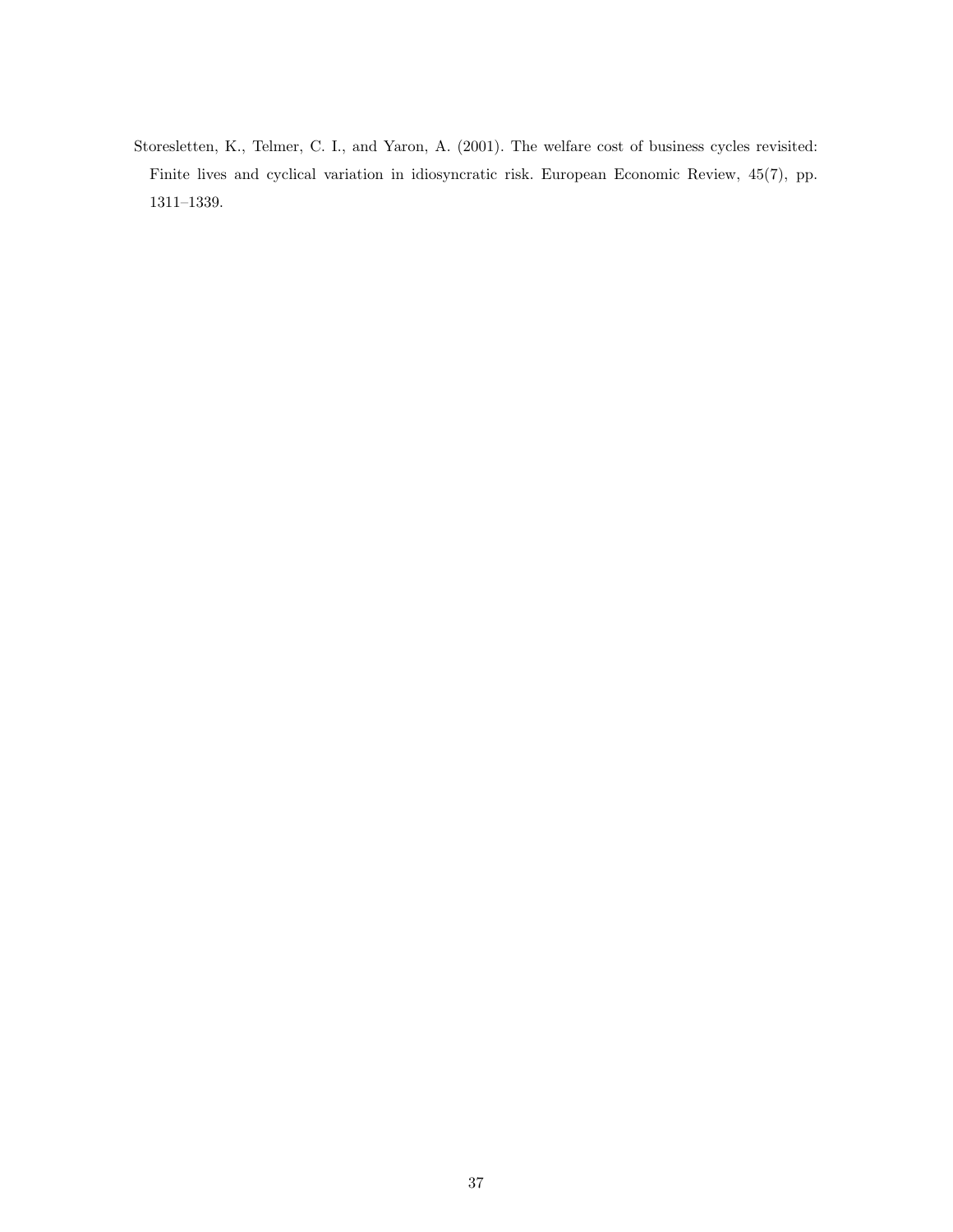# A Financial Assets around Time of Car Purchase

This appendix documents how net financial asset holdings fluctuate around the time when households in the sample buy a car in an event study. Net financial asset include bank deposits, shares, bonds, and non-mortgage debt, and net financial assets are measured relative to average disposable income for the household across the years where the household enters the sample. The event is defined to be the first car purchase observed in the period 1999-2009.

Figure 8: Net Financial Assets Around Time of Car Purchase



### B Summary statistics for full sample and for job-loss sample

Table 8 presents summary statistics for the full sample and for the sample of households who experience job loss, splitting by age group.

# C Income Process

The estimated unconditional autocovariances up to order three are presented in Table 9 for the two education groups. Second- and higher order autocovariances are statistically significant reflecting some persistence in the transitory component. Their size is however very small.<sup>13</sup>

<sup>13</sup>We have also estimated autocovariances year-by-year. These estimates (not reported) indicated a very stable pattern across the sample period, and we therefore only report the pooled estimates.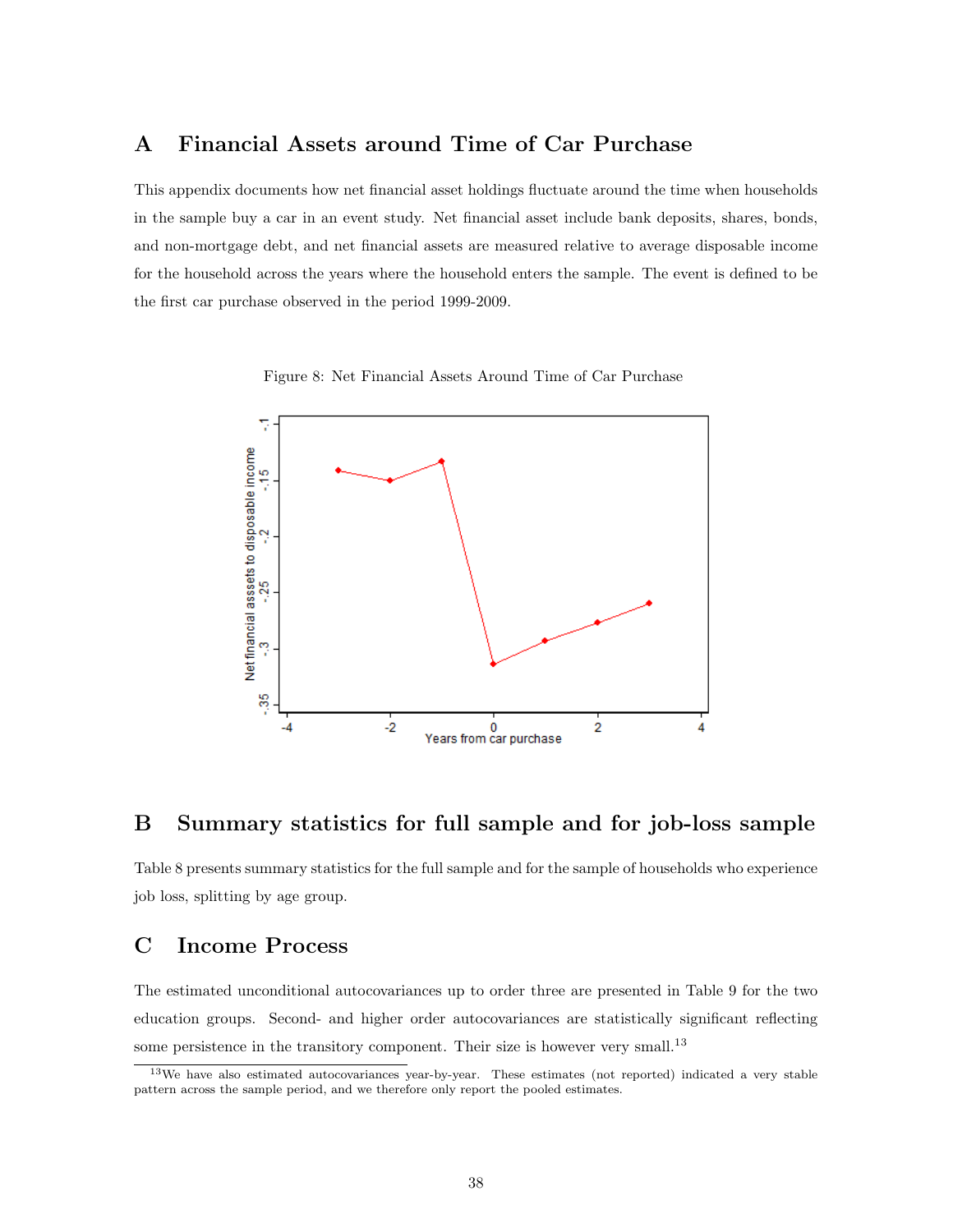| Age group                                            | $30 - 40$                                                                                                                                                                                                                                                                    | Full sample                                                                                                                                                                                                                                                                                                                                                                                                                                     |                                                                                                                                                                                                                                                                                                                      | 41-60                                                                                                                                                                                                                                                                                                                       |                                                            | Job loss sample<br>$30 - 40$                                                                                                                                                                                                                                                                                  | 41-60                                                                                                                                                                                                                                                                                       |                                                                                                                                                                                                                                                                                                                                        |
|------------------------------------------------------|------------------------------------------------------------------------------------------------------------------------------------------------------------------------------------------------------------------------------------------------------------------------------|-------------------------------------------------------------------------------------------------------------------------------------------------------------------------------------------------------------------------------------------------------------------------------------------------------------------------------------------------------------------------------------------------------------------------------------------------|----------------------------------------------------------------------------------------------------------------------------------------------------------------------------------------------------------------------------------------------------------------------------------------------------------------------|-----------------------------------------------------------------------------------------------------------------------------------------------------------------------------------------------------------------------------------------------------------------------------------------------------------------------------|------------------------------------------------------------|---------------------------------------------------------------------------------------------------------------------------------------------------------------------------------------------------------------------------------------------------------------------------------------------------------------|---------------------------------------------------------------------------------------------------------------------------------------------------------------------------------------------------------------------------------------------------------------------------------------------|----------------------------------------------------------------------------------------------------------------------------------------------------------------------------------------------------------------------------------------------------------------------------------------------------------------------------------------|
|                                                      | Average                                                                                                                                                                                                                                                                      | Median                                                                                                                                                                                                                                                                                                                                                                                                                                          | Average                                                                                                                                                                                                                                                                                                              | Median                                                                                                                                                                                                                                                                                                                      | Average                                                    | Median                                                                                                                                                                                                                                                                                                        | Average                                                                                                                                                                                                                                                                                     | Median                                                                                                                                                                                                                                                                                                                                 |
| Variable                                             | $\left( \begin{matrix} 1 \end{matrix} \right)$                                                                                                                                                                                                                               | $\widehat{\Omega}$                                                                                                                                                                                                                                                                                                                                                                                                                              | $\binom{3}{2}$                                                                                                                                                                                                                                                                                                       | $\bigoplus$                                                                                                                                                                                                                                                                                                                 | $\widetilde{5}$                                            | $\odot$                                                                                                                                                                                                                                                                                                       | $\widehat{C}$                                                                                                                                                                                                                                                                               | (8)                                                                                                                                                                                                                                                                                                                                    |
| Car                                                  |                                                                                                                                                                                                                                                                              |                                                                                                                                                                                                                                                                                                                                                                                                                                                 |                                                                                                                                                                                                                                                                                                                      |                                                                                                                                                                                                                                                                                                                             |                                                            |                                                                                                                                                                                                                                                                                                               |                                                                                                                                                                                                                                                                                             |                                                                                                                                                                                                                                                                                                                                        |
| Car owner                                            |                                                                                                                                                                                                                                                                              |                                                                                                                                                                                                                                                                                                                                                                                                                                                 |                                                                                                                                                                                                                                                                                                                      |                                                                                                                                                                                                                                                                                                                             |                                                            |                                                                                                                                                                                                                                                                                                               |                                                                                                                                                                                                                                                                                             |                                                                                                                                                                                                                                                                                                                                        |
| Age of car stock                                     |                                                                                                                                                                                                                                                                              |                                                                                                                                                                                                                                                                                                                                                                                                                                                 |                                                                                                                                                                                                                                                                                                                      |                                                                                                                                                                                                                                                                                                                             |                                                            |                                                                                                                                                                                                                                                                                                               |                                                                                                                                                                                                                                                                                             |                                                                                                                                                                                                                                                                                                                                        |
| Owner of regular car                                 | $0.68$<br>$8.89$<br>$0.92$<br>$0.17$                                                                                                                                                                                                                                         | $\overline{a}$ $\overline{a}$ $\overline{b}$                                                                                                                                                                                                                                                                                                                                                                                                    | $0.74$<br>$8.35$<br>$0.16$<br>$0.16$                                                                                                                                                                                                                                                                                 | $\infty$ $\rightarrow$ $\infty$                                                                                                                                                                                                                                                                                             | $\begin{array}{c} 0.66 \\ 1.0 \\ 0.30 \\ 0.22 \end{array}$ | $-9 - 0$                                                                                                                                                                                                                                                                                                      | 0.69<br>9.44<br>0.22                                                                                                                                                                                                                                                                        | $\circ$ $\circ$                                                                                                                                                                                                                                                                                                                        |
| Owner of banger                                      |                                                                                                                                                                                                                                                                              |                                                                                                                                                                                                                                                                                                                                                                                                                                                 |                                                                                                                                                                                                                                                                                                                      |                                                                                                                                                                                                                                                                                                                             |                                                            |                                                                                                                                                                                                                                                                                                               |                                                                                                                                                                                                                                                                                             |                                                                                                                                                                                                                                                                                                                                        |
| Income/wealth                                        |                                                                                                                                                                                                                                                                              |                                                                                                                                                                                                                                                                                                                                                                                                                                                 |                                                                                                                                                                                                                                                                                                                      |                                                                                                                                                                                                                                                                                                                             |                                                            |                                                                                                                                                                                                                                                                                                               |                                                                                                                                                                                                                                                                                             |                                                                                                                                                                                                                                                                                                                                        |
| (XIX)<br>Disposable income (1000 DI                  |                                                                                                                                                                                                                                                                              |                                                                                                                                                                                                                                                                                                                                                                                                                                                 |                                                                                                                                                                                                                                                                                                                      |                                                                                                                                                                                                                                                                                                                             |                                                            |                                                                                                                                                                                                                                                                                                               |                                                                                                                                                                                                                                                                                             |                                                                                                                                                                                                                                                                                                                                        |
| Financial assets / disp. income                      |                                                                                                                                                                                                                                                                              |                                                                                                                                                                                                                                                                                                                                                                                                                                                 |                                                                                                                                                                                                                                                                                                                      |                                                                                                                                                                                                                                                                                                                             |                                                            |                                                                                                                                                                                                                                                                                                               |                                                                                                                                                                                                                                                                                             |                                                                                                                                                                                                                                                                                                                                        |
| income<br>disp.<br>$1$ [financial assets $< 1$ month |                                                                                                                                                                                                                                                                              |                                                                                                                                                                                                                                                                                                                                                                                                                                                 |                                                                                                                                                                                                                                                                                                                      |                                                                                                                                                                                                                                                                                                                             |                                                            |                                                                                                                                                                                                                                                                                                               | $\begin{array}{c} 265 \\ 0.57 \\ 0.36 \\ 0.62 \end{array}$                                                                                                                                                                                                                                  |                                                                                                                                                                                                                                                                                                                                        |
| Car owner                                            |                                                                                                                                                                                                                                                                              |                                                                                                                                                                                                                                                                                                                                                                                                                                                 |                                                                                                                                                                                                                                                                                                                      |                                                                                                                                                                                                                                                                                                                             |                                                            |                                                                                                                                                                                                                                                                                                               |                                                                                                                                                                                                                                                                                             |                                                                                                                                                                                                                                                                                                                                        |
| $\rm{Car}$ value (1000 $\rm{DKK})$                   |                                                                                                                                                                                                                                                                              |                                                                                                                                                                                                                                                                                                                                                                                                                                                 |                                                                                                                                                                                                                                                                                                                      |                                                                                                                                                                                                                                                                                                                             |                                                            |                                                                                                                                                                                                                                                                                                               |                                                                                                                                                                                                                                                                                             |                                                                                                                                                                                                                                                                                                                                        |
| disp. income<br>Car value                            | $\begin{array}{l} 309\\ 031\\ 049\\ 050\\ 061\\ 071\\ 082\\ 092\\ 012\\ 016\\ 0161\\ 0161\\ 0101\\ 0101\\ 0101\\ 0101\\ 0101\\ 0111\\ 0101\\ 0111\\ 0111\\ 0111\\ 0111\\ 0111\\ 0111\\ 0111\\ 0111\\ 0111\\ 0111\\ 0111\\ 0111\\ 0111\\ 0111\\ 0111\\ 0111\\ 0111\\ 0111\\ $ | $\begin{array}{l} 315 \\ 300 \\ 0 \\ 0 \\ \hline \end{array} \hspace{1.5cm} \begin{array}{l} 0 \\ 0 \\ 0 \\ 0 \\ \hline \end{array} \hspace{1.5cm} \begin{array}{l} 0 \\ 0 \\ 0 \\ 0 \\ \hline \end{array} \hspace{1.5cm} \begin{array}{l} 0 \\ 0 \\ 0 \\ 0 \\ \hline \end{array} \hspace{1.5cm} \begin{array}{l} 0 \\ 0 \\ 0 \\ 0 \\ \hline \end{array} \hspace{1.5cm} \begin{array}{l} 0 \\ 0 \\ 0 \\ 0 \\ \hline \end{array} \hspace{1.5cm}$ | $\begin{array}{cccccccccc} 33 & 5 & 5 & 5 & 6 & 8 & 7 & 7 & 8 & 8 & 7 & 7 & 8 & 8 & 7 & 7 & 8 & 8 & 7 & 7 & 8 & 8 & 7 & 8 & 8 & 7 & 8 & 8 & 7 & 8 & 8 & 7 & 8 & 8 & 7 & 8 & 8 & 7 & 8 & 8 & 7 & 8 & 8 & 7 & 8 & 8 & 7 & 8 & 8 & 7 & 8 & 8 & 7 & 8 & 8 & 7 & 8 & 8 & 7 & 8 & 8 & 7 & 8 & 8 & 7 & 8 & 8 & 7 & 8 & 8 &$ | $33.5 \cup 10.5 \cup 10.5 \cup 10.5 \cup 10.5 \cup 10.5 \cup 10.5 \cup 10.5 \cup 10.5 \cup 10.5 \cup 10.5 \cup 10.5 \cup 10.5 \cup 10.5 \cup 10.5 \cup 10.5 \cup 10.5 \cup 10.5 \cup 10.5 \cup 10.5 \cup 10.5 \cup 10.5 \cup 10.5 \cup 10.5 \cup 10.5 \cup 10.5 \cup 10.5 \cup 10.5 \cup 10.5 \cup 10.5 \cup 10.5 \cup 10.$ |                                                            | $\begin{array}{c} 262 \\ 0.09 \\ 0.09 \\ 0.04 \\ 0.03 \\ 0.00 \\ 0.00 \\ 0.00 \\ 0.00 \\ 0.01 \\ 0.01 \\ 0.01 \\ 0.01 \\ 0.01 \\ 0.01 \\ 0.01 \\ 0.01 \\ 0.01 \\ 0.01 \\ 0.01 \\ 0.01 \\ 0.01 \\ 0.01 \\ 0.01 \\ 0.01 \\ 0.01 \\ 0.01 \\ 0.01 \\ 0.01 \\ 0.01 \\ 0.01 \\ 0.01 \\ 0.01 \\ 0.01 \\ 0.01 \\ 0.0$ | $\begin{array}{c} 9.820 \\ 0.0200 \\ 0.0000 \\ 0.0000 \\ 0.0000 \\ 0.0000 \\ 0.0000 \\ 0.0000 \\ 0.0000 \\ 0.0000 \\ 0.0000 \\ 0.0000 \\ 0.0000 \\ 0.0000 \\ 0.0000 \\ 0.0000 \\ 0.0000 \\ 0.0000 \\ 0.0000 \\ 0.0000 \\ 0.0000 \\ 0.0000 \\ 0.0000 \\ 0.0000 \\ 0.0000 \\ 0.0000 \\ 0.000$ | $\begin{array}{l} 264 \\[-4.0ex] -124 \\[-4.0ex] -124 \\[-4.0ex] -124 \\[-4.0ex] -124 \\[-4.0ex] -124 \\[-4.0ex] -124 \\[-4.0ex] -124 \\[-4.0ex] -124 \\[-4.0ex] -124 \\[-4.0ex] -124 \\[-4.0ex] -124 \\[-4.0ex] -124 \\[-4.0ex] -124 \\[-4.0ex] -124 \\[-4.0ex] -124 \\[-4.0ex] -124 \\[-4.0ex] -124 \\[-4.0ex] -124 \\[-4.0ex] -124$ |
| + car value)<br>Car value / (fin. assets             |                                                                                                                                                                                                                                                                              |                                                                                                                                                                                                                                                                                                                                                                                                                                                 |                                                                                                                                                                                                                                                                                                                      |                                                                                                                                                                                                                                                                                                                             |                                                            |                                                                                                                                                                                                                                                                                                               |                                                                                                                                                                                                                                                                                             |                                                                                                                                                                                                                                                                                                                                        |
| <b>FIL</b><br>value<br>Housing equity to house       |                                                                                                                                                                                                                                                                              |                                                                                                                                                                                                                                                                                                                                                                                                                                                 |                                                                                                                                                                                                                                                                                                                      |                                                                                                                                                                                                                                                                                                                             |                                                            |                                                                                                                                                                                                                                                                                                               |                                                                                                                                                                                                                                                                                             |                                                                                                                                                                                                                                                                                                                                        |
| (ETI)<br>Housing equity to disp. income              |                                                                                                                                                                                                                                                                              |                                                                                                                                                                                                                                                                                                                                                                                                                                                 |                                                                                                                                                                                                                                                                                                                      |                                                                                                                                                                                                                                                                                                                             |                                                            |                                                                                                                                                                                                                                                                                                               |                                                                                                                                                                                                                                                                                             |                                                                                                                                                                                                                                                                                                                                        |
| income<br>$1$ [financial assets $> 1$ month disp.    |                                                                                                                                                                                                                                                                              |                                                                                                                                                                                                                                                                                                                                                                                                                                                 |                                                                                                                                                                                                                                                                                                                      |                                                                                                                                                                                                                                                                                                                             |                                                            |                                                                                                                                                                                                                                                                                                               |                                                                                                                                                                                                                                                                                             |                                                                                                                                                                                                                                                                                                                                        |
| Car owner                                            |                                                                                                                                                                                                                                                                              |                                                                                                                                                                                                                                                                                                                                                                                                                                                 |                                                                                                                                                                                                                                                                                                                      |                                                                                                                                                                                                                                                                                                                             |                                                            |                                                                                                                                                                                                                                                                                                               |                                                                                                                                                                                                                                                                                             |                                                                                                                                                                                                                                                                                                                                        |
| Car value (1000 DKK)                                 |                                                                                                                                                                                                                                                                              |                                                                                                                                                                                                                                                                                                                                                                                                                                                 |                                                                                                                                                                                                                                                                                                                      |                                                                                                                                                                                                                                                                                                                             |                                                            |                                                                                                                                                                                                                                                                                                               |                                                                                                                                                                                                                                                                                             |                                                                                                                                                                                                                                                                                                                                        |
| disp. income<br>Car value $\!$                       |                                                                                                                                                                                                                                                                              |                                                                                                                                                                                                                                                                                                                                                                                                                                                 |                                                                                                                                                                                                                                                                                                                      |                                                                                                                                                                                                                                                                                                                             |                                                            |                                                                                                                                                                                                                                                                                                               |                                                                                                                                                                                                                                                                                             |                                                                                                                                                                                                                                                                                                                                        |
| Car value / (fin. assets $+$ car value)              |                                                                                                                                                                                                                                                                              |                                                                                                                                                                                                                                                                                                                                                                                                                                                 |                                                                                                                                                                                                                                                                                                                      |                                                                                                                                                                                                                                                                                                                             |                                                            |                                                                                                                                                                                                                                                                                                               |                                                                                                                                                                                                                                                                                             |                                                                                                                                                                                                                                                                                                                                        |
| (ETV)<br>value<br>Housing equity to house            |                                                                                                                                                                                                                                                                              |                                                                                                                                                                                                                                                                                                                                                                                                                                                 |                                                                                                                                                                                                                                                                                                                      |                                                                                                                                                                                                                                                                                                                             |                                                            |                                                                                                                                                                                                                                                                                                               |                                                                                                                                                                                                                                                                                             |                                                                                                                                                                                                                                                                                                                                        |
| (ETI)<br>Housing equity to disp. income              |                                                                                                                                                                                                                                                                              |                                                                                                                                                                                                                                                                                                                                                                                                                                                 |                                                                                                                                                                                                                                                                                                                      |                                                                                                                                                                                                                                                                                                                             |                                                            |                                                                                                                                                                                                                                                                                                               |                                                                                                                                                                                                                                                                                             |                                                                                                                                                                                                                                                                                                                                        |
| Demographics                                         |                                                                                                                                                                                                                                                                              |                                                                                                                                                                                                                                                                                                                                                                                                                                                 |                                                                                                                                                                                                                                                                                                                      |                                                                                                                                                                                                                                                                                                                             |                                                            |                                                                                                                                                                                                                                                                                                               |                                                                                                                                                                                                                                                                                             |                                                                                                                                                                                                                                                                                                                                        |
| Age                                                  |                                                                                                                                                                                                                                                                              | $35 -$                                                                                                                                                                                                                                                                                                                                                                                                                                          |                                                                                                                                                                                                                                                                                                                      |                                                                                                                                                                                                                                                                                                                             |                                                            | $\frac{55}{1}$                                                                                                                                                                                                                                                                                                |                                                                                                                                                                                                                                                                                             |                                                                                                                                                                                                                                                                                                                                        |
| Married/cohabiting                                   |                                                                                                                                                                                                                                                                              |                                                                                                                                                                                                                                                                                                                                                                                                                                                 |                                                                                                                                                                                                                                                                                                                      | $\frac{1}{5}$ - 0                                                                                                                                                                                                                                                                                                           |                                                            |                                                                                                                                                                                                                                                                                                               |                                                                                                                                                                                                                                                                                             | $\frac{1}{5}$ - 0                                                                                                                                                                                                                                                                                                                      |
| Has children                                         |                                                                                                                                                                                                                                                                              |                                                                                                                                                                                                                                                                                                                                                                                                                                                 |                                                                                                                                                                                                                                                                                                                      |                                                                                                                                                                                                                                                                                                                             |                                                            |                                                                                                                                                                                                                                                                                                               |                                                                                                                                                                                                                                                                                             |                                                                                                                                                                                                                                                                                                                                        |
| Homeowner                                            | $35$<br>$0.\overline{5}$<br>$0.\overline{5}$<br>$0.\overline{2}$<br>$0.\overline{2}$<br>$0.\overline{2}$                                                                                                                                                                     | $\overline{\phantom{0}}$                                                                                                                                                                                                                                                                                                                                                                                                                        | $\begin{array}{c} 50 \\ 0.75 \\ 0.47 \\ 0.61 \\ 0.21 \end{array}$                                                                                                                                                                                                                                                    | $\overline{a}$                                                                                                                                                                                                                                                                                                              | $35$<br>0.66<br>0.62<br>0.33                               |                                                                                                                                                                                                                                                                                                               | $\begin{array}{c} 50 \\ 70 \\ 0.45 \\ 0.62 \\ 0.17 \end{array}$                                                                                                                                                                                                                             | $\overline{a}$                                                                                                                                                                                                                                                                                                                         |
| Some college                                         |                                                                                                                                                                                                                                                                              |                                                                                                                                                                                                                                                                                                                                                                                                                                                 |                                                                                                                                                                                                                                                                                                                      |                                                                                                                                                                                                                                                                                                                             |                                                            |                                                                                                                                                                                                                                                                                                               |                                                                                                                                                                                                                                                                                             |                                                                                                                                                                                                                                                                                                                                        |
| Number of observations                               | 1,452,17                                                                                                                                                                                                                                                                     |                                                                                                                                                                                                                                                                                                                                                                                                                                                 |                                                                                                                                                                                                                                                                                                                      | 2,559,063                                                                                                                                                                                                                                                                                                                   | 466,426                                                    |                                                                                                                                                                                                                                                                                                               | 678,752                                                                                                                                                                                                                                                                                     |                                                                                                                                                                                                                                                                                                                                        |
|                                                      |                                                                                                                                                                                                                                                                              |                                                                                                                                                                                                                                                                                                                                                                                                                                                 |                                                                                                                                                                                                                                                                                                                      |                                                                                                                                                                                                                                                                                                                             |                                                            |                                                                                                                                                                                                                                                                                                               |                                                                                                                                                                                                                                                                                             |                                                                                                                                                                                                                                                                                                                                        |

Table 8: Summary Statistics Table 8: Summary Statistics been censored at 1st and 99th percentile calendar year by calendar year. Car value refers to the value of the stock of cars. Financial assets includes cash in banks, bonds and stocks. ETV and ETI are based on tax assessed hous Notes: A regular car is a car aged less than 15 years. A banger is a car aged more than 15 years. All economic variables are CPI deflated to the level in 2000 and have been take place if the household is exposed to three months of full time unemployment over the year. For two-adult households it is defined to take place if the couple jointly censored at 1st and 99th percentile calendar year by calendar year. Car value refers to the value of the stock of cars. Financial assets includes cash in banks, bonds and stocks. ETV and ETI are based on tax assessed house values. Because of changes in the definition of the debt variables these variables can only be calculated for the years 1997-2009. The joblooser sample includes observations for individuals who have been affected by events during the period 1999-2009. An unemployment event is defined to experience at least six months of unemployment within a calendar year. For confidentiality reasons the medians are calculated as the average of 4 observations around the true median. true median. Notes: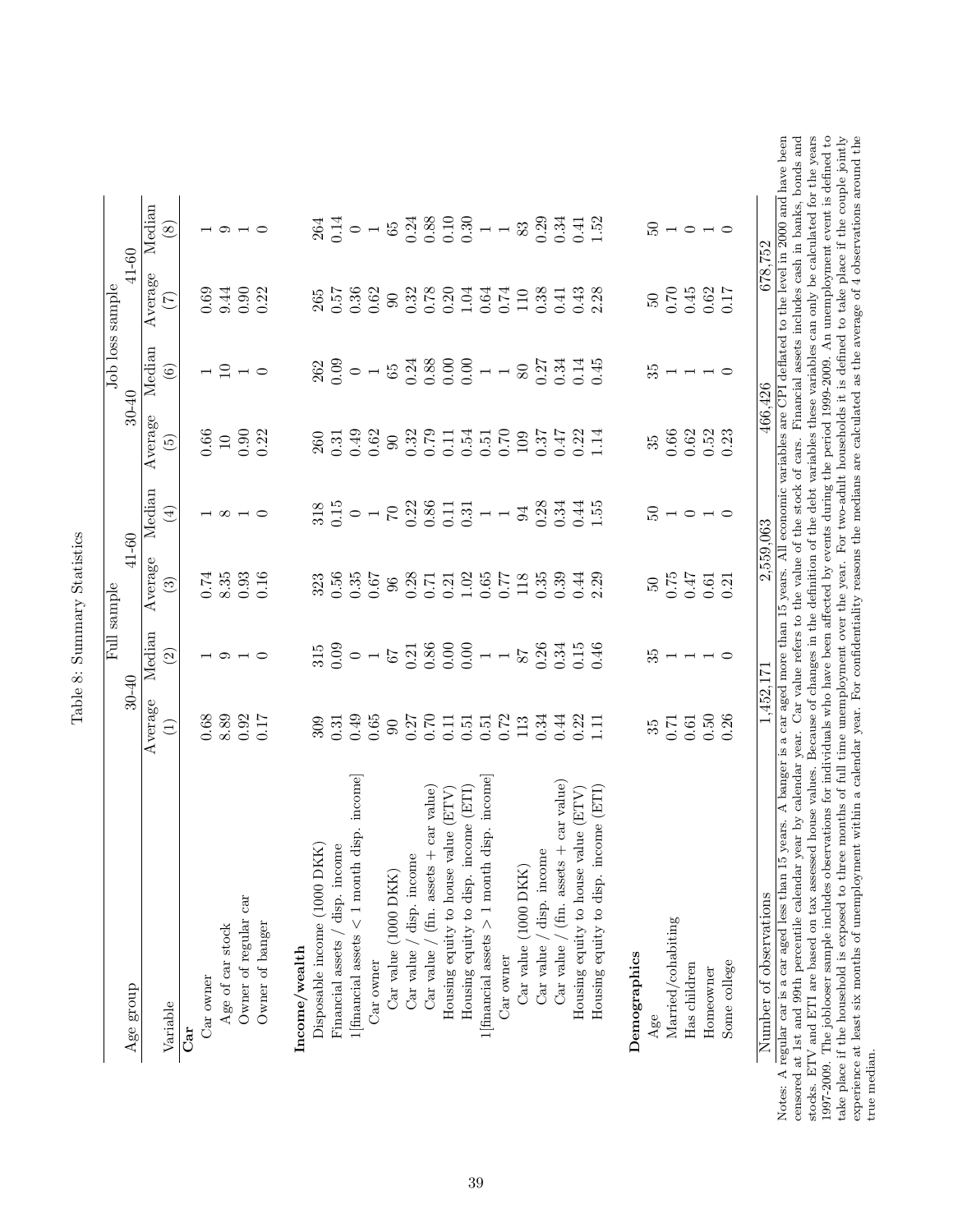| Order | No college             | Some college           |
|-------|------------------------|------------------------|
| 0     | 0.0456<br>(0.00021)    | 0.0463<br>(0.00036)    |
| 1     | -0.0136<br>(0.00013)   | $-0.0128$<br>(0.00023) |
| 2     | $-0.0017$<br>(0.00008) | $-0.0017$<br>(0.00013) |
| 3     | $-0.0005$<br>(0.00007) | $-0.0007$<br>(0.00011) |

Table 9: The autocovariances of residual log income

The variance of the job separation shock  $\sigma_{\kappa}^2$  can be estimated using the residual income growth for those employed in t – 1 and unemployed in t,  $g_{it,eu} = \epsilon_{it} + \Delta v_{it} + \kappa_{it}$  based on the expression  $\sigma_{\kappa}^2 = E(g_{it,eu}^2) - \sigma_{\epsilon}^2 - 2\sigma_{\nu}^2$ , where the subscript *eu* denotes "from employment to unemployment." The persistence of the unemployment shock  $\rho_e$  is estimated from the variance of residual income growth for those unemployed in  $t - 1$  and employed in t,  $g_{it,ue} = \epsilon_{it} + \Delta v_{it} + \rho_e \kappa_{it} - \kappa_{it}$  using the expression  $\rho_e^2 = \left[ E \left( g_{it,ue}^2 \right) - \sigma_\epsilon^2 - 2\sigma_\nu^2 - \sigma_\kappa^2 \right] / \sigma_\kappa^2$ , where the subscript *ue* denotes "from unemployment to employment." The estimates of  $\rho_e$  is 0.635 for the No College group, and is 0.734 for the Some College group.

For simplicity, we assume  $\kappa_{it}$  follows a discrete two point distribution with support  $\{\kappa_{1s}, \kappa_{2s}\}\)$ , each occurs 50% of the time.  $\kappa_{1s}$  is positive, representing job a separation shock that leads to a better new job, and  $\kappa_{2s}$  is negative, representing a serious scarring effect due to unemployment.  $\{\kappa_{1s}, \kappa_{2s}\}$  are estimated based on the mean and variance of the residual income growth for those employed in t-1 and unemployed in t using minimum distance methods. The estimates are {0.107, −0.245} for the No College group, and is {0.181, −0.286} for the Some College group. Finally, we set the probability of job separation  $\delta_u$  to be 3.7% for the No College group and 2.5% for the Some College group annually.

### D Robustness

Here we consider alternative specifications of our model. First, we consider an alternative specification where the risk aversion parameter is set to be 4 instead of 1.43 in the baseline model. The estimated parameter values and fitted moments are in the column labelled "Risk Averse" of Table 10 and Table 11 respectively. When households are more risk-averse, there is an increased incentive to save. To match the data on asset accumulation, this increased risk aversion is offset by a reduced discount rate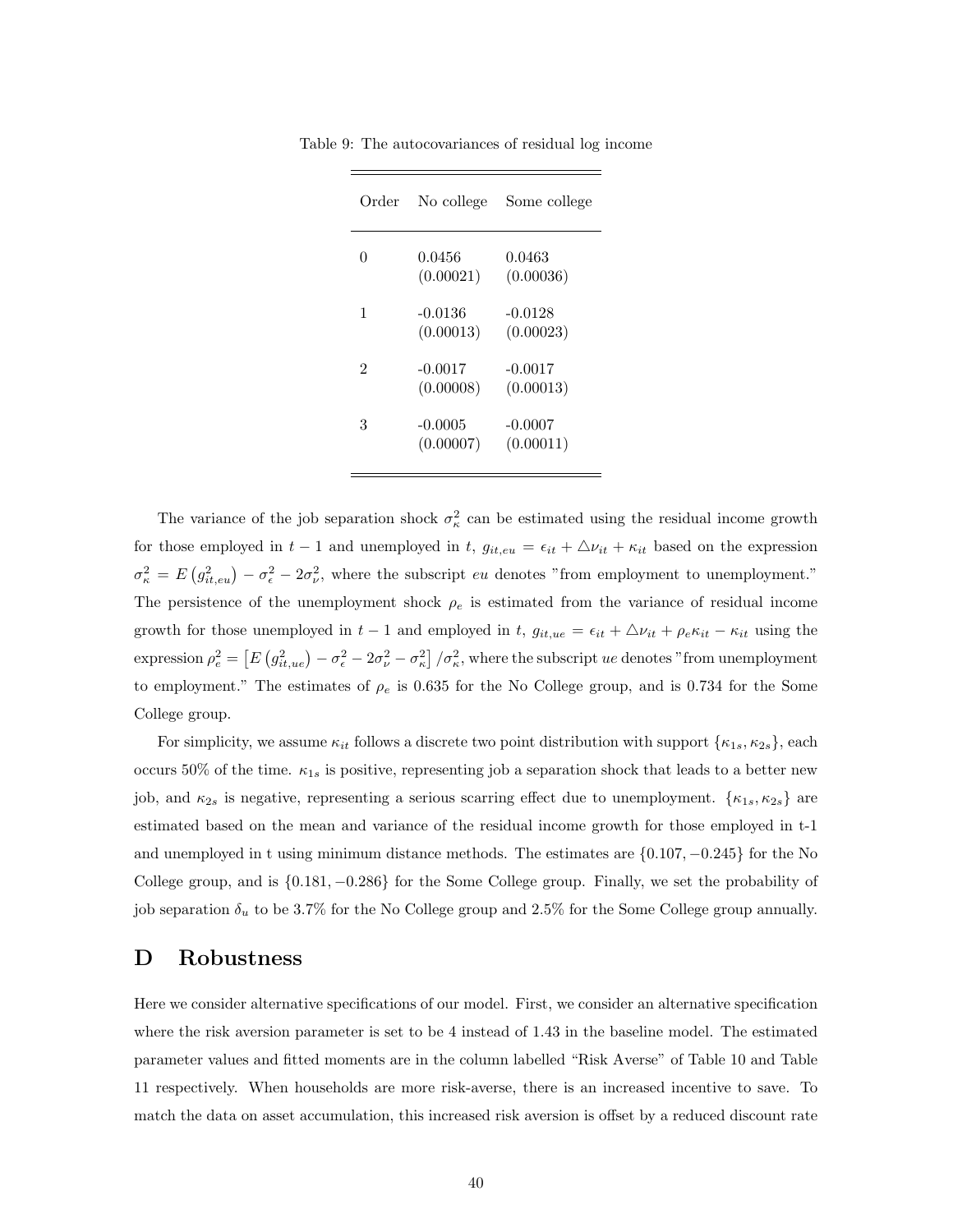(0.84 versus 0.97 in the baseline). The resulting lemons penalty, in the panel labelled "Risk Averse" of Table 12, is estimated to be 16% of the price in the first year of ownership, declining with the length of ownership. The level and path of the lemons penalty is therefore little changed by the re-estimation using greater risk aversion.

In the second experiment, we assume existence of an exogenous proportional transaction cost in the baseline model. The transaction cost is identical for car owners who have owned their cars for the same length of time, and so does not have the distributional implications of the lemons penalty. The purpose of this exercise is to assess the relative importance of the exogenous versus endogenous components of the transactions cost.

We estimate the exogenous transaction cost as an additional parameter within the baseline model. The estimated parameter values and fitted moments are in the column labelled "Asy Cost" of Table 10 and Table 11 respectively. The estimated proportional transaction cost is 0.3%. The corresponding lemons penalty is showed in the panel labelled "Asy Cost" of Table 12: the average loss of a transaction imposed by the lemons penalty is substantially greater than the estimated proportional cost. Indeed, the estimated lemons penalty is little changed by the additional transactions cost parameter.

In the final experiment, we estimate the exogenous transaction cost when information is symmetric: all shocks are publicly observed and sellers receive a price that reflects the actual quality of cars. The estimated parameter values and fitted moments are in the column labelled "Sym Cost" of Table 10 and Table 11 respectively. The estimated proportional transaction cost is 4.7%.

| Parameters                    |            | Baseline | Risk Averse | Asy Cost | Sym Cost |
|-------------------------------|------------|----------|-------------|----------|----------|
| Common parameters             |            |          |             |          |          |
| Exogenous transaction cost    |            |          |             | 0.003    | 0.047    |
| Discount factor               | β          | 0.970    | 0.843       | 0.970    | 0.970    |
| Private depreciation factor   | $\eta_1$   | 16.864   | 15.923      | 16.856   | 37.454   |
|                               | $\eta_2$   | 1.925    | 1.418       | 1.922    | 1.790    |
| Arrival rate of banger shock  |            | 0.090    | 0.084       | 0.090    | 0.094    |
| Some College                  |            |          |             |          |          |
| Preference for new car        | $\theta^f$ | 1.162    | 1.160       | 1.161    | 1.179    |
| Preference for banger         | $\theta^b$ | 0.619    | 0.873       | 0.651    | 0.766    |
| Utility benefit of owning car | $\alpha$   | 0.283    | 0.293       | 0.287    | 0.244    |
| No College                    |            |          |             |          |          |
| Preference for new car        | $\theta^f$ | 1.162    | 1.165       | 1.160    | 1.198    |
| Preference for banger         | $\theta^b$ | 0.600    | 0.650       | 0.594    | 0.647    |
| Utility benefit of owning car | $\alpha$   | 0.300    | 0.283       | 0.302    | 0.235    |

Table 10: Robustness: Estimated Parameter Values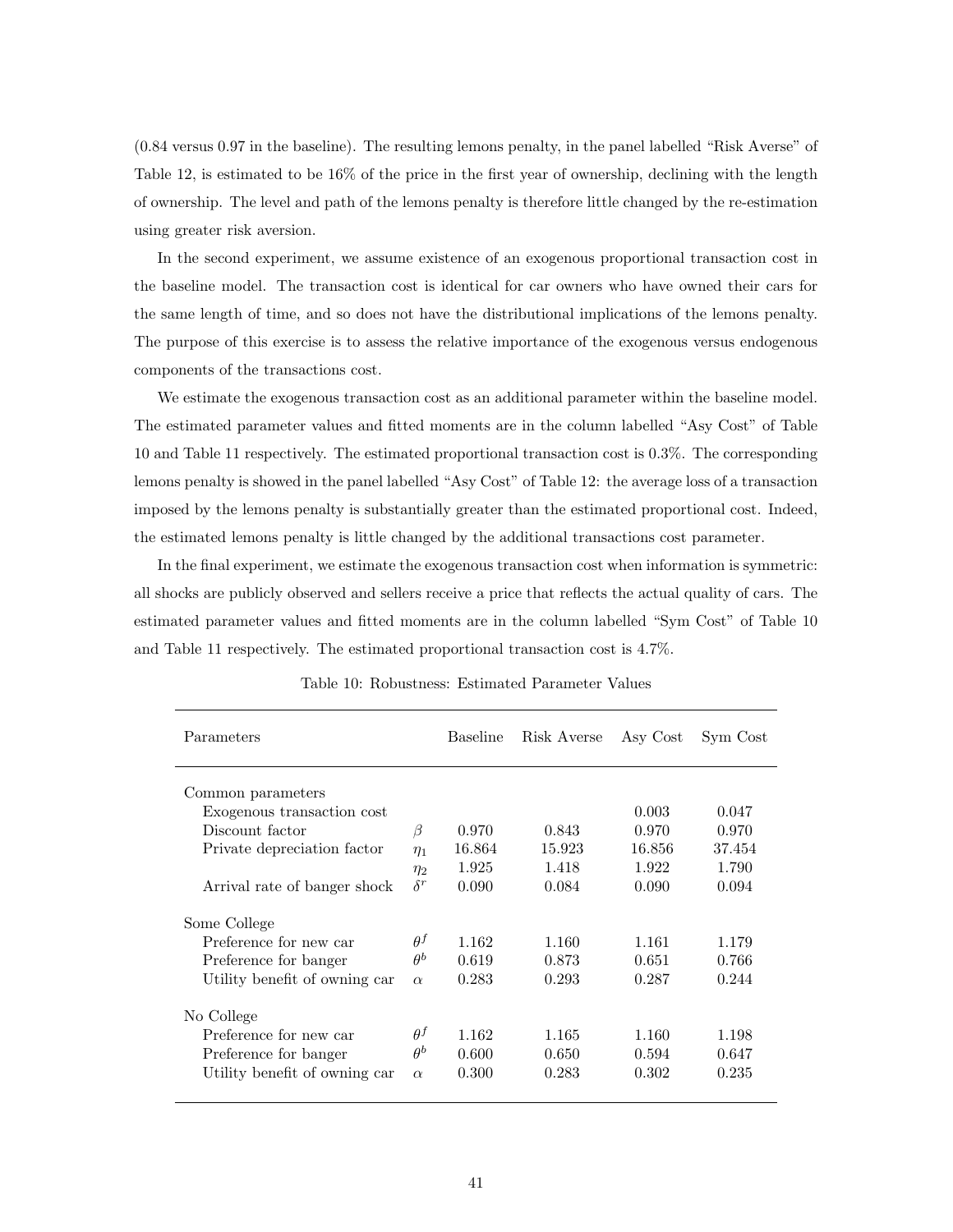| Moments                            |                                        | Data    | <b>Baseline</b> | Risk Averse | Asy Cost | Sym Cost |
|------------------------------------|----------------------------------------|---------|-----------------|-------------|----------|----------|
| Ownership rate of regular cars     |                                        |         |                 |             |          |          |
| Some College                       | Age $30 - 40$                          | 64.3\%  | 64.1\%          | 63.7%       | 64.4\%   | 63.5%    |
|                                    | Age 41 - 60                            | 73.5%   | 75.3%           | 75.3%       | 75.4%    | 73.9%    |
| No College                         | Age 30 - 40                            | 62.8%   | 61.2%           | 57.1\%      | 61.4\%   | 51.9%    |
|                                    | Age 41 - 60                            | 67.2%   | 62.2%           | 62.0%       | 62.3%    | 60.3%    |
| Ownership rate of bangers          |                                        |         |                 |             |          |          |
| Some College                       | Age $30 - 60$                          | $9.9\%$ | $8.4\%$         | $7.6\%$     | $9.9\%$  | $10.0\%$ |
| No College                         | Age $30 - 60$                          | 12.3\%  | $12.5\%$        | 8.7%        | $12.3\%$ | 12.5%    |
| % people buy new cars              |                                        |         |                 |             |          |          |
| Some College                       | Age $30 - 40$                          | $5.0\%$ | $3.4\%$         | $3.6\%$     | $3.5\%$  | 2.8%     |
|                                    | Age 41 - 60                            | $6.4\%$ | 10.9%           | 11.9%       | $11.1\%$ | $9.6\%$  |
| No College                         | Age $30 - 40$                          | $3.9\%$ | $2.5\%$         | $2.7\%$     | $2.5\%$  | $3.4\%$  |
|                                    | Age $41 - 60$                          | 5.4%    | $6.4\%$         | 6.7%        | 6.4%     | $6.7\%$  |
|                                    | Median financial asset to income at 55 | 0.209   | 0.212           | 0.212       | 0.209    | 0.208    |
| Ownership duration of cars         |                                        | 4.63    | 4.624           | 4.626       | 4.629    | 4.238    |
| % of cars being sold after 1 year  |                                        | 5.6%    | 1.3%            | 1.6%        | 1.2%     | $3.1\%$  |
| % of cars being sold after 2 years |                                        | 24.7%   | $20.1\%$        | 18.0%       | $20.2\%$ | 23.4%    |
| % of cars being sold after 3 years |                                        | 41.4%   | 43.2%           | 43.8%       | 43.4%    | 53.3%    |
| % of cars being sold after 4 year  |                                        | 55.6%   | 65.6%           | 63.1%       | 65.1%    | 66.8%    |
| % of cars being sold after 5 years |                                        | 66.9%   | 73.8%           | 72.9%       | 73.5%    | 75.8%    |
| % of cars being sold after 6 years |                                        | 75.0%   | 76.7%           | 76.6%       | 76.6%    | 81.6%    |

Table 11: Robustness: Fitted Moments